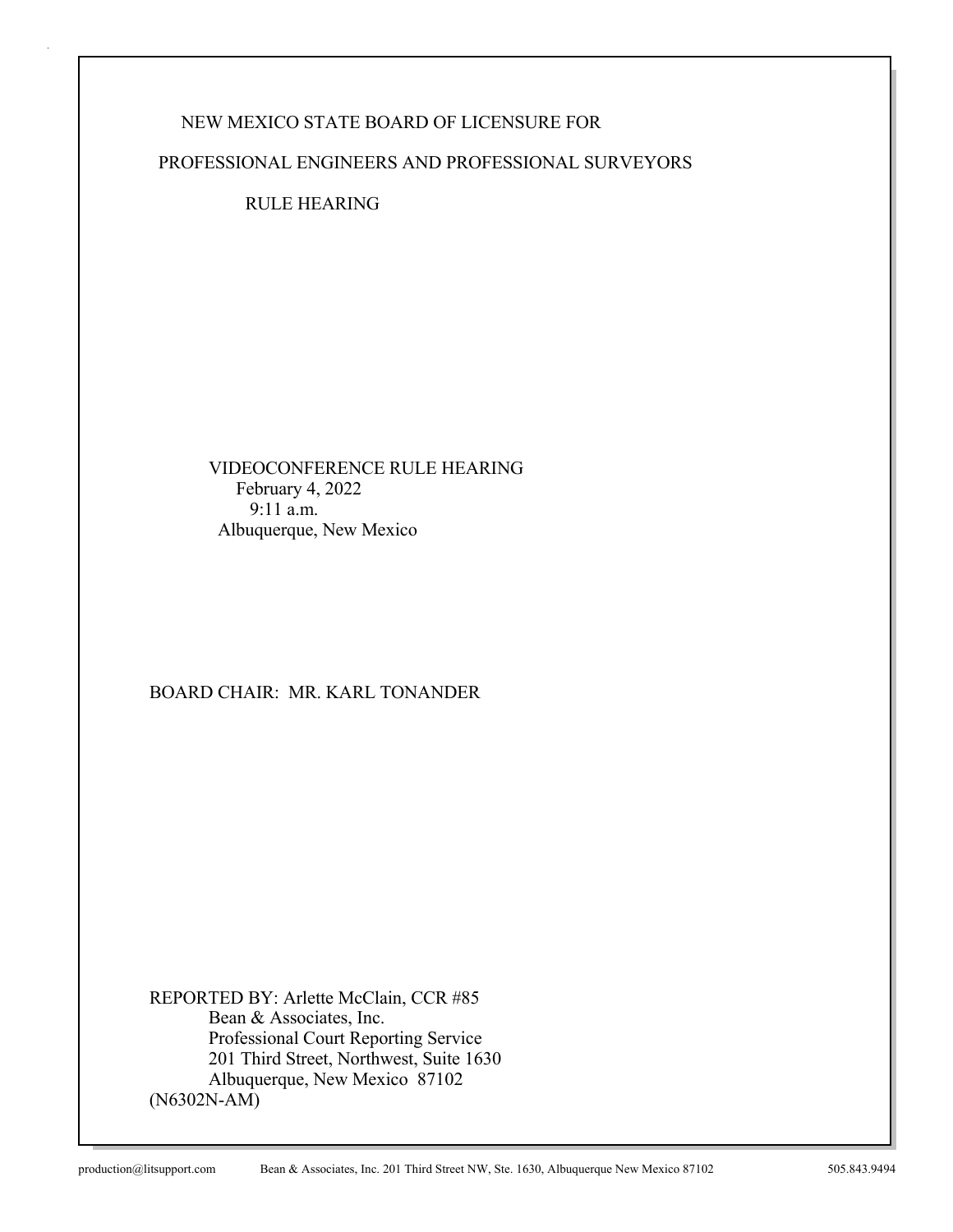2 (Pages 2 to 5)

|              | 2                                                                                                  |              | 4                                                         |
|--------------|----------------------------------------------------------------------------------------------------|--------------|-----------------------------------------------------------|
| 1            | CHAIRMAN TONANDER: Good morning, everyone.                                                         | 1            | meeting will be conducted by roll call vote.              |
| 2            | This is a public rule hearing of the New Mexico Board                                              | 2            | Please direct all comments or questions to                |
| 3            | of Licensure for Professional Engineers and                                                        | 3            | myself, Perry Valdez, via private message, as I will      |
| 4            | Professional Surveyors.                                                                            | 4            | monitor and communicate with the chair as required.       |
| 5            | This hearing will come to order at                                                                 | 5            | The chair will address questions at his discretion.       |
| 6            | 9:11 a.m. on February 4th, 2022, via the Zoom                                                      | 6            | (Unintelligible) limitations could restrict               |
| 7            | webinar platform, hosted in Santa Fe, New Mexico.                                                  | 7            | simultaneous access with others.                          |
| 8            | I'm Karl Tonander, the Board Chair of the                                                          | 8            | For any person that is addressing the                     |
| 9            | New Mexico Board of Licensure for Professional                                                     | 9            | Board, if you are cut off or having difficulty with       |
| 10           | Engineers and Professional Surveyors. I'll be acting                                               | 10           | access, please text or call myself at (505)570-7213       |
| 11           | as the providing officer for this rule hearing.                                                    | 11           | so that a resolution may be provided, which may           |
| 12           | The purpose of this hearing is for the                                                             | 12           | include suspending the discussion of an agenda item       |
| 13           | Board to receive public comments on proposed                                                       | 13           | until the communication issue has been resolved.          |
| 14           | additions, amendments or repeals of the Board's                                                    | 14           | Additionally, the chair will suspend the                  |
| 15           | current rules and regulations.                                                                     | 15           | meeting if disruptions of the audio or video occurs.      |
| 16           | The Board welcomes everyone present at this                                                        | 16           | Please call myself, Perry Valdez if you have any          |
| 17           | hearing this morning, beginning at 8:00 a.m. and                                                   | 17           | issues with conductivity.                                 |
| 18           | ending when the rule hearing adjourns. A Board                                                     | 18           | Please be courteous. Any inappropriate                    |
| 19           | representative will be stationed at the Board office                                               | 19           | comment will be removed.                                  |
| 20           | located at 2550 Cerrillos Road, third floor, Santa                                                 | 20           | Helpful requests, if you are using both the               |
| 21           | Fe, New Mexico, 87505, to receive written comments                                                 | $21\,$       | telephone and computer microphones, please mute one       |
| 22           | regarding the rule hearing and also to convey them to                                              | 22           | of them or we will get feedback. Please use the chat      |
| 23           | the board.                                                                                         | 23           | function or send an e-mail with your phone number or      |
| 24           | Public attendance will be limited to remote                                                        | 24           | e-mail address if you are a participant. Please           |
| 25           | participation. Oral participation by members of the                                                | 25           | identify yourself when you begin speaking, especially     |
|              |                                                                                                    |              |                                                           |
|              |                                                                                                    |              |                                                           |
|              | 3                                                                                                  |              | 5                                                         |
| $\mathbf{1}$ | public will be limited to those comments and                                                       | 1            | for the court reporter. If you are testifying for an      |
| 2            | discussion through audiovisual means.                                                              | 2            | organization, please include the affiliation.             |
| 3            | I know we have a screen up right now that                                                          | 3            | With that, Mr. Chair.                                     |
| 4            | talks through some of the sort of rules of the                                                     | 4            | CHAIRPERSON TONANDER: Thank you, Perry.                   |
| 5            | electronic meeting.                                                                                | 5            | I'll continue now.                                        |
| 6            | Actually, Perry, could I have you read                                                             | 6            | This hearing is being conducted pursuant to               |
| 7            | through that at this point, and then I'll continue on                                              | 7            | the provisions of the New Mexico Engineering and          |
| 8            | my spiel?                                                                                          | 8            | Surveying Practice Act, NMSA 1978 Chapter 61, Article     |
| 9            | MR. VALDEZ: Yes. This is an electronic                                                             | 9            | 23, Section 10; the State Rules Act NMSA 1978,            |
| 10           | meeting of the public assembly; however, it is still                                               | 10           | Sections 14-4-1 through -11, and the Uniform              |
| 11           | a public meeting conducted pursuant to the New Mexico                                              | 11           | Licensing Act NMSA 1978, Section 61-1-29, which           |
| 12           | Open Meetings Act, NMSA 1978, Sections 10-15-1 to 4.                                               | 12           | require a public hearing be held to allow interested      |
| 13           | It was advertised with a video and telephonic link to                                              | 13           | persons a reasonable opportunity to give their views      |
| 14           | allow the public to participate electronically, as                                                 | $14$         | in writing or orally regarding proposed additions or      |
| 15           | well as through as any advanced e-mail communications                                              | 15           | amendments to, or repeal of any rule or regulation        |
| 16           | through myself, the executive director, Perry Valdez.                                              | 16           | under the Board's authority. The Open Meetings Act,       |
| 17           | The public portions will be recorded on the Board                                                  | 17           | Section $10-15-1(a)$ mandates that this Board take        |
| 18           | website.                                                                                           | $18\,$       | action on the proposed rules at a properly-convened       |
| 19           | All members of the Board participating                                                             | 19           | open meeting.                                             |
| 20           | remotely must identify themselves whenever they                                                    | 20           | Due to the COVID-19 public health state of                |
| 21           | speak, as well as the public, and must be clearly                                                  | 21           | emergency, this hearing is being held online via the      |
| 22           | audible. Members should avoid speaking over one                                                    | $22\,$       | Zoom platform. Let the record reflect that Zoom           |
| 23<br>24     | another as much as possible. Please turn off your                                                  | $23\,$       | includes both audio and video functions, such that        |
| 25           | video feed when not participating in the Board's<br>discussion. All votes of the Board during this | 24<br>$25\,$ | all participants can be observed audibly and<br>visually. |

J.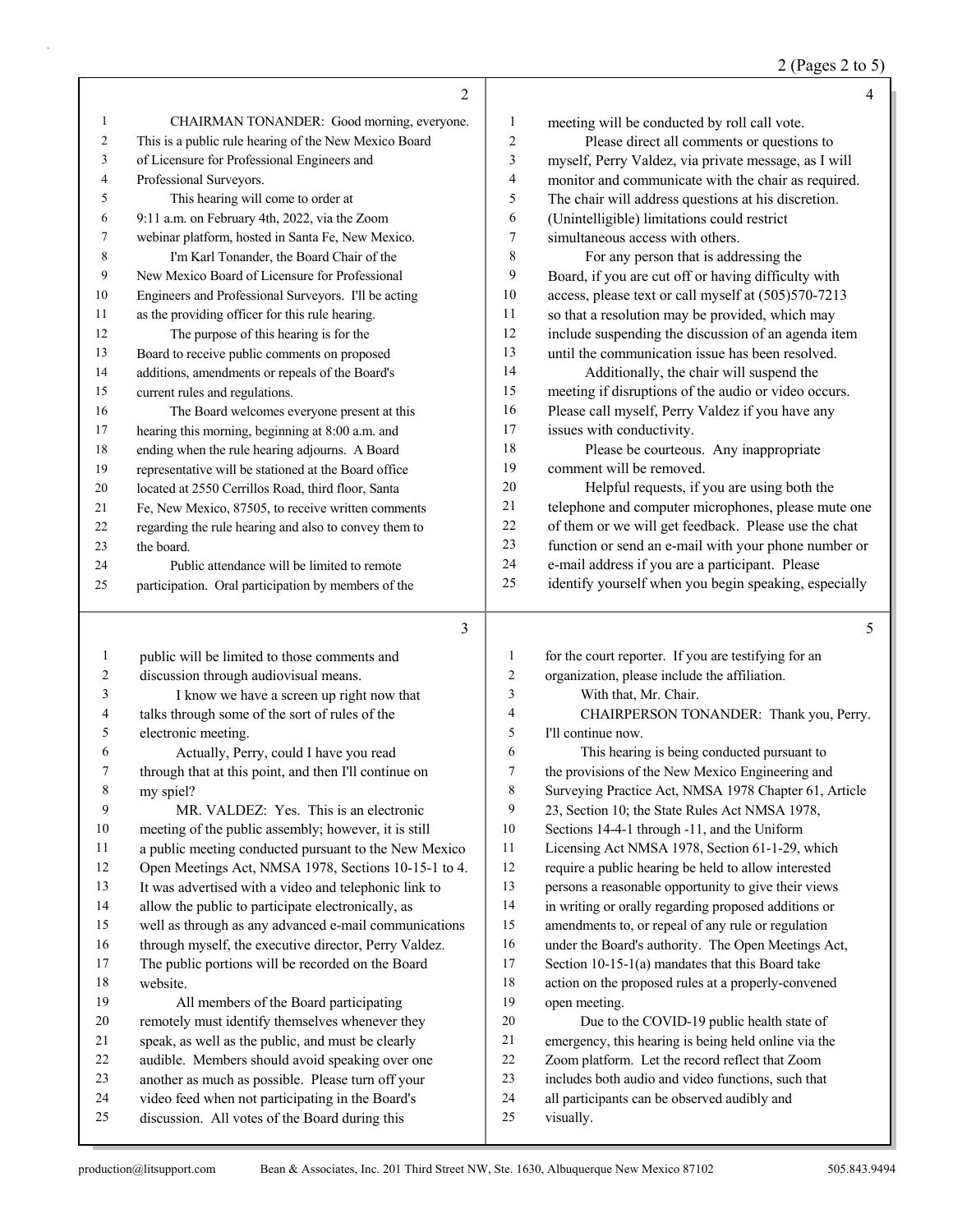## 3 (Pages 6 to 9)

|              | 6                                                                         |                          | 8                                                     |
|--------------|---------------------------------------------------------------------------|--------------------------|-------------------------------------------------------|
| 1            | The New Mexico Lobbyist Regulation Act                                    | 1                        | MR. BOHANNAN: I think we need to call the             |
| 2            | regulates activities before Boards and Commissions in                     | 2                        | meeting to order.                                     |
| 3            | rulemaking proceedings. Contact the Secretary of                          | 3                        | CHAIRPERSON TONANDER: Actually, I can do              |
| 4            | State's Office for information and registration.                          | 4                        | this first.                                           |
| 5            | Public notice of this hearing was                                         | 5                        | MR. BOHANNAN: Okay.                                   |
| 6            | advertised in the New Mexico Register, the New Mexico                     | 6                        | CHAIRPERSON TONANDER: So going back                   |
| 7            | Sunshine Portal, the Albuquerque Journal, the Board's                     | 7                        | through here. Mr. Coleman?                            |
| 8            | website and on the bulletin board at the Board office                     | 8                        | MR. COLEMAN: Yes, I'm Steven Coleman here             |
| 9            | on December 28, 2021.                                                     | 9                        | in Houston. I'm with CH (inaudible) and Associates.   |
| 10           | Notice of this hearing was sent to the                                    | 10                       | We're primarily oil and gas surveying services. I'm   |
| 11           | Legislative Council Services on December 28, 2021.                        | 11                       | just a general attendee at this point. Thank you      |
| 12           | Copies of the notice have been available from the                         | 12                       | very much for allowing me to participate.             |
| 13           | Board office since the notices were published, and                        | 13                       | CHAIRPERSON TONANDER: Thank you, sir, and             |
| 14           | are available to the public attending this hearing.                       | 14                       | thank you for attending.                              |
| 15           | Copies of the proposed rules were available from the                      | 15                       | Mr. Grace, I know you already identified              |
| 16           | Board office and the Board website.                                       | 16                       | before we were recording. Could you come on again?    |
| 17           | For the record, would the members of the                                  | 17                       | Allen, are you there?                                 |
| 18           | audience please enter their name into the chat                            | 18                       | I will pass on Mr. Allen Grace at the                 |
| 19           | function, which will later be compiled into an                            | 19                       | moment. He did identify himself previously with New   |
| 20           | attendance sheet as an exhibit into the record of                         | 20                       | Mexico Professional Surveyors.                        |
| 21           | this hearing.                                                             | 21                       | Ms. DeGreeff?                                         |
| 22           | If you would like to provide a comment on a                               | 22                       | MS. DEGREEFF: Good morning. My name is                |
| 23           | proposed rule, please indicate in the chat which rule                     | 23                       | Jenny DeGreeff, and I am the director of engineering  |
| 24           | you would like to comment on. If more than one,                           | 24                       | services at New Mexico Gas Company, and the section   |
| 25           | please indicate that as well.                                             | 25                       | that I'm interested in, in particular, is 16.39.3,    |
|              |                                                                           |                          |                                                       |
|              |                                                                           |                          |                                                       |
|              | 7                                                                         |                          | 9                                                     |
|              |                                                                           |                          |                                                       |
| $\mathbf{1}$ | In fact, at this point, because there is a                                | 1                        | Section 11G.                                          |
| 2            | relatively small group of outside attendees outside                       | $\overline{c}$           | CHAIRPERSON TONANDER: Yes. Thank you also             |
| 3            | of Board members, I will identify each person that I                      | 3                        | for participating, and thank you for providing        |
| 4            | see up here, and ask them to generally state which                        | $\overline{\mathcal{L}}$ | comment in advance. Greatly appreciated.              |
| 5            | rule they're going to contribute on, and what their                       | 5                        | Who have I missed here, since it reordered            |
| 6            | affiliation is.                                                           | 6                        | on me?                                                |
| 7            | In no particular order, Mr. Sanchez, could                                | 7                        | MR. SPIROCK: Mr. Chairman, my name is                 |
| $\,$ 8 $\,$  | I ask you to identify who you are, who you are with,                      | $\,8$                    | Clifford A. Spirock. I'm here just as an interested   |
| 9            | and what you intend to speak to.                                          | 9                        | observer. I was on the Board for the last two and a   |
| 10           | MR. SANCHEZ: Yes. I'm Patricio Sanchez.                                   | $10\,$                   | half to three years, to see the rules hearing changes |
| 11           | I'm up here in the Farmington area. I'm a petroleum                       | 11                       | come to a conclusion. Thank you.                      |
| 12           | engineer, so I guess you would say I'm affiliated                         | 12                       | CHAIRPERSON TONANDER: Thank you, Mr.                  |
| 13           | with the oil and gas industry, although I'm not                           | 13                       | Spirock.                                              |
| 14           | representing the oil and gas industry.                                    | 14                       | Mr. Burkholder?                                       |
| 15           | I'm just concerned about the -- you know,                                 | 15                       | MR. BURKHOLDER: Good morning. My name is              |
| 16           | any new regulation that comes into play. I am                             | 16                       | Earl Burkholder. I'm retired from teaching in the     |
| 17           | particularly interested in the portion regarding, you                     | 17                       | surveying and engineering program at New Mexico State |
| 18           | know, the industrial exemption, and where the needs                       | 18                       | University. My interest in this proceeding is the     |
| 19           | for an engineer stop on the public versus private                         | 19                       | basis of varying the minimum standards, and I'm       |
| 20           | landlines, so to speak.                                                   | 20<br>21                 | delighted that the Board seen fit to remove elevation |
| 21           | Thank you.                                                                |                          | from that definition. And I applaud you for           |
| 22           | CHAIRPERSON TONANDER: And thank you for                                   | $22\,$                   | everything that you've done. Thank you.               |
| 23<br>24     | your interest and attendance today.<br>MR. BOHANNAN: Mr. Chair, if I may. | 23<br>24                 | CHAIRPERSON TONANDER: Thank you,<br>Mr. Burkholder.   |

- 24 MR. BOHANNAN: Mr. Chair, if I may.<br>25 CHAIRPERSON TONANDER: Mr. Bol
- 25 CHAIRPERSON TONANDER: Mr. Bohannan.

A late arrival to this, Mr. Bullard, we are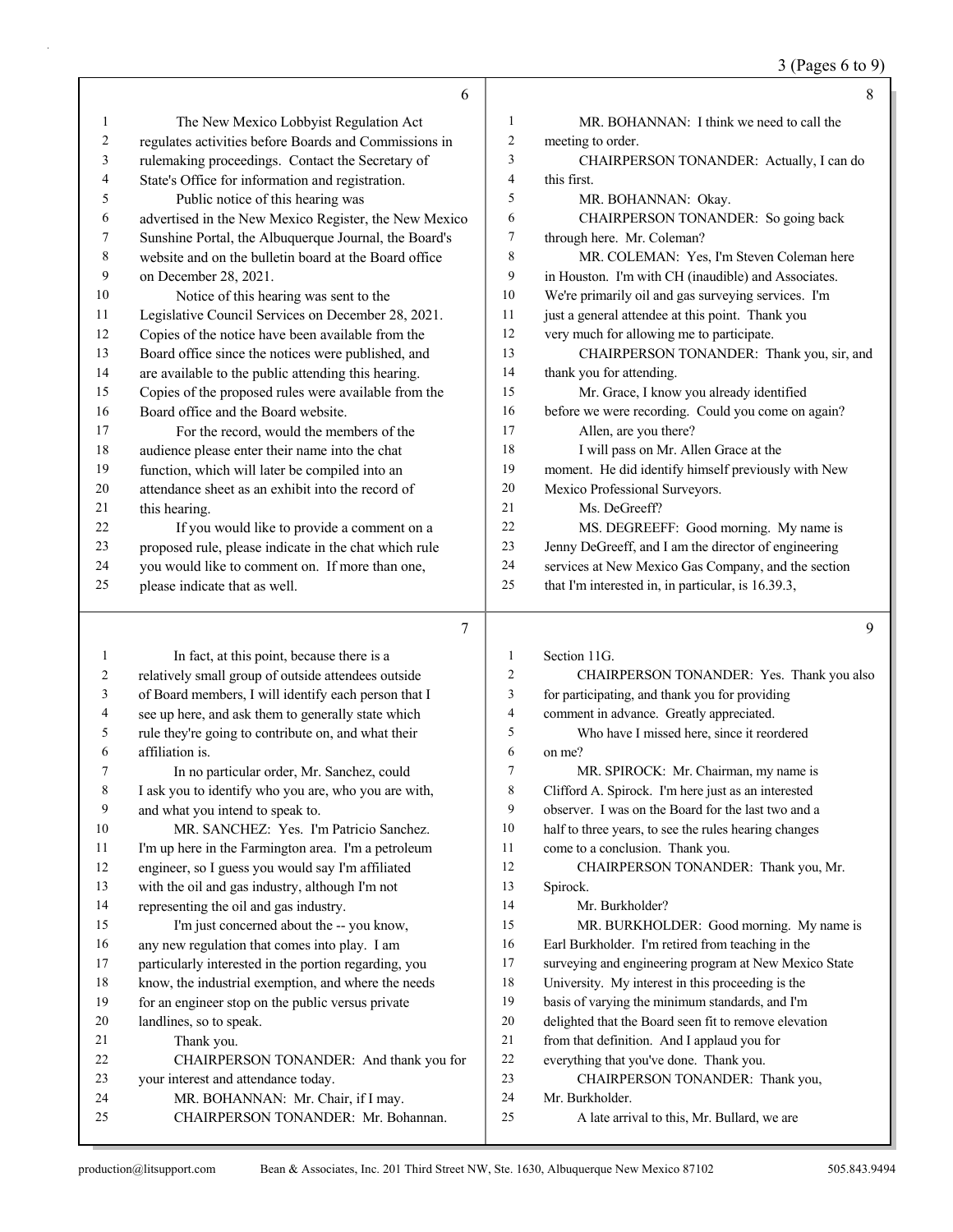4 (Pages 10 to 13)

|    | 10                                                    |                | 12                                                                                                      |
|----|-------------------------------------------------------|----------------|---------------------------------------------------------------------------------------------------------|
| 1  | asking people to identify themselves, affiliation,    | 1              | reporter has been contracted to record the                                                              |
| 2  | and generally what they might be speaking to or have  | $\overline{c}$ | proceedings. The court reporter will record the                                                         |
| 3  | interest in.                                          | 3              | proceedings, and the transcript will become part of                                                     |
| 4  | MR. BULLARD: Tom Bullard. I'm vice                    | 4              | the rule hearing record, therefore, persons                                                             |
| 5  | president of engineering for New Mexico Gas Company.  | 5              | recognized to address the Board are asked to identify                                                   |
| 6  | I have interest in the change in the industrial       | 6              | yourself for the record each time you address the                                                       |
| 7  | exemption.                                            | 7              | Board, and speak loudly and clearly so the reporter                                                     |
| 8  | CHAIRPERSON TONANDER: Thank you very much             | 8              | can pick up your comments.                                                                              |
| 9  | for joining us.                                       | 9              | I would also like to advise all                                                                         |
| 10 | Have I missed anyone else, Perry?                     | $10\,$         | participants in this hearing that they must only                                                        |
| 11 | MR. VALDEZ: Let me just double-check. I               | 11             | speak one person at a time. In other words, no                                                          |
| 12 | believe we have everybody now.                        | 12             | person may interrupt another person who is speaking.                                                    |
| 13 | CHAIRPERSON TONANDER: Thank you, Perry.               | 13             | So as not to confuse anyone, this rule of                                                               |
| 14 | I would ask Perry, that if there are others           | 14             | only one person speaking at a time applies to persons                                                   |
| 15 | that join and I'm not paying as close attention as I  | 15             | making comments, Board staff and the Board members.                                                     |
| 16 | should, if you would interject to let me know, and    | 16             | There cannot be exceptions to this rule. Of course,                                                     |
| 17 | then also let them know what they need to do in terms | 17             | if I fail to enforce this, the court reporter will                                                      |
| 18 | of putting their information into the chat function.  | $18\,$         | need to do so herself. Board members shall refrain                                                      |
| 19 | MR. VALDEZ: Certainly.                                | 19             | from talking to each other during this hearing,                                                         |
| 20 | CHAIRPERSON TONANDER: Thank you.                      | 20             | particularly when someone in the audience is                                                            |
| 21 | So with that, Perry, actually would you               | $21\,$         | speaking, please.                                                                                       |
| 22 | take the call of the roll of Board members present    | $22\,$         | This hearing will be conducted in the                                                                   |
| 23 | for this hearing.                                     | 23             | following manner. Mr. Valdez will present exhibits                                                      |
| 24 | MR. VALDEZ: Mr. Alexander?                            | 24             | to the Board. I, as the presiding officer, will rule                                                    |
| 25 | MR. ALEXANDER: Here.                                  | 25             | on the admissibility of the exhibits offered for                                                        |
|    | 11                                                    |                | 13                                                                                                      |
| 1  | MR. VALDEZ: Maxine McReynolds?                        | 1              | admission after allowing questions from members of                                                      |
| 2  | MS. McREYNOLDS: Here.                                 | 2              | the Board. Exhibits admitted into evidence are                                                          |
| 3  | MR. VALDEZ: Dr. Ahmed Elaksher?                       | 3              | available for review by members of the public. After                                                    |
| 4  | DR. ELAKSHER: Here.                                   | 4              | Mr. Valdez offers exhibits and they have been ruled                                                     |
| 5  | MR. VALDEZ: Ronald Bohannan?                          | 5              | upon, I will open the hearing for comments from the                                                     |
| 6  | MR. BOHANNAN: Here.                                   | 6              | audience.                                                                                               |
| 7  | MR. VALDEZ: Dr. Walter Gerstle?                       | $\overline{7}$ | We'll proceed in numerical sequence of each                                                             |
| 8  | DR. GERSTLE: Here.                                    | 8              | proposed rule. We will address only one rule at a                                                       |
| 9  | MR. VALDEZ: David Cooper?                             | 9              | time; however, you may refer to other rules that                                                        |
| 10 |                                                       |                |                                                                                                         |
| 11 | MR. COOPER: Here.                                     | 10             | recently relate to that rule discussed, or which                                                        |
| 12 | MR. VALDEZ: Karen Nichols?                            | 11             |                                                                                                         |
|    | MS. NICHOLS: Here.                                    | 12             | relate to your comments.                                                                                |
| 13 | MR. VALDEZ: Stephen Ney?                              | 13             | After a person has testified or offered                                                                 |
| 14 | MR. NEY: Here.                                        | 14             | comments, I will permit Board members to question<br>that person. Any member of the audience wishing to |
| 15 | MR. VALDEZ: Mr. Chairman, we do have a                | 15             | question that person may do so after being recognized                                                   |
| 16 | quorum. We have a full Board.                         | 16             | by me, the presiding officer. Each person recognized                                                    |
| 17 | CHAIRPERSON TONANDER: Thank you, Perry.               | 17             | to speak shall identify him or yourself.                                                                |
| 18 | And thank you to all of the Board members. I applaud  | 18             | At the conclusion of gathering public                                                                   |
| 19 | that we're having such great attendance at our        | 19             | comment at this rule hearing, the Board will hold its                                                   |
| 20 | meetings.                                             | 20             | meeting, where they will conduct discussions and take                                                   |
| 21 | Let the record show that Valerie Joe,                 | 21             | final action, such as amending, adopting, modifying,                                                    |
| 22 | Assistant Attorney General is the legal counsel for   | $22\,$         | tabling and so forth on the proposed rules.                                                             |
| 23 | the Board, and is also present to advise the Board    | 23             | This public hearing is now open.                                                                        |
| 24 | and myself today. Much appreciated.                   | 24             | Mr. Valdez, at this time do you have any exhibits to                                                    |
| 25 | This is a formal proceeding. A court                  | $25\,$         | introduce into evidence?                                                                                |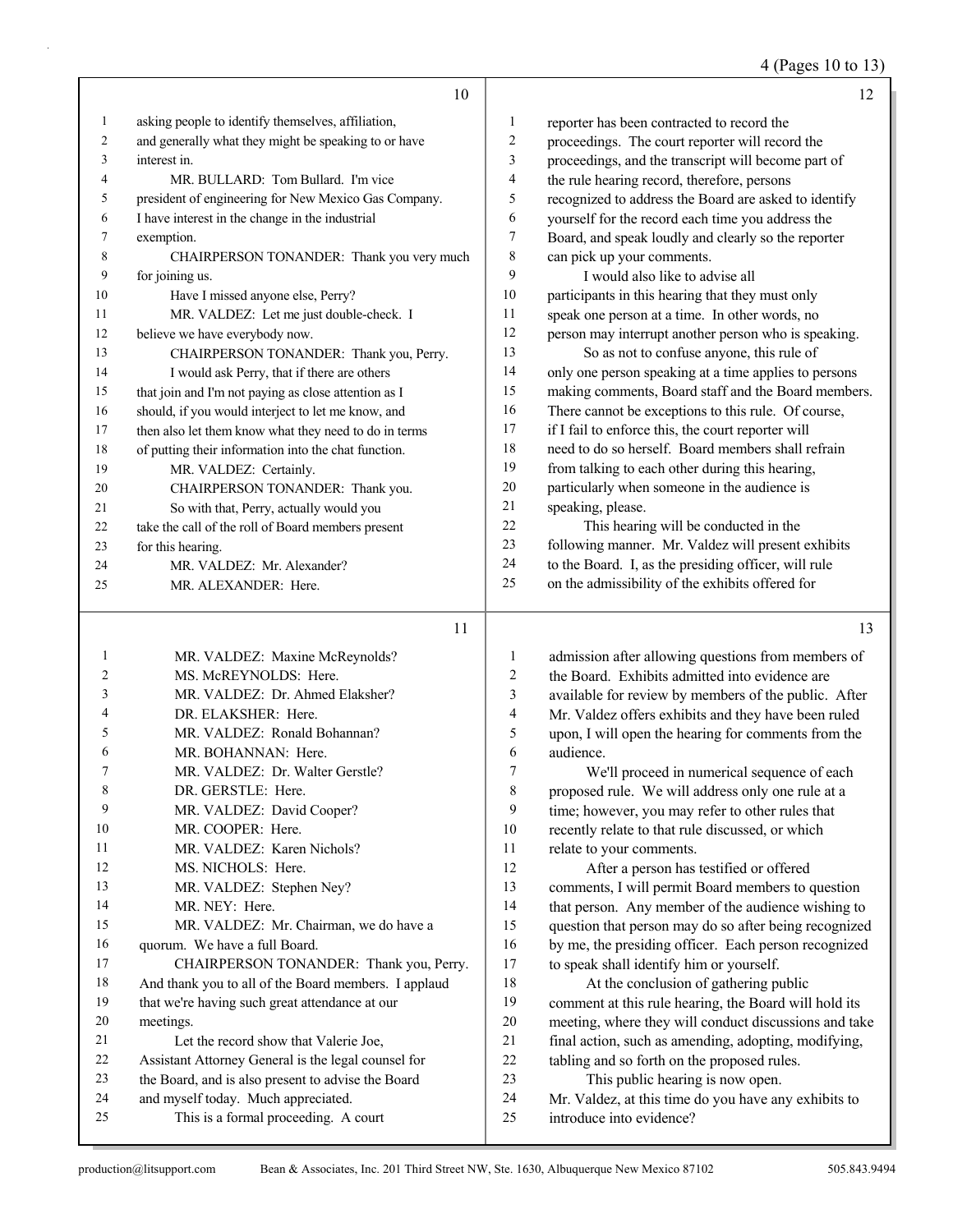5 (Pages 14 to 17)

| MR. VALDEZ: Mr. Chairman, we do have -- I<br>1<br>I would like to note that I'm pleased that<br>1<br>$\overline{c}$<br>have the following exhibits to enter into evidence.<br>there were several public comments submitted. I<br>2<br>think that's an important part of this process, so I<br>Exhibit 1, the Notice of Public Rule Hearing and<br>3<br>3<br>Regular Board Meeting published in the New Mexico<br>4<br>appreciate those.<br>4<br>5<br>5<br>Register on December 28, 2021.<br>Are there any questions from the Board<br>6<br>6<br>Exhibit 2, Notice of Public Rule Hearing<br>members?<br>and Regular Board Meeting published on the New Mexico<br>7<br>7<br>DR. GERSTLE: Mr. Chair, I have a question.<br>8<br>Sunshine Portal on December 28, 2021.<br>$\,8\,$<br>CHAIRPERSON TONANDER: Yes, Dr. Gerstle.<br>9<br>9<br>Exhibit 3, the Notice of Public Rule<br>DR. GERSTLE: Are these exhibits -- can<br>Hearing and Regular Board Meeting published in the<br>10<br>10<br>they be e-mailed to us, or can we view them on our<br>Albuquerque Journal on December 28, 2021.<br>11<br>own computers?<br>11<br>12<br>12<br>Exhibit 4, the December 28th, 2021,<br>CHAIRPERSON TONANDER: Perry, is this<br>13<br>memorandum to the Legislative Council Services which<br>something we can make happen on short notice?<br>13<br>provided notice of the Public Rule Hearing and was<br>14<br>MR. VALDEZ: Yes, we can. We're working on<br>14<br>mailed on the same day.<br>15<br>15<br>that right now, as we speak.<br>16<br>16<br>MS. JOE: This is Valerie, the Board<br>Exhibit Number 5, a December 28, '21,<br>memorandum to interested parties, which was provided,<br>17<br>17<br>counsel. I just wanted to say that they are also<br>notice of the Public Rule Hearing and was e-mailed on<br>18<br>18<br>available on the Board's website. So if anyone has<br>19<br>19<br>the same day.<br>access to the computer, and looks at the Board's<br>20<br>website, they were required to be published on the<br>20<br>Exhibit Number 6, proposed rule for Part 2<br>website within three business days of receipt. So<br>of 12.8 NMAC, entitled Minimum Standards for<br>21<br>21<br>22<br>that is also another handy way to quickly take a<br>22<br>Surveying in New Mexico.<br>23<br>23<br>look. I know large files take time to transfer.<br>Exhibit Number 7, proposed rule for Part 1<br>of 16.39 NMAC, entitled General Provisions.<br>24<br>24<br>Thank you.<br>Exhibit 8, proposed rule for Part 3 of<br>25<br>25<br>And that is also for members of the public,<br>15<br>17<br>16.39 NMAC, entitled engineering licensure.<br>in case you would also like to review the comments,<br>$\mathbf{1}$<br>$\mathbf{1}$<br>$\overline{c}$<br>$\overline{2}$<br>Exhibit 9, proposed rule for Part 5 of<br>as well.<br>3<br>16.39 NMAC, entitled Surveying.<br>3<br>CHAIRPERSON TONANDER: Thank you, Ms. Joe.<br>Exhibit Number 10, proposed rule for Part 6<br>Any further comments from the Board<br>4<br>$\overline{4}$<br>of 16.39 NMAC, entitled Licensure for Military<br>members -- comments or questions?<br>5<br>5<br>Hearing none --<br>6<br>Service Members.<br>6<br>7<br>7<br>Exhibit Number 11, proposed rule for Part 7<br>MR. BOHANNAN: Mr. Chairman, Ron<br>of 16.39 NMAC, entitled Miscellaneous Procedures.<br>8<br>8<br>Bohannan -- sorry.<br>9<br>9<br>Exhibit 12, public comments on proposed<br>CHAIRPERSON TONANDER: Yes, Mr. Bohannan.<br>10<br>10<br>amendments from Spyros Andreou, dated December 29,<br>MR. BOHANNAN: Are we going to go through<br>each of those exhibits one by one in order?<br>2021.<br>11<br>11<br>12<br>12<br>Exhibit 13, public comments on proposed<br>CHAIRPERSON TONANDER: We're going to go<br>through them as they relate to the proceedings of<br>13<br>amendments from Rob Davis, dated December 29, 2021.<br>13<br>14<br>this rules hearing, which is to say there is an order<br>14<br>Exhibit 14, public comments on proposed<br>15<br>that follows in the procedure for the rules hearing.<br>15<br>amendments from Stephen Mayer, dated December 29,<br>16<br>MR. BOHANNAN: Ron Bohannan. Thank you.<br>16<br>2021.<br>17<br>CHAIRPERSON TONANDER: Of course.<br>17<br>Exhibit 15, public comments from Mark<br>Buhrke, dated December 29th, 2021.<br>18<br>18<br>Any further questions or comments from the<br>19<br>19<br>Exhibit 16, public comments on proposed<br>Board?<br>20<br>20<br>amendments from Jennifer DeGreeff, dated January 28,<br>Thank you.<br>21<br>At this point, Exhibits 1 through 16 are<br>21<br>2022.<br>$22\,$<br>hereby admitted into the record.<br>22<br>Those are all of the exhibits as of right<br>23<br>23<br>(Exhibits 1 through 16 admitted.)<br>now.<br>24<br>CHAIRPERSON TONANDER: Mr. Valdez, to be<br>24<br>CHAIRPERSON TONANDER: Thank you, Perry,<br>25<br>clear, are there any other exhibits to enter into the<br>25<br>for reading through that list. | 14 | 16 |
|------------------------------------------------------------------------------------------------------------------------------------------------------------------------------------------------------------------------------------------------------------------------------------------------------------------------------------------------------------------------------------------------------------------------------------------------------------------------------------------------------------------------------------------------------------------------------------------------------------------------------------------------------------------------------------------------------------------------------------------------------------------------------------------------------------------------------------------------------------------------------------------------------------------------------------------------------------------------------------------------------------------------------------------------------------------------------------------------------------------------------------------------------------------------------------------------------------------------------------------------------------------------------------------------------------------------------------------------------------------------------------------------------------------------------------------------------------------------------------------------------------------------------------------------------------------------------------------------------------------------------------------------------------------------------------------------------------------------------------------------------------------------------------------------------------------------------------------------------------------------------------------------------------------------------------------------------------------------------------------------------------------------------------------------------------------------------------------------------------------------------------------------------------------------------------------------------------------------------------------------------------------------------------------------------------------------------------------------------------------------------------------------------------------------------------------------------------------------------------------------------------------------------------------------------------------------------------------------------------------------------------------------------------------------------------------------------------------------------------------------------------------------------------------------------------------------------------------------------------------------------------------------------------------------------------------------------------------------------------------------------------------------------------------------------------------------------------------------------------------------------------------------------------------------------------------------------------------------------------------------------------------------------------------------------------------------------------------------------------------------------------------------------------------------------------------------------------------------------------------------------------------------------------------------------------------------------------------------------------------------------------------------------------------------------------------------------------------------------------------------------------------------------------------------------------------------------------------------------------------------------------------------------------------------------------------------------------------------------------------------------------------------------------------------------------------------------------------------------------------------------------------------------------------------------------------------------------------------------------------------------------------------------------------------------------------------------------------------------------------------------------------------------------------------------------------------------------------------------------------------------------------------------------------------------------------------------------------------------------------------------------------------------------------------------------------------------------------------------------------------------------------------------------------------------------------------------------------------------------------------------------------------------------------------------------------------------------------------------------|----|----|
|                                                                                                                                                                                                                                                                                                                                                                                                                                                                                                                                                                                                                                                                                                                                                                                                                                                                                                                                                                                                                                                                                                                                                                                                                                                                                                                                                                                                                                                                                                                                                                                                                                                                                                                                                                                                                                                                                                                                                                                                                                                                                                                                                                                                                                                                                                                                                                                                                                                                                                                                                                                                                                                                                                                                                                                                                                                                                                                                                                                                                                                                                                                                                                                                                                                                                                                                                                                                                                                                                                                                                                                                                                                                                                                                                                                                                                                                                                                                                                                                                                                                                                                                                                                                                                                                                                                                                                                                                                                                                                                                                                                                                                                                                                                                                                                                                                                                                                                                                                                    |    |    |
|                                                                                                                                                                                                                                                                                                                                                                                                                                                                                                                                                                                                                                                                                                                                                                                                                                                                                                                                                                                                                                                                                                                                                                                                                                                                                                                                                                                                                                                                                                                                                                                                                                                                                                                                                                                                                                                                                                                                                                                                                                                                                                                                                                                                                                                                                                                                                                                                                                                                                                                                                                                                                                                                                                                                                                                                                                                                                                                                                                                                                                                                                                                                                                                                                                                                                                                                                                                                                                                                                                                                                                                                                                                                                                                                                                                                                                                                                                                                                                                                                                                                                                                                                                                                                                                                                                                                                                                                                                                                                                                                                                                                                                                                                                                                                                                                                                                                                                                                                                                    |    |    |
|                                                                                                                                                                                                                                                                                                                                                                                                                                                                                                                                                                                                                                                                                                                                                                                                                                                                                                                                                                                                                                                                                                                                                                                                                                                                                                                                                                                                                                                                                                                                                                                                                                                                                                                                                                                                                                                                                                                                                                                                                                                                                                                                                                                                                                                                                                                                                                                                                                                                                                                                                                                                                                                                                                                                                                                                                                                                                                                                                                                                                                                                                                                                                                                                                                                                                                                                                                                                                                                                                                                                                                                                                                                                                                                                                                                                                                                                                                                                                                                                                                                                                                                                                                                                                                                                                                                                                                                                                                                                                                                                                                                                                                                                                                                                                                                                                                                                                                                                                                                    |    |    |
|                                                                                                                                                                                                                                                                                                                                                                                                                                                                                                                                                                                                                                                                                                                                                                                                                                                                                                                                                                                                                                                                                                                                                                                                                                                                                                                                                                                                                                                                                                                                                                                                                                                                                                                                                                                                                                                                                                                                                                                                                                                                                                                                                                                                                                                                                                                                                                                                                                                                                                                                                                                                                                                                                                                                                                                                                                                                                                                                                                                                                                                                                                                                                                                                                                                                                                                                                                                                                                                                                                                                                                                                                                                                                                                                                                                                                                                                                                                                                                                                                                                                                                                                                                                                                                                                                                                                                                                                                                                                                                                                                                                                                                                                                                                                                                                                                                                                                                                                                                                    |    |    |
|                                                                                                                                                                                                                                                                                                                                                                                                                                                                                                                                                                                                                                                                                                                                                                                                                                                                                                                                                                                                                                                                                                                                                                                                                                                                                                                                                                                                                                                                                                                                                                                                                                                                                                                                                                                                                                                                                                                                                                                                                                                                                                                                                                                                                                                                                                                                                                                                                                                                                                                                                                                                                                                                                                                                                                                                                                                                                                                                                                                                                                                                                                                                                                                                                                                                                                                                                                                                                                                                                                                                                                                                                                                                                                                                                                                                                                                                                                                                                                                                                                                                                                                                                                                                                                                                                                                                                                                                                                                                                                                                                                                                                                                                                                                                                                                                                                                                                                                                                                                    |    |    |
|                                                                                                                                                                                                                                                                                                                                                                                                                                                                                                                                                                                                                                                                                                                                                                                                                                                                                                                                                                                                                                                                                                                                                                                                                                                                                                                                                                                                                                                                                                                                                                                                                                                                                                                                                                                                                                                                                                                                                                                                                                                                                                                                                                                                                                                                                                                                                                                                                                                                                                                                                                                                                                                                                                                                                                                                                                                                                                                                                                                                                                                                                                                                                                                                                                                                                                                                                                                                                                                                                                                                                                                                                                                                                                                                                                                                                                                                                                                                                                                                                                                                                                                                                                                                                                                                                                                                                                                                                                                                                                                                                                                                                                                                                                                                                                                                                                                                                                                                                                                    |    |    |
|                                                                                                                                                                                                                                                                                                                                                                                                                                                                                                                                                                                                                                                                                                                                                                                                                                                                                                                                                                                                                                                                                                                                                                                                                                                                                                                                                                                                                                                                                                                                                                                                                                                                                                                                                                                                                                                                                                                                                                                                                                                                                                                                                                                                                                                                                                                                                                                                                                                                                                                                                                                                                                                                                                                                                                                                                                                                                                                                                                                                                                                                                                                                                                                                                                                                                                                                                                                                                                                                                                                                                                                                                                                                                                                                                                                                                                                                                                                                                                                                                                                                                                                                                                                                                                                                                                                                                                                                                                                                                                                                                                                                                                                                                                                                                                                                                                                                                                                                                                                    |    |    |
|                                                                                                                                                                                                                                                                                                                                                                                                                                                                                                                                                                                                                                                                                                                                                                                                                                                                                                                                                                                                                                                                                                                                                                                                                                                                                                                                                                                                                                                                                                                                                                                                                                                                                                                                                                                                                                                                                                                                                                                                                                                                                                                                                                                                                                                                                                                                                                                                                                                                                                                                                                                                                                                                                                                                                                                                                                                                                                                                                                                                                                                                                                                                                                                                                                                                                                                                                                                                                                                                                                                                                                                                                                                                                                                                                                                                                                                                                                                                                                                                                                                                                                                                                                                                                                                                                                                                                                                                                                                                                                                                                                                                                                                                                                                                                                                                                                                                                                                                                                                    |    |    |
|                                                                                                                                                                                                                                                                                                                                                                                                                                                                                                                                                                                                                                                                                                                                                                                                                                                                                                                                                                                                                                                                                                                                                                                                                                                                                                                                                                                                                                                                                                                                                                                                                                                                                                                                                                                                                                                                                                                                                                                                                                                                                                                                                                                                                                                                                                                                                                                                                                                                                                                                                                                                                                                                                                                                                                                                                                                                                                                                                                                                                                                                                                                                                                                                                                                                                                                                                                                                                                                                                                                                                                                                                                                                                                                                                                                                                                                                                                                                                                                                                                                                                                                                                                                                                                                                                                                                                                                                                                                                                                                                                                                                                                                                                                                                                                                                                                                                                                                                                                                    |    |    |
|                                                                                                                                                                                                                                                                                                                                                                                                                                                                                                                                                                                                                                                                                                                                                                                                                                                                                                                                                                                                                                                                                                                                                                                                                                                                                                                                                                                                                                                                                                                                                                                                                                                                                                                                                                                                                                                                                                                                                                                                                                                                                                                                                                                                                                                                                                                                                                                                                                                                                                                                                                                                                                                                                                                                                                                                                                                                                                                                                                                                                                                                                                                                                                                                                                                                                                                                                                                                                                                                                                                                                                                                                                                                                                                                                                                                                                                                                                                                                                                                                                                                                                                                                                                                                                                                                                                                                                                                                                                                                                                                                                                                                                                                                                                                                                                                                                                                                                                                                                                    |    |    |
|                                                                                                                                                                                                                                                                                                                                                                                                                                                                                                                                                                                                                                                                                                                                                                                                                                                                                                                                                                                                                                                                                                                                                                                                                                                                                                                                                                                                                                                                                                                                                                                                                                                                                                                                                                                                                                                                                                                                                                                                                                                                                                                                                                                                                                                                                                                                                                                                                                                                                                                                                                                                                                                                                                                                                                                                                                                                                                                                                                                                                                                                                                                                                                                                                                                                                                                                                                                                                                                                                                                                                                                                                                                                                                                                                                                                                                                                                                                                                                                                                                                                                                                                                                                                                                                                                                                                                                                                                                                                                                                                                                                                                                                                                                                                                                                                                                                                                                                                                                                    |    |    |
|                                                                                                                                                                                                                                                                                                                                                                                                                                                                                                                                                                                                                                                                                                                                                                                                                                                                                                                                                                                                                                                                                                                                                                                                                                                                                                                                                                                                                                                                                                                                                                                                                                                                                                                                                                                                                                                                                                                                                                                                                                                                                                                                                                                                                                                                                                                                                                                                                                                                                                                                                                                                                                                                                                                                                                                                                                                                                                                                                                                                                                                                                                                                                                                                                                                                                                                                                                                                                                                                                                                                                                                                                                                                                                                                                                                                                                                                                                                                                                                                                                                                                                                                                                                                                                                                                                                                                                                                                                                                                                                                                                                                                                                                                                                                                                                                                                                                                                                                                                                    |    |    |
|                                                                                                                                                                                                                                                                                                                                                                                                                                                                                                                                                                                                                                                                                                                                                                                                                                                                                                                                                                                                                                                                                                                                                                                                                                                                                                                                                                                                                                                                                                                                                                                                                                                                                                                                                                                                                                                                                                                                                                                                                                                                                                                                                                                                                                                                                                                                                                                                                                                                                                                                                                                                                                                                                                                                                                                                                                                                                                                                                                                                                                                                                                                                                                                                                                                                                                                                                                                                                                                                                                                                                                                                                                                                                                                                                                                                                                                                                                                                                                                                                                                                                                                                                                                                                                                                                                                                                                                                                                                                                                                                                                                                                                                                                                                                                                                                                                                                                                                                                                                    |    |    |
|                                                                                                                                                                                                                                                                                                                                                                                                                                                                                                                                                                                                                                                                                                                                                                                                                                                                                                                                                                                                                                                                                                                                                                                                                                                                                                                                                                                                                                                                                                                                                                                                                                                                                                                                                                                                                                                                                                                                                                                                                                                                                                                                                                                                                                                                                                                                                                                                                                                                                                                                                                                                                                                                                                                                                                                                                                                                                                                                                                                                                                                                                                                                                                                                                                                                                                                                                                                                                                                                                                                                                                                                                                                                                                                                                                                                                                                                                                                                                                                                                                                                                                                                                                                                                                                                                                                                                                                                                                                                                                                                                                                                                                                                                                                                                                                                                                                                                                                                                                                    |    |    |
|                                                                                                                                                                                                                                                                                                                                                                                                                                                                                                                                                                                                                                                                                                                                                                                                                                                                                                                                                                                                                                                                                                                                                                                                                                                                                                                                                                                                                                                                                                                                                                                                                                                                                                                                                                                                                                                                                                                                                                                                                                                                                                                                                                                                                                                                                                                                                                                                                                                                                                                                                                                                                                                                                                                                                                                                                                                                                                                                                                                                                                                                                                                                                                                                                                                                                                                                                                                                                                                                                                                                                                                                                                                                                                                                                                                                                                                                                                                                                                                                                                                                                                                                                                                                                                                                                                                                                                                                                                                                                                                                                                                                                                                                                                                                                                                                                                                                                                                                                                                    |    |    |
|                                                                                                                                                                                                                                                                                                                                                                                                                                                                                                                                                                                                                                                                                                                                                                                                                                                                                                                                                                                                                                                                                                                                                                                                                                                                                                                                                                                                                                                                                                                                                                                                                                                                                                                                                                                                                                                                                                                                                                                                                                                                                                                                                                                                                                                                                                                                                                                                                                                                                                                                                                                                                                                                                                                                                                                                                                                                                                                                                                                                                                                                                                                                                                                                                                                                                                                                                                                                                                                                                                                                                                                                                                                                                                                                                                                                                                                                                                                                                                                                                                                                                                                                                                                                                                                                                                                                                                                                                                                                                                                                                                                                                                                                                                                                                                                                                                                                                                                                                                                    |    |    |
|                                                                                                                                                                                                                                                                                                                                                                                                                                                                                                                                                                                                                                                                                                                                                                                                                                                                                                                                                                                                                                                                                                                                                                                                                                                                                                                                                                                                                                                                                                                                                                                                                                                                                                                                                                                                                                                                                                                                                                                                                                                                                                                                                                                                                                                                                                                                                                                                                                                                                                                                                                                                                                                                                                                                                                                                                                                                                                                                                                                                                                                                                                                                                                                                                                                                                                                                                                                                                                                                                                                                                                                                                                                                                                                                                                                                                                                                                                                                                                                                                                                                                                                                                                                                                                                                                                                                                                                                                                                                                                                                                                                                                                                                                                                                                                                                                                                                                                                                                                                    |    |    |
|                                                                                                                                                                                                                                                                                                                                                                                                                                                                                                                                                                                                                                                                                                                                                                                                                                                                                                                                                                                                                                                                                                                                                                                                                                                                                                                                                                                                                                                                                                                                                                                                                                                                                                                                                                                                                                                                                                                                                                                                                                                                                                                                                                                                                                                                                                                                                                                                                                                                                                                                                                                                                                                                                                                                                                                                                                                                                                                                                                                                                                                                                                                                                                                                                                                                                                                                                                                                                                                                                                                                                                                                                                                                                                                                                                                                                                                                                                                                                                                                                                                                                                                                                                                                                                                                                                                                                                                                                                                                                                                                                                                                                                                                                                                                                                                                                                                                                                                                                                                    |    |    |
|                                                                                                                                                                                                                                                                                                                                                                                                                                                                                                                                                                                                                                                                                                                                                                                                                                                                                                                                                                                                                                                                                                                                                                                                                                                                                                                                                                                                                                                                                                                                                                                                                                                                                                                                                                                                                                                                                                                                                                                                                                                                                                                                                                                                                                                                                                                                                                                                                                                                                                                                                                                                                                                                                                                                                                                                                                                                                                                                                                                                                                                                                                                                                                                                                                                                                                                                                                                                                                                                                                                                                                                                                                                                                                                                                                                                                                                                                                                                                                                                                                                                                                                                                                                                                                                                                                                                                                                                                                                                                                                                                                                                                                                                                                                                                                                                                                                                                                                                                                                    |    |    |
|                                                                                                                                                                                                                                                                                                                                                                                                                                                                                                                                                                                                                                                                                                                                                                                                                                                                                                                                                                                                                                                                                                                                                                                                                                                                                                                                                                                                                                                                                                                                                                                                                                                                                                                                                                                                                                                                                                                                                                                                                                                                                                                                                                                                                                                                                                                                                                                                                                                                                                                                                                                                                                                                                                                                                                                                                                                                                                                                                                                                                                                                                                                                                                                                                                                                                                                                                                                                                                                                                                                                                                                                                                                                                                                                                                                                                                                                                                                                                                                                                                                                                                                                                                                                                                                                                                                                                                                                                                                                                                                                                                                                                                                                                                                                                                                                                                                                                                                                                                                    |    |    |
|                                                                                                                                                                                                                                                                                                                                                                                                                                                                                                                                                                                                                                                                                                                                                                                                                                                                                                                                                                                                                                                                                                                                                                                                                                                                                                                                                                                                                                                                                                                                                                                                                                                                                                                                                                                                                                                                                                                                                                                                                                                                                                                                                                                                                                                                                                                                                                                                                                                                                                                                                                                                                                                                                                                                                                                                                                                                                                                                                                                                                                                                                                                                                                                                                                                                                                                                                                                                                                                                                                                                                                                                                                                                                                                                                                                                                                                                                                                                                                                                                                                                                                                                                                                                                                                                                                                                                                                                                                                                                                                                                                                                                                                                                                                                                                                                                                                                                                                                                                                    |    |    |
|                                                                                                                                                                                                                                                                                                                                                                                                                                                                                                                                                                                                                                                                                                                                                                                                                                                                                                                                                                                                                                                                                                                                                                                                                                                                                                                                                                                                                                                                                                                                                                                                                                                                                                                                                                                                                                                                                                                                                                                                                                                                                                                                                                                                                                                                                                                                                                                                                                                                                                                                                                                                                                                                                                                                                                                                                                                                                                                                                                                                                                                                                                                                                                                                                                                                                                                                                                                                                                                                                                                                                                                                                                                                                                                                                                                                                                                                                                                                                                                                                                                                                                                                                                                                                                                                                                                                                                                                                                                                                                                                                                                                                                                                                                                                                                                                                                                                                                                                                                                    |    |    |
|                                                                                                                                                                                                                                                                                                                                                                                                                                                                                                                                                                                                                                                                                                                                                                                                                                                                                                                                                                                                                                                                                                                                                                                                                                                                                                                                                                                                                                                                                                                                                                                                                                                                                                                                                                                                                                                                                                                                                                                                                                                                                                                                                                                                                                                                                                                                                                                                                                                                                                                                                                                                                                                                                                                                                                                                                                                                                                                                                                                                                                                                                                                                                                                                                                                                                                                                                                                                                                                                                                                                                                                                                                                                                                                                                                                                                                                                                                                                                                                                                                                                                                                                                                                                                                                                                                                                                                                                                                                                                                                                                                                                                                                                                                                                                                                                                                                                                                                                                                                    |    |    |
|                                                                                                                                                                                                                                                                                                                                                                                                                                                                                                                                                                                                                                                                                                                                                                                                                                                                                                                                                                                                                                                                                                                                                                                                                                                                                                                                                                                                                                                                                                                                                                                                                                                                                                                                                                                                                                                                                                                                                                                                                                                                                                                                                                                                                                                                                                                                                                                                                                                                                                                                                                                                                                                                                                                                                                                                                                                                                                                                                                                                                                                                                                                                                                                                                                                                                                                                                                                                                                                                                                                                                                                                                                                                                                                                                                                                                                                                                                                                                                                                                                                                                                                                                                                                                                                                                                                                                                                                                                                                                                                                                                                                                                                                                                                                                                                                                                                                                                                                                                                    |    |    |
|                                                                                                                                                                                                                                                                                                                                                                                                                                                                                                                                                                                                                                                                                                                                                                                                                                                                                                                                                                                                                                                                                                                                                                                                                                                                                                                                                                                                                                                                                                                                                                                                                                                                                                                                                                                                                                                                                                                                                                                                                                                                                                                                                                                                                                                                                                                                                                                                                                                                                                                                                                                                                                                                                                                                                                                                                                                                                                                                                                                                                                                                                                                                                                                                                                                                                                                                                                                                                                                                                                                                                                                                                                                                                                                                                                                                                                                                                                                                                                                                                                                                                                                                                                                                                                                                                                                                                                                                                                                                                                                                                                                                                                                                                                                                                                                                                                                                                                                                                                                    |    |    |
|                                                                                                                                                                                                                                                                                                                                                                                                                                                                                                                                                                                                                                                                                                                                                                                                                                                                                                                                                                                                                                                                                                                                                                                                                                                                                                                                                                                                                                                                                                                                                                                                                                                                                                                                                                                                                                                                                                                                                                                                                                                                                                                                                                                                                                                                                                                                                                                                                                                                                                                                                                                                                                                                                                                                                                                                                                                                                                                                                                                                                                                                                                                                                                                                                                                                                                                                                                                                                                                                                                                                                                                                                                                                                                                                                                                                                                                                                                                                                                                                                                                                                                                                                                                                                                                                                                                                                                                                                                                                                                                                                                                                                                                                                                                                                                                                                                                                                                                                                                                    |    |    |
|                                                                                                                                                                                                                                                                                                                                                                                                                                                                                                                                                                                                                                                                                                                                                                                                                                                                                                                                                                                                                                                                                                                                                                                                                                                                                                                                                                                                                                                                                                                                                                                                                                                                                                                                                                                                                                                                                                                                                                                                                                                                                                                                                                                                                                                                                                                                                                                                                                                                                                                                                                                                                                                                                                                                                                                                                                                                                                                                                                                                                                                                                                                                                                                                                                                                                                                                                                                                                                                                                                                                                                                                                                                                                                                                                                                                                                                                                                                                                                                                                                                                                                                                                                                                                                                                                                                                                                                                                                                                                                                                                                                                                                                                                                                                                                                                                                                                                                                                                                                    |    |    |
|                                                                                                                                                                                                                                                                                                                                                                                                                                                                                                                                                                                                                                                                                                                                                                                                                                                                                                                                                                                                                                                                                                                                                                                                                                                                                                                                                                                                                                                                                                                                                                                                                                                                                                                                                                                                                                                                                                                                                                                                                                                                                                                                                                                                                                                                                                                                                                                                                                                                                                                                                                                                                                                                                                                                                                                                                                                                                                                                                                                                                                                                                                                                                                                                                                                                                                                                                                                                                                                                                                                                                                                                                                                                                                                                                                                                                                                                                                                                                                                                                                                                                                                                                                                                                                                                                                                                                                                                                                                                                                                                                                                                                                                                                                                                                                                                                                                                                                                                                                                    |    |    |
|                                                                                                                                                                                                                                                                                                                                                                                                                                                                                                                                                                                                                                                                                                                                                                                                                                                                                                                                                                                                                                                                                                                                                                                                                                                                                                                                                                                                                                                                                                                                                                                                                                                                                                                                                                                                                                                                                                                                                                                                                                                                                                                                                                                                                                                                                                                                                                                                                                                                                                                                                                                                                                                                                                                                                                                                                                                                                                                                                                                                                                                                                                                                                                                                                                                                                                                                                                                                                                                                                                                                                                                                                                                                                                                                                                                                                                                                                                                                                                                                                                                                                                                                                                                                                                                                                                                                                                                                                                                                                                                                                                                                                                                                                                                                                                                                                                                                                                                                                                                    |    |    |
|                                                                                                                                                                                                                                                                                                                                                                                                                                                                                                                                                                                                                                                                                                                                                                                                                                                                                                                                                                                                                                                                                                                                                                                                                                                                                                                                                                                                                                                                                                                                                                                                                                                                                                                                                                                                                                                                                                                                                                                                                                                                                                                                                                                                                                                                                                                                                                                                                                                                                                                                                                                                                                                                                                                                                                                                                                                                                                                                                                                                                                                                                                                                                                                                                                                                                                                                                                                                                                                                                                                                                                                                                                                                                                                                                                                                                                                                                                                                                                                                                                                                                                                                                                                                                                                                                                                                                                                                                                                                                                                                                                                                                                                                                                                                                                                                                                                                                                                                                                                    |    |    |
|                                                                                                                                                                                                                                                                                                                                                                                                                                                                                                                                                                                                                                                                                                                                                                                                                                                                                                                                                                                                                                                                                                                                                                                                                                                                                                                                                                                                                                                                                                                                                                                                                                                                                                                                                                                                                                                                                                                                                                                                                                                                                                                                                                                                                                                                                                                                                                                                                                                                                                                                                                                                                                                                                                                                                                                                                                                                                                                                                                                                                                                                                                                                                                                                                                                                                                                                                                                                                                                                                                                                                                                                                                                                                                                                                                                                                                                                                                                                                                                                                                                                                                                                                                                                                                                                                                                                                                                                                                                                                                                                                                                                                                                                                                                                                                                                                                                                                                                                                                                    |    |    |
|                                                                                                                                                                                                                                                                                                                                                                                                                                                                                                                                                                                                                                                                                                                                                                                                                                                                                                                                                                                                                                                                                                                                                                                                                                                                                                                                                                                                                                                                                                                                                                                                                                                                                                                                                                                                                                                                                                                                                                                                                                                                                                                                                                                                                                                                                                                                                                                                                                                                                                                                                                                                                                                                                                                                                                                                                                                                                                                                                                                                                                                                                                                                                                                                                                                                                                                                                                                                                                                                                                                                                                                                                                                                                                                                                                                                                                                                                                                                                                                                                                                                                                                                                                                                                                                                                                                                                                                                                                                                                                                                                                                                                                                                                                                                                                                                                                                                                                                                                                                    |    |    |
|                                                                                                                                                                                                                                                                                                                                                                                                                                                                                                                                                                                                                                                                                                                                                                                                                                                                                                                                                                                                                                                                                                                                                                                                                                                                                                                                                                                                                                                                                                                                                                                                                                                                                                                                                                                                                                                                                                                                                                                                                                                                                                                                                                                                                                                                                                                                                                                                                                                                                                                                                                                                                                                                                                                                                                                                                                                                                                                                                                                                                                                                                                                                                                                                                                                                                                                                                                                                                                                                                                                                                                                                                                                                                                                                                                                                                                                                                                                                                                                                                                                                                                                                                                                                                                                                                                                                                                                                                                                                                                                                                                                                                                                                                                                                                                                                                                                                                                                                                                                    |    |    |
|                                                                                                                                                                                                                                                                                                                                                                                                                                                                                                                                                                                                                                                                                                                                                                                                                                                                                                                                                                                                                                                                                                                                                                                                                                                                                                                                                                                                                                                                                                                                                                                                                                                                                                                                                                                                                                                                                                                                                                                                                                                                                                                                                                                                                                                                                                                                                                                                                                                                                                                                                                                                                                                                                                                                                                                                                                                                                                                                                                                                                                                                                                                                                                                                                                                                                                                                                                                                                                                                                                                                                                                                                                                                                                                                                                                                                                                                                                                                                                                                                                                                                                                                                                                                                                                                                                                                                                                                                                                                                                                                                                                                                                                                                                                                                                                                                                                                                                                                                                                    |    |    |
|                                                                                                                                                                                                                                                                                                                                                                                                                                                                                                                                                                                                                                                                                                                                                                                                                                                                                                                                                                                                                                                                                                                                                                                                                                                                                                                                                                                                                                                                                                                                                                                                                                                                                                                                                                                                                                                                                                                                                                                                                                                                                                                                                                                                                                                                                                                                                                                                                                                                                                                                                                                                                                                                                                                                                                                                                                                                                                                                                                                                                                                                                                                                                                                                                                                                                                                                                                                                                                                                                                                                                                                                                                                                                                                                                                                                                                                                                                                                                                                                                                                                                                                                                                                                                                                                                                                                                                                                                                                                                                                                                                                                                                                                                                                                                                                                                                                                                                                                                                                    |    |    |
|                                                                                                                                                                                                                                                                                                                                                                                                                                                                                                                                                                                                                                                                                                                                                                                                                                                                                                                                                                                                                                                                                                                                                                                                                                                                                                                                                                                                                                                                                                                                                                                                                                                                                                                                                                                                                                                                                                                                                                                                                                                                                                                                                                                                                                                                                                                                                                                                                                                                                                                                                                                                                                                                                                                                                                                                                                                                                                                                                                                                                                                                                                                                                                                                                                                                                                                                                                                                                                                                                                                                                                                                                                                                                                                                                                                                                                                                                                                                                                                                                                                                                                                                                                                                                                                                                                                                                                                                                                                                                                                                                                                                                                                                                                                                                                                                                                                                                                                                                                                    |    |    |
|                                                                                                                                                                                                                                                                                                                                                                                                                                                                                                                                                                                                                                                                                                                                                                                                                                                                                                                                                                                                                                                                                                                                                                                                                                                                                                                                                                                                                                                                                                                                                                                                                                                                                                                                                                                                                                                                                                                                                                                                                                                                                                                                                                                                                                                                                                                                                                                                                                                                                                                                                                                                                                                                                                                                                                                                                                                                                                                                                                                                                                                                                                                                                                                                                                                                                                                                                                                                                                                                                                                                                                                                                                                                                                                                                                                                                                                                                                                                                                                                                                                                                                                                                                                                                                                                                                                                                                                                                                                                                                                                                                                                                                                                                                                                                                                                                                                                                                                                                                                    |    |    |
|                                                                                                                                                                                                                                                                                                                                                                                                                                                                                                                                                                                                                                                                                                                                                                                                                                                                                                                                                                                                                                                                                                                                                                                                                                                                                                                                                                                                                                                                                                                                                                                                                                                                                                                                                                                                                                                                                                                                                                                                                                                                                                                                                                                                                                                                                                                                                                                                                                                                                                                                                                                                                                                                                                                                                                                                                                                                                                                                                                                                                                                                                                                                                                                                                                                                                                                                                                                                                                                                                                                                                                                                                                                                                                                                                                                                                                                                                                                                                                                                                                                                                                                                                                                                                                                                                                                                                                                                                                                                                                                                                                                                                                                                                                                                                                                                                                                                                                                                                                                    |    |    |
|                                                                                                                                                                                                                                                                                                                                                                                                                                                                                                                                                                                                                                                                                                                                                                                                                                                                                                                                                                                                                                                                                                                                                                                                                                                                                                                                                                                                                                                                                                                                                                                                                                                                                                                                                                                                                                                                                                                                                                                                                                                                                                                                                                                                                                                                                                                                                                                                                                                                                                                                                                                                                                                                                                                                                                                                                                                                                                                                                                                                                                                                                                                                                                                                                                                                                                                                                                                                                                                                                                                                                                                                                                                                                                                                                                                                                                                                                                                                                                                                                                                                                                                                                                                                                                                                                                                                                                                                                                                                                                                                                                                                                                                                                                                                                                                                                                                                                                                                                                                    |    |    |
|                                                                                                                                                                                                                                                                                                                                                                                                                                                                                                                                                                                                                                                                                                                                                                                                                                                                                                                                                                                                                                                                                                                                                                                                                                                                                                                                                                                                                                                                                                                                                                                                                                                                                                                                                                                                                                                                                                                                                                                                                                                                                                                                                                                                                                                                                                                                                                                                                                                                                                                                                                                                                                                                                                                                                                                                                                                                                                                                                                                                                                                                                                                                                                                                                                                                                                                                                                                                                                                                                                                                                                                                                                                                                                                                                                                                                                                                                                                                                                                                                                                                                                                                                                                                                                                                                                                                                                                                                                                                                                                                                                                                                                                                                                                                                                                                                                                                                                                                                                                    |    |    |
|                                                                                                                                                                                                                                                                                                                                                                                                                                                                                                                                                                                                                                                                                                                                                                                                                                                                                                                                                                                                                                                                                                                                                                                                                                                                                                                                                                                                                                                                                                                                                                                                                                                                                                                                                                                                                                                                                                                                                                                                                                                                                                                                                                                                                                                                                                                                                                                                                                                                                                                                                                                                                                                                                                                                                                                                                                                                                                                                                                                                                                                                                                                                                                                                                                                                                                                                                                                                                                                                                                                                                                                                                                                                                                                                                                                                                                                                                                                                                                                                                                                                                                                                                                                                                                                                                                                                                                                                                                                                                                                                                                                                                                                                                                                                                                                                                                                                                                                                                                                    |    |    |
|                                                                                                                                                                                                                                                                                                                                                                                                                                                                                                                                                                                                                                                                                                                                                                                                                                                                                                                                                                                                                                                                                                                                                                                                                                                                                                                                                                                                                                                                                                                                                                                                                                                                                                                                                                                                                                                                                                                                                                                                                                                                                                                                                                                                                                                                                                                                                                                                                                                                                                                                                                                                                                                                                                                                                                                                                                                                                                                                                                                                                                                                                                                                                                                                                                                                                                                                                                                                                                                                                                                                                                                                                                                                                                                                                                                                                                                                                                                                                                                                                                                                                                                                                                                                                                                                                                                                                                                                                                                                                                                                                                                                                                                                                                                                                                                                                                                                                                                                                                                    |    |    |
|                                                                                                                                                                                                                                                                                                                                                                                                                                                                                                                                                                                                                                                                                                                                                                                                                                                                                                                                                                                                                                                                                                                                                                                                                                                                                                                                                                                                                                                                                                                                                                                                                                                                                                                                                                                                                                                                                                                                                                                                                                                                                                                                                                                                                                                                                                                                                                                                                                                                                                                                                                                                                                                                                                                                                                                                                                                                                                                                                                                                                                                                                                                                                                                                                                                                                                                                                                                                                                                                                                                                                                                                                                                                                                                                                                                                                                                                                                                                                                                                                                                                                                                                                                                                                                                                                                                                                                                                                                                                                                                                                                                                                                                                                                                                                                                                                                                                                                                                                                                    |    |    |
|                                                                                                                                                                                                                                                                                                                                                                                                                                                                                                                                                                                                                                                                                                                                                                                                                                                                                                                                                                                                                                                                                                                                                                                                                                                                                                                                                                                                                                                                                                                                                                                                                                                                                                                                                                                                                                                                                                                                                                                                                                                                                                                                                                                                                                                                                                                                                                                                                                                                                                                                                                                                                                                                                                                                                                                                                                                                                                                                                                                                                                                                                                                                                                                                                                                                                                                                                                                                                                                                                                                                                                                                                                                                                                                                                                                                                                                                                                                                                                                                                                                                                                                                                                                                                                                                                                                                                                                                                                                                                                                                                                                                                                                                                                                                                                                                                                                                                                                                                                                    |    |    |
|                                                                                                                                                                                                                                                                                                                                                                                                                                                                                                                                                                                                                                                                                                                                                                                                                                                                                                                                                                                                                                                                                                                                                                                                                                                                                                                                                                                                                                                                                                                                                                                                                                                                                                                                                                                                                                                                                                                                                                                                                                                                                                                                                                                                                                                                                                                                                                                                                                                                                                                                                                                                                                                                                                                                                                                                                                                                                                                                                                                                                                                                                                                                                                                                                                                                                                                                                                                                                                                                                                                                                                                                                                                                                                                                                                                                                                                                                                                                                                                                                                                                                                                                                                                                                                                                                                                                                                                                                                                                                                                                                                                                                                                                                                                                                                                                                                                                                                                                                                                    |    |    |
|                                                                                                                                                                                                                                                                                                                                                                                                                                                                                                                                                                                                                                                                                                                                                                                                                                                                                                                                                                                                                                                                                                                                                                                                                                                                                                                                                                                                                                                                                                                                                                                                                                                                                                                                                                                                                                                                                                                                                                                                                                                                                                                                                                                                                                                                                                                                                                                                                                                                                                                                                                                                                                                                                                                                                                                                                                                                                                                                                                                                                                                                                                                                                                                                                                                                                                                                                                                                                                                                                                                                                                                                                                                                                                                                                                                                                                                                                                                                                                                                                                                                                                                                                                                                                                                                                                                                                                                                                                                                                                                                                                                                                                                                                                                                                                                                                                                                                                                                                                                    |    |    |
|                                                                                                                                                                                                                                                                                                                                                                                                                                                                                                                                                                                                                                                                                                                                                                                                                                                                                                                                                                                                                                                                                                                                                                                                                                                                                                                                                                                                                                                                                                                                                                                                                                                                                                                                                                                                                                                                                                                                                                                                                                                                                                                                                                                                                                                                                                                                                                                                                                                                                                                                                                                                                                                                                                                                                                                                                                                                                                                                                                                                                                                                                                                                                                                                                                                                                                                                                                                                                                                                                                                                                                                                                                                                                                                                                                                                                                                                                                                                                                                                                                                                                                                                                                                                                                                                                                                                                                                                                                                                                                                                                                                                                                                                                                                                                                                                                                                                                                                                                                                    |    |    |
|                                                                                                                                                                                                                                                                                                                                                                                                                                                                                                                                                                                                                                                                                                                                                                                                                                                                                                                                                                                                                                                                                                                                                                                                                                                                                                                                                                                                                                                                                                                                                                                                                                                                                                                                                                                                                                                                                                                                                                                                                                                                                                                                                                                                                                                                                                                                                                                                                                                                                                                                                                                                                                                                                                                                                                                                                                                                                                                                                                                                                                                                                                                                                                                                                                                                                                                                                                                                                                                                                                                                                                                                                                                                                                                                                                                                                                                                                                                                                                                                                                                                                                                                                                                                                                                                                                                                                                                                                                                                                                                                                                                                                                                                                                                                                                                                                                                                                                                                                                                    |    |    |
|                                                                                                                                                                                                                                                                                                                                                                                                                                                                                                                                                                                                                                                                                                                                                                                                                                                                                                                                                                                                                                                                                                                                                                                                                                                                                                                                                                                                                                                                                                                                                                                                                                                                                                                                                                                                                                                                                                                                                                                                                                                                                                                                                                                                                                                                                                                                                                                                                                                                                                                                                                                                                                                                                                                                                                                                                                                                                                                                                                                                                                                                                                                                                                                                                                                                                                                                                                                                                                                                                                                                                                                                                                                                                                                                                                                                                                                                                                                                                                                                                                                                                                                                                                                                                                                                                                                                                                                                                                                                                                                                                                                                                                                                                                                                                                                                                                                                                                                                                                                    |    |    |
|                                                                                                                                                                                                                                                                                                                                                                                                                                                                                                                                                                                                                                                                                                                                                                                                                                                                                                                                                                                                                                                                                                                                                                                                                                                                                                                                                                                                                                                                                                                                                                                                                                                                                                                                                                                                                                                                                                                                                                                                                                                                                                                                                                                                                                                                                                                                                                                                                                                                                                                                                                                                                                                                                                                                                                                                                                                                                                                                                                                                                                                                                                                                                                                                                                                                                                                                                                                                                                                                                                                                                                                                                                                                                                                                                                                                                                                                                                                                                                                                                                                                                                                                                                                                                                                                                                                                                                                                                                                                                                                                                                                                                                                                                                                                                                                                                                                                                                                                                                                    |    |    |
|                                                                                                                                                                                                                                                                                                                                                                                                                                                                                                                                                                                                                                                                                                                                                                                                                                                                                                                                                                                                                                                                                                                                                                                                                                                                                                                                                                                                                                                                                                                                                                                                                                                                                                                                                                                                                                                                                                                                                                                                                                                                                                                                                                                                                                                                                                                                                                                                                                                                                                                                                                                                                                                                                                                                                                                                                                                                                                                                                                                                                                                                                                                                                                                                                                                                                                                                                                                                                                                                                                                                                                                                                                                                                                                                                                                                                                                                                                                                                                                                                                                                                                                                                                                                                                                                                                                                                                                                                                                                                                                                                                                                                                                                                                                                                                                                                                                                                                                                                                                    |    |    |
|                                                                                                                                                                                                                                                                                                                                                                                                                                                                                                                                                                                                                                                                                                                                                                                                                                                                                                                                                                                                                                                                                                                                                                                                                                                                                                                                                                                                                                                                                                                                                                                                                                                                                                                                                                                                                                                                                                                                                                                                                                                                                                                                                                                                                                                                                                                                                                                                                                                                                                                                                                                                                                                                                                                                                                                                                                                                                                                                                                                                                                                                                                                                                                                                                                                                                                                                                                                                                                                                                                                                                                                                                                                                                                                                                                                                                                                                                                                                                                                                                                                                                                                                                                                                                                                                                                                                                                                                                                                                                                                                                                                                                                                                                                                                                                                                                                                                                                                                                                                    |    |    |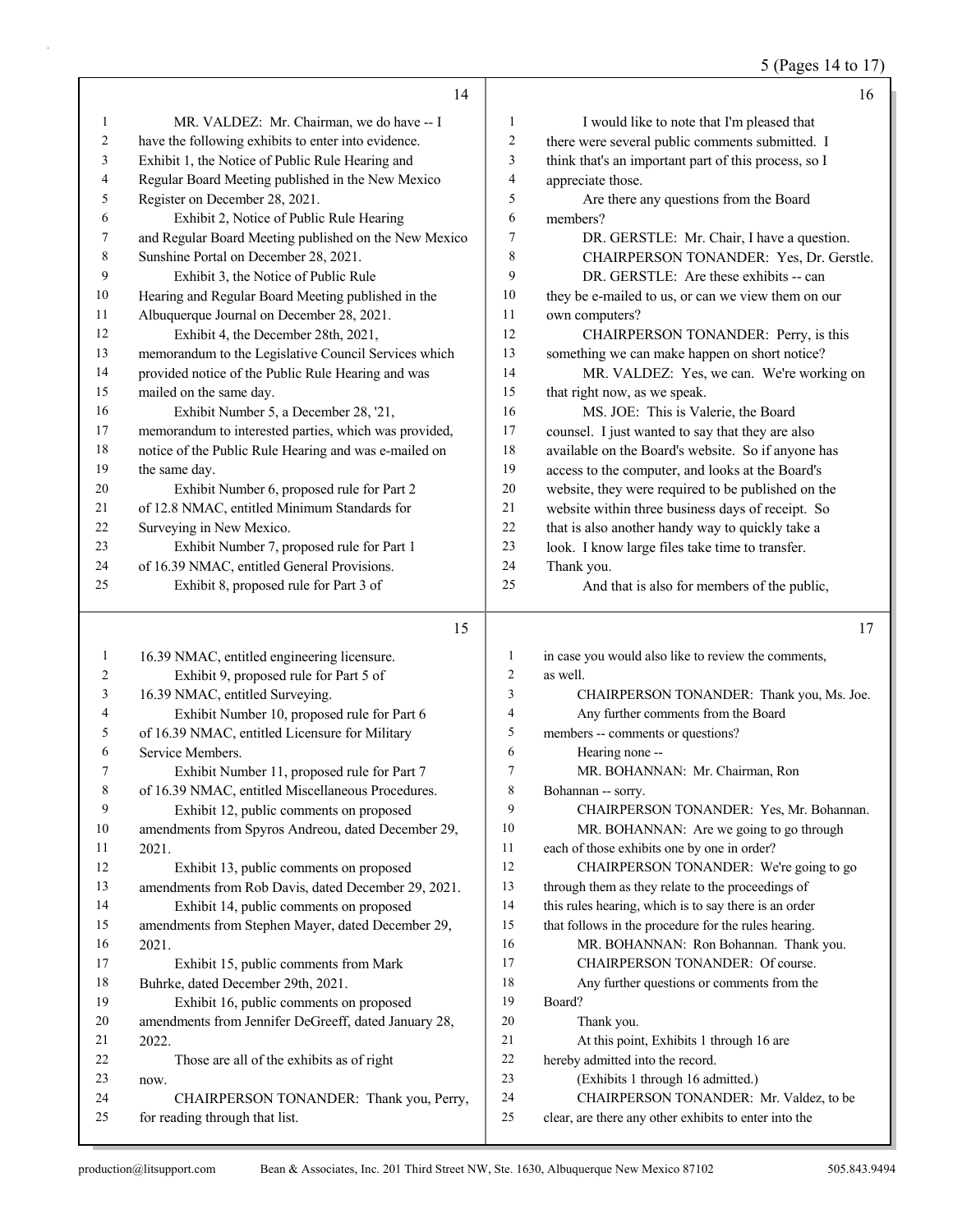6 (Pages 18 to 21)

|                | 18                                                                                                   |                | 20                                                                 |
|----------------|------------------------------------------------------------------------------------------------------|----------------|--------------------------------------------------------------------|
| 1              | record at this time?                                                                                 | 1              | CHAIRPERSON TONANDER: Yes, sir, Mr.                                |
| 2              | MR. VALDEZ: Mr. Board Chair, there are                                                               | $\overline{c}$ | Spirock.                                                           |
| 3              | none.                                                                                                | 3              | MR. SPIROCK: You might note that in                                |
| 4              | CHAIRPERSON TONANDER: Thank you.                                                                     | 4              | addition to just removing the elevation, the option 2              |
| 5              | Any persons wishing to provide their                                                                 | 5              | provision that's on the table also restructures it so              |
| 6              | comments and who wish to submit any document with                                                    | 6              | that the basis of bearing in the old version applied               |
| 7              | their comments shall do so when they're recognized to                                                | $\tau$         | only to boundary surveys.                                          |
| 8              | testify. Each document shall be introduced as an                                                     | 8              | In this version, if adopted without                                |
| 9              | exhibit into the record.                                                                             | 9              | changes, also applies to basis of bearing to apply                 |
| 10             | Board members will be permitted to ask                                                               | 10             | for all classifications of surveying, with the                     |
| 11             | questions before I rule on the admissibility of the                                                  | 11             | exemption of ILRs, topographic surveys, and in                     |
| 12             | evidence. Upon admissibility, each exhibit will be                                                   | 12             | certain cases, unclassified surveys.                               |
| 13             | marked and numbered and entered into the record.                                                     | 13             | So it, essentially, takes it out of                                |
| 14             | At this time, each proposed rule will be                                                             | 14             | boundary surveys exclusively and applies it to other               |
| 15             | introduced into the record. I'll open the floor to                                                   | 15             | classes of survey in the code.                                     |
| 16             | members of the audience for comments on each rule.                                                   | 16             | Thank you.                                                         |
| 17             | Members of the Board or the audience may speak --                                                    | 17             | CHAIRPERSON TONANDER: Thank you,                                   |
| 18             | sorry, may question each person providing comment,                                                   | 18             | Mr. Spirock.                                                       |
| 19             | upon being recognized to speak. However, any                                                         | 19             | Further comments?                                                  |
| 20             | discussion by the Board will be held during the                                                      | 20             | Thank you. Not seeing any, Board members,                          |
| 21             | meeting following the conclusion of this rule                                                        | 21             | are there any questions of either Mr. Burkholder or                |
| 22             | hearing.                                                                                             | 22             | Mr. Spirock?                                                       |
| 23             | First, is the proposed rule for Part 2,                                                              | 23             | MR. BURKHOLDER: Burkholder here.                                   |
| 24             | Minimum Standards for Surveying in New Mexico. This                                                  | 24             | CHAIRPERSON TONANDER: Mr. Burkholder, yes.                         |
| 25             | is 12.8.2.7 NMAC, Boundary Survey.                                                                   | 25             | MR. BURKHOLDER: I applaud Mr. Spirock for                          |
|                |                                                                                                      |                |                                                                    |
|                |                                                                                                      |                |                                                                    |
|                | 19                                                                                                   |                | 21                                                                 |
| $\mathbf{1}$   |                                                                                                      | 1              |                                                                    |
| $\overline{c}$ | The proposed language modifies the                                                                   | $\overline{c}$ | expanding and including the additional coverage for                |
| 3              | definition of Basis of Bearings in subsection Q, and<br>12.8.2.9 NMAC, Boundary Survey. The proposed | 3              | the basis of bearing. I'm comfortable with what was<br>done there. |
| 4              | language modifies the boundary survey requirements,                                                  | 4              | Thank you.                                                         |
| 5              | including the requirements to basis of bearing.                                                      | 5              | CHAIRPERSON TONANDER: Thank you to both                            |
| 6              | Would anyone wish to comment on the second                                                           | 6              | you gentlemen for working on this.                                 |
| 7              | option for Part 2 of the minimum standards for                                                       | 7              | Would anyone else in the audience wish to                          |
| 8              | surveying in New Mexico?                                                                             | $\,$ $\,$      | question either Mr. Burkholder or Mr. Spirock                      |
| 9              | MR. BURKHOLDER: Burkholder here.                                                                     | 9              | regarding their comments?                                          |
| 10             | CHAIRPERSON TONANDER: Mr. Earl Burkholder,                                                           | 10             | Thank you very much.                                               |
| 11             | please.                                                                                              | 11             | Second is the proposed rule for Part 1                             |
| 12             | MR. BURKHOLDER: Earl Burkholder, retired                                                             | 12             | General Provisions 16.39.1.17 NMAC, Status of                      |
| 13             | from teaching at New Mexico State University.                                                        | 13             | Licensure. The proposed language provides that an                  |
| 14             | When the current minimum standards were                                                              | 14             | interim certification will be automatically                        |
| 15             | published, I brought to the Board's attention the                                                    | 15             | superseded by the professional license.                            |
| 16             | extraneous term "elevation," requested corrective                                                    | 16             | Clarifying that the licensee who requests                          |
| 17             | action. And it has taken a long time for this defect                                                 | 17             | for retired or inactive status, cannot be approved                 |
| 18             | to be removed, but I'm delighted that the Board has                                                  | 18             | unless the licensee does not have any pending                      |
| 19             | seen fit to follow through and remove the offending                                                  | 19             | complaints, pending litigation, and has completed any              |
| 20             | term from the definition of Basis of Bearing.                                                        | 20             | imposed disciplinary actions in modifying the                      |
| 21             | Thank you.                                                                                           | 21             | requirements of the reactivation of an inactive                    |
| 22             | CHAIRPERSON TONANDER: Thank you,                                                                     | 22             | license of six years or more.                                      |
| 23             | Mr. Burkholder.                                                                                      | 23             | Would anyone wish to comment on part one,                          |
| 24<br>25       | Would anyone else wish to comment?<br>MR. SPIROCK: Mr. Chairman, Cliff Spirock.                      | 24<br>25       | General Provisions?<br>DR. GERSTLE: Mr. Chair, this is Walter      |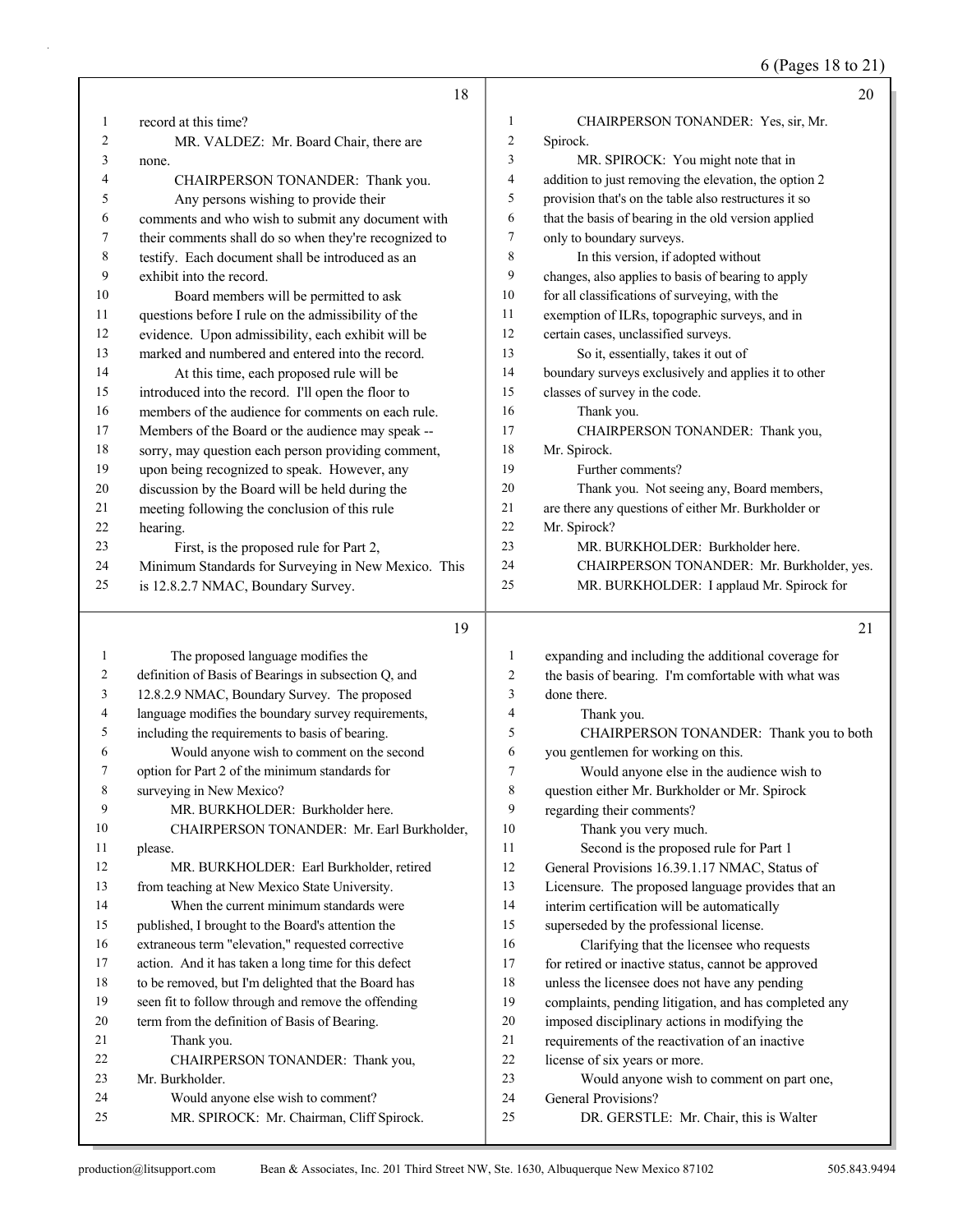7 (Pages 22 to 25)

|              | 22                                                                                                       |                   | 24                                                                                                        |
|--------------|----------------------------------------------------------------------------------------------------------|-------------------|-----------------------------------------------------------------------------------------------------------|
| $\mathbf{1}$ | Gerstle.                                                                                                 | $\mathbf{1}$      | 16.39.3.12 NMAC, Seal of Licensee, the                                                                    |
| 2            | CHAIRPERSON TONANDER: Dr. Gerstle.                                                                       | $\overline{c}$    | proposed language clarified when more than one                                                            |
| 3            | DR. GERSTLE: I think this is -- basically,                                                               | 3                 | electronic signature is required.                                                                         |
| 4            | sort of helps with the administration. It doesn't                                                        | $\overline{4}$    | And 16.39.3.13 NMAC, Endorsements, the                                                                    |
| 5            | seem to have a major impact on the profession; is                                                        | 5                 | proposed language incorporates additional grounds for                                                     |
| 6            | that correct?                                                                                            | 6                 | reciprocity for engineers licensed in other                                                               |
| 7            | CHAIRPERSON TONANDER: I believe that is                                                                  | 7                 | jurisdictions, as required by Section 61-23-14.1 NMSA                                                     |
| 8            | correct.                                                                                                 | 8                 | 1978 of the Engineering and Surveying Practice Act.                                                       |
| 9            | At this time I'm listening for comments,                                                                 | 9                 | Who wishes to go first commenting on Part                                                                 |
| 10           | rather commenting on the rule itself.                                                                    | 10                | 3?                                                                                                        |
| 11           | DR. GERSTLE: Okay. Thank you.                                                                            | 11                | As a reminder, this would be regarding the                                                                |
| 12           | CHAIRPERSON TONANDER: Yes, sir.                                                                          | 12                | industrial exemption, which I know a couple of you                                                        |
| 13           | Is there anyone else who wishes to comment                                                               | 13                | have mentioned you would like to comment on.                                                              |
| 14           | on this piece? Any board member wish to address                                                          | 14                | Ms. DeGreeff, I see you've unmuted.                                                                       |
| 15           | Dr. Gerstle's comment?                                                                                   | 15                | MS. DEGREEFF: Thanks. Sorry, it took me a                                                                 |
| 16           | Anyone in the audience?                                                                                  | 16                | minute to find the button.                                                                                |
| 17           | MR. SPIROCK: Mr. Chairman.                                                                               | 17                | Jenny DeGreeff from New Mexico Gas. I                                                                     |
| 18           | CHAIRPERSON TONANDER: Mr. Spirock.                                                                       | 18                | provided comments in advance, and I'm not sure if                                                         |
| 19           | MR. SPIROCK: Cliff Spirock.                                                                              | 19                | it's appropriate if you would like me to read through                                                     |
| 20           | Walter, this was discussed previously but                                                                | 20                | the letter, or if just want to have free form                                                             |
| 21           | for the audience's sake, the current methodology for                                                     | 21                | discussion.                                                                                               |
| 22           | tracking licensees, includes intern certifications                                                       | 22                | CHAIRPERSON TONANDER: Given the relatively                                                                |
| 23           | that never expire.                                                                                       | 23                | small number of people here, and I believe the                                                            |
| 24           | So in going through the list of licensees,                                                               | 24                | importance that you are trying to bring to this, I                                                        |
| 25           | those who have obtained a surveyor's intern                                                              | 25                | think it is appropriate for you to go ahead and read                                                      |
|              |                                                                                                          |                   |                                                                                                           |
|              | 23                                                                                                       |                   | 25                                                                                                        |
|              |                                                                                                          |                   |                                                                                                           |
| 1            | certificate remain on the books no matter how old.                                                       | $\mathbf{1}$<br>2 | your comments, or if you would care to summarize,                                                         |
| 2<br>3       | There are some surveyors and engineers of                                                                | 3                 | that would also be fine.                                                                                  |
| 4            | professional practice that have been there for 40                                                        | 4                 | MS. DEGREEFF: Sure. Thank you.                                                                            |
| 5            | years, that still are duplicated by saying they have<br>their certification as an intern, in addition to | 5                 | Thank you for allowing me to share today.                                                                 |
| 6            | their professional registrations.                                                                        | 6                 | I appreciate that.<br>So, particularly, we're concerned about the                                         |
|              | Mr. Gerstle is correct, it is a                                                                          | 7                 |                                                                                                           |
| 8            | housekeeping matter that provides these to our Board                                                     | 8                 | language about providing engineering services only<br>within the legal boundaries of the property owner   |
| 9            | or your Board's recordkeeping.                                                                           | 9                 | leased by New Mexico Gas Company. Ideally, we're                                                          |
| 10           | Thank you.                                                                                               | 10                | hoping that this rule could be drafted, or we could                                                       |
| 11           | CHAIRPERSON TONANDER: Thank you,                                                                         | 11                | get an interpretation such that NGC engineers could                                                       |
| 12           | Mr. Spirock.                                                                                             | 12                | continue to perform work on our own facilities                                                            |
| 13           | Any further comments?                                                                                    | 13                | without licensure, regardless of the facility                                                             |
| 14           | Not seeing any, we will move on.                                                                         | 14                | location. And this could be accomplished with an                                                          |
| 15           | Third, is the proposed rule for Part 3,                                                                  | 15                | exemption for engineers of public utilities who are                                                       |
| 16           | Engineering Licensure, Disciplines, Applications,                                                        | 16                | providing engineering services in relation to their                                                       |
| 17           | Exams, Practice, Seal of License and Endorsements.                                                       | 17                | own utility facilities.                                                                                   |
| 18           | This would include 16.39.3.7 NMAC definitions. The                                                       | 18                | To the extent that the Board does not feel                                                                |
| 19           | proposed language adds definitions for electronic                                                        | 19                | that that exemption for utilities is appropriate, we                                                      |
| $20\,$       | signature, engineering experience and signature.                                                         | $20\,$            | request a grace period for compliance with the new                                                        |
| 21           | 16.39.3.11 NMAC, Practice of Engineering                                                                 | $21\,$            | licensure requirement.                                                                                    |
| $22\,$       | moved and created subsections to clarify the subject                                                     | 22                | As you can imagine, we have a lot of                                                                      |
| 23           | matter related to the practice of engineering and the                                                    | 23                | maintenance work that we're required to do to operate                                                     |
| 24<br>25     | industrial exemption in subsections $(F)$ and $(G)$<br>respectively.                                     | 24<br>$25\,$      | a safe and reliable natural gas company. And I think<br>you guys appreciate it when we operate a safe and |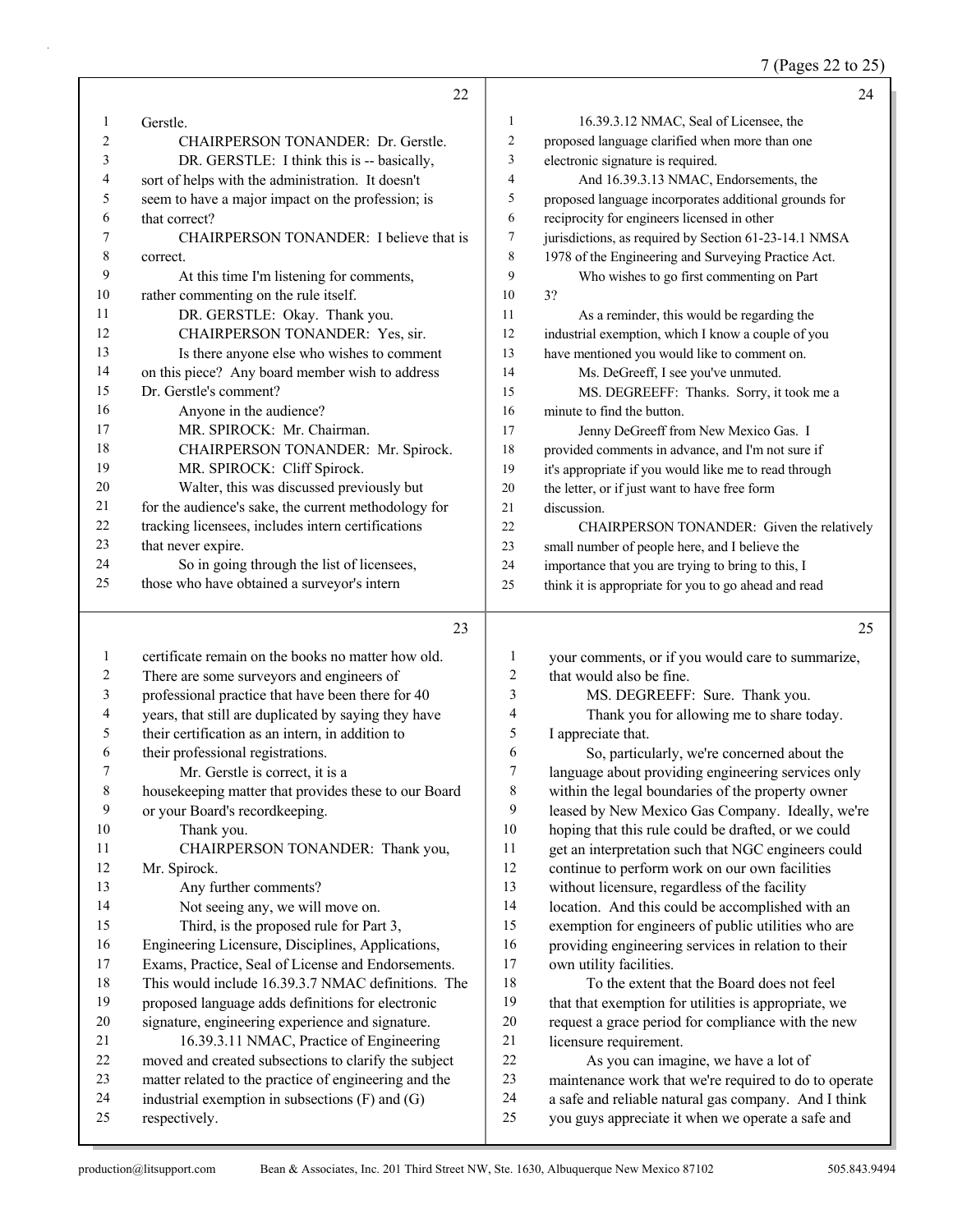8 (Pages 26 to 29)

|                          | 26                                                                                |                | 28                                                                                   |
|--------------------------|-----------------------------------------------------------------------------------|----------------|--------------------------------------------------------------------------------------|
| 1                        | reliable natural gas company, which is what we plan                               | $\mathbf{1}$   | apologize.                                                                           |
| $\overline{c}$           | to continue to do. However, if we were required to                                | $\overline{c}$ | MS. DEGREEFF: As you are very well aware,                                            |
| 3                        | follow the rule as proposed, we have a concern that                               | 3              | because I know we've worked with you in the past, a                                  |
| $\overline{\mathcal{A}}$ | we would need a grace period to get transitioned into                             | 4              | lot of our facilities are installed by permit in DOT                                 |
| 5                        | having a staff capable of providing this.                                         | 5              | or BLM right of way, as well as in easements that we                                 |
| 6                        | And what we're proposing is at least one                                          | 6              | have procured throughout the years in the history of                                 |
| 7                        | year for us to create a plan to address the changes,                              | 7              | the company.                                                                         |
| $\,$ 8 $\,$              | and then an additional year to implement the changes                              | 8              | So there are things that, loosely coined,                                            |
| $\mathbf{9}$             | for our system, for total of two years prior to the                               | 9              | are leased by NMGC, could be extended to interpret                                   |
| $10\,$                   | enforcement of the requirement. And that would allow                              | $10\,$         | are easements that are off premise, including                                        |
| 11                       | us to provide our employees with time to apply for                                | 11             | permitted entries in BLM state land office and DOT.                                  |
| 12                       | and take the PE exam when they're qualified, and also                             | 12             | As we currently are providing the work,                                              |
| 13                       | for us to modify our existing policies and job                                    | 13             | there's no requirement for the engineering licensure.                                |
| 14                       | requirements.                                                                     | 14             | And so we're hoping to have a favorable                                              |
| 15                       | And so, you know, that, obviously, is                                             | 15             | interpretation that allows us to continue that work,                                 |
| 16                       | dependent upon when we can get people to successfully                             | 16             | as we are currently doing with no disruption to our                                  |
| 17                       | obtain their licenses, but we may need to hire                                    | 17             | current business process.                                                            |
| $18\,$                   | additional engineering resources within that time,                                | 18             | MR. BOHANNAN: Mr. Chairman, Ron Bohannan.                                            |
| 19                       | depending on what type of grace period we're allowed                              | 19             | Thank you.                                                                           |
| $20\,$                   | to have. And those resources, especially in the                                   | 20             | CHAIRPERSON TONANDER: Thank you.                                                     |
| 21                       | economy we have right now, are very tight,                                        | 21             | Is there another Board member who would                                              |
| 22                       | particularly for this high-skilled professional                                   | 22             | like to ask a question of Ms. DeGreeff?                                              |
| 23                       | engineering. It's difficult and slow for us to get                                | 23             | DR. GERSTLE: Mr. Chair, this is Walter                                               |
| 24                       | those resources in.                                                               | 24             | Gerstle.                                                                             |
| 25                       | So we just put those comments out there for                                       | 25             | CHAIRPERSON TONANDER: Dr. Gerstle, yes.                                              |
|                          |                                                                                   |                |                                                                                      |
|                          |                                                                                   |                |                                                                                      |
|                          | 27                                                                                |                | 29                                                                                   |
|                          |                                                                                   |                |                                                                                      |
| $\mathbf{1}$             | your consideration, and we're hoping that we can come                             | 1              | DR. GERSTLE: Ms. DeGreeff, I'm                                                       |
| 2                        | to an amenable solution.                                                          | $\sqrt{2}$     | wondering -- so our goal is to protect the public,                                   |
| 3                        | CHAIRPERSON TONANDER: Thank you,                                                  | 3              | and avoid the type of thing that happened, for                                       |
| 4                        | Ms. DeGreeff.                                                                     | 4              | instance, in Massachusetts with people's residences                                  |
| 5                        | I would like to note that Board staff is                                          | 5              | going up in flames, and that sort of thing, if I                                     |
| 6                        | showing right now a portion of the letter that you                                | 6              | recall that correctly.                                                               |
| 7                        | submitted as one of the exhibits -- I believe the                                 | 7              | Does New Mexico Gas Company feel that the                                            |
| 8                        | last exhibit, 16.                                                                 | 8              | public is currently sufficiently protected, or does                                  |
| 9                        | Thank you for doing that, as well, Board                                          | 9              | the Gas Company agree with this -- the industrial                                    |
| 10                       | staff.                                                                            | 10             | exemption as worded in this rewrite, recognizing that                                |
| 11                       | Is there anyone from the Board who wishes                                         | 11             | you need a grace period to get engineers that can                                    |
| 12                       | to ask a question of Ms. DeGreeff at this time,                                   | 12             | fulfill the obligations?                                                             |
| 13                       | before I ask for another comment from anyone?                                     | 13             | MS. DEGREEFF: Thank you for that question,                                           |
| 14                       | MR. BOHANNAN: Mr. Chair, Ron Bohannan.                                            | 14             | Dr. Gerstle.                                                                         |
| 15                       | CHAIRPERSON TONANDER: Yes, sir.                                                   | 15             | So we believe that we are providing safe                                             |
| 16                       | MR. BOHANNAN: I would like to ask                                                 | 16             | and practical engineering resources and engineering                                  |
| 17                       | Ms. DeGreeff, so if I understand what you're                                      | 17             | practices to the community, and keeping public safety                                |
| $18\,$                   | commenting on, is that as long as the engineering is                              | 18             | at the forefront.                                                                    |
| 19                       | on property that's totally owned by the Gas Company,                              | 19             | If we go into the Massachusetts incident,                                            |
| 20                       | that the exemption would be -- or the industrial                                  | $20\,$         | we belief that New Mexico Gas, as a company, does not                                |
| 21                       | exemption would still apply.                                                      | $21\,$         | enter into that space. And we are not asking to be                                   |
| 22                       | Give me your thoughts on those properties                                         | 22             | treated differently by any means. We have safety at                                  |
| 23                       | where you only retain a lease, and what your                                      | 23             | the forefront of our minds, and public safety is                                     |
| 24<br>25                 | interpretation of that is in your letter?<br>That was a poorly-worded question, I | 24<br>25       | always at the forefront of our minds.<br>We're asking for consideration of that, but |

a k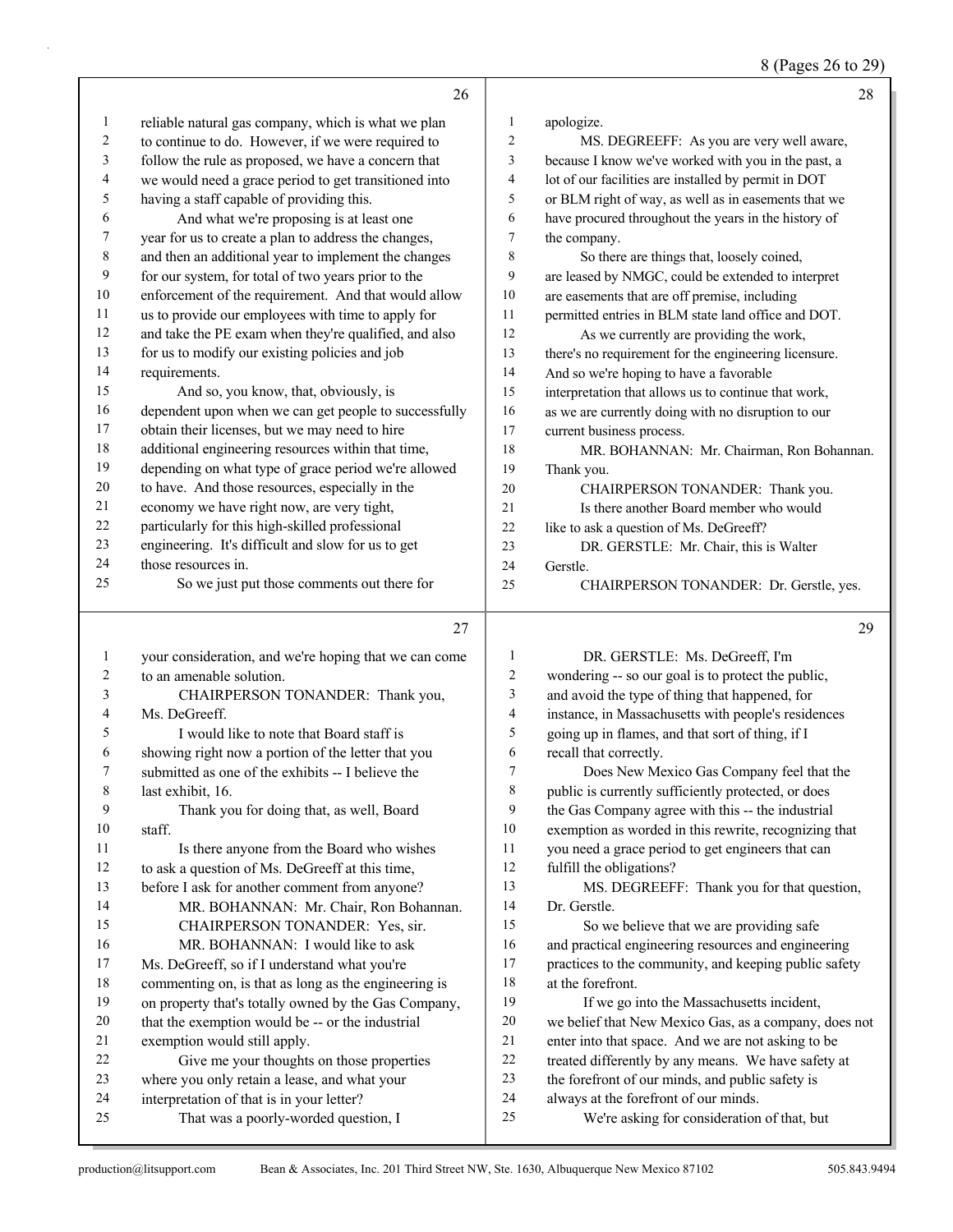#### 9 (Pages 30 to 33)

|              |                                                       |    | $9$ (Fages $30\,$ to $33$                             |
|--------------|-------------------------------------------------------|----|-------------------------------------------------------|
|              | 30                                                    |    | 32                                                    |
| $\mathbf{1}$ | should you choose not to consider it, we will move    |    | into the streets and the homes surrounding you, which |
| 2            | forward with the rule as written, but just knowing    | 2  | is why we feel as though we have a safe process;      |
| 3            | that that will be an impact to our ability to         | 3  | however, the formality of getting a stamped drawing   |
| 4            | continue our work, and just hoping for that grace     | 4  | adds time to that. As you can imagine, say you want   |
| 5            | period.                                               | 5  | to remodel your house and you need to move the meter  |
| 6            | DR. GERSTLE: Mr. Chair, thank you,                    | 6  | so that you can do the remodeling on your house, and  |
| 7            | Ms. DeGreeff.                                         | 7  | that requires a stamped drawing, that impacts our     |
| 8            | CHAIRPERSON TONANDER: Thank you both.                 | 8  | ability to deliver that service quickly to the        |
| 9            | Any further questions from the Board for              | 9  | customer, because we currently don't do that as our   |
| 10           | Ms. DeGreeff?                                         | 10 | process.                                              |
| 11           | MR. NEY: Mr. Chair, Stephen Ney.                      | 11 | So that's why we're asking for the two                |
| 12           | CHAIRPERSON TONANDER: Yes, sir.                       | 12 | years, in order to get that process figured out and   |
| 13           | MR. NEY: Question for Jenny DeGreeff. So              | 13 | get stamped drawings. We do have standard drawings,   |
| 14           | what sort of grace period are you wanting to request, | 14 | which is what allows us to do our work, but they have |
| <b>5</b>     | as far as time length?                                | 15 | not been stamped. And so I hope that answers your     |
| 16           | MS. DEGREEFF: Yes, sir. Thank you for the             | 16 | question.                                             |
| l 7          | question.                                             | 17 | MR. SANCHEZ: Somewhat. It almost sounds               |
| 18           | We're asking for one year for us to be able           | 18 | to me like you have the staff in place. It almost     |
| 19           | to create a plan to address the changes within our    | 19 | sounds like you guys really need an administrative    |
| 20           | company, and another year for that plan to be         | 20 | fix to be able to do this. Because, I guess what      |
|              |                                                       |    |                                                       |

- you're talking about is where you're out in a neighborhood, and you have trunk lines going through
- the neighborhood, and then you have your little ties
- that go into the meters in a person's house. It
- sounds like that's where the main sticking point is.

| 1  | MR. NEY: Thank you.                                  | $\mathbf{1}$   | It doesn't sound like it's out where you have big     |
|----|------------------------------------------------------|----------------|-------------------------------------------------------|
| 2  | CHAIRPERSON TONANDER: Thank you both.                | $\overline{2}$ | construction, like you're replacing a lateral or      |
| 3  | Other questions from Board members?                  | 3              | doing work at a meter station.                        |
| 4  | Any questions from other public attendees,           | 4              | It sounds like where you're addressing, you           |
| 5  | I should say, of Ms. DeGreeff?                       | 5              | know, in neighborhoods and new services. And that     |
| 6  | MR. SANCHEZ: Yes, Patricio Sanchez here.             | 6              | kind of relates back to Dr. Gerstle's concern in the  |
| 7  | Ms. DeGreeff, just being kind of a basic             | 7              | Massachusetts case.                                   |
| 8  | oil and gas guy myself, I'm just kind of curious. I  | 8              | I'm not saying that's not being taken care            |
| 9  | know like in years past I've dealt with, you know,   | 9              | of, but it sounds to me like you guys could take care |
| 10 | some of the predecessors of the organization that's  | 10             | of that administratively, probably in less than a     |
| 11 | there now. And I'm just wondering -- I don't know    | 11             | year. But, you know, I don't know your organization   |
| 12 | how to ask this question, but I'll go ahead and ask  | 12             | and how fluid and mobile you are.                     |
| 13 | it as quickly and easily as I can.                   | 13             | But, anyway, thank you for allowing me to             |
| 14 | Do you guys not have PEs in your                     | 14             | comment to the Board, and thank you, Ms. DeGreeff,    |
| 15 | organization anymore that can review the work of the | 15             | for allowing me to converse with you back and forth   |
| 16 | EITs and such that are working in your company?      | 16             | on this.                                              |
| 17 | MS. DEGREEFF: Thank you for the question,            | 17             | MS. DEGREEFF: And if I may just address               |
| 18 | Patricio.                                            | 18             | one thing about the Massachusetts incident, which was |
| 19 | So we do have professional engineers in our          | 19             | an overpressure incident, and that was on utilization |
| 20 | company. We have a total of seven currently at this  | 20             | system. And for those not as familiar with a local    |
| 21 | time, and we have approximately 27 engineers doing   | 21             | gas distribution company, a utilization system is a   |
| 22 | business. However, on our distribution system we     | 22             | pressure to which the customers are being delivered   |
| 23 | have several designers and project managers that are | 23             | without any regulation going to their house. And so   |
| 24 | not degreed engineers that do the work. Now, the     | 24             | your house appliances are designed to work on a       |
| 25 | work is reviewed by several engineers prior to going | 25             | specific pressure.                                    |
|    |                                                      |                |                                                       |

18 We're asking for one year for us to be able to create a plan to address the changes within our company, and another year for that plan to be implemented. Because, as you know, with the best intentions of creating a plan, sometimes there are things you miss until you try and put it into practice. So we're asking for a total of two years'

grace period to implement this.

question.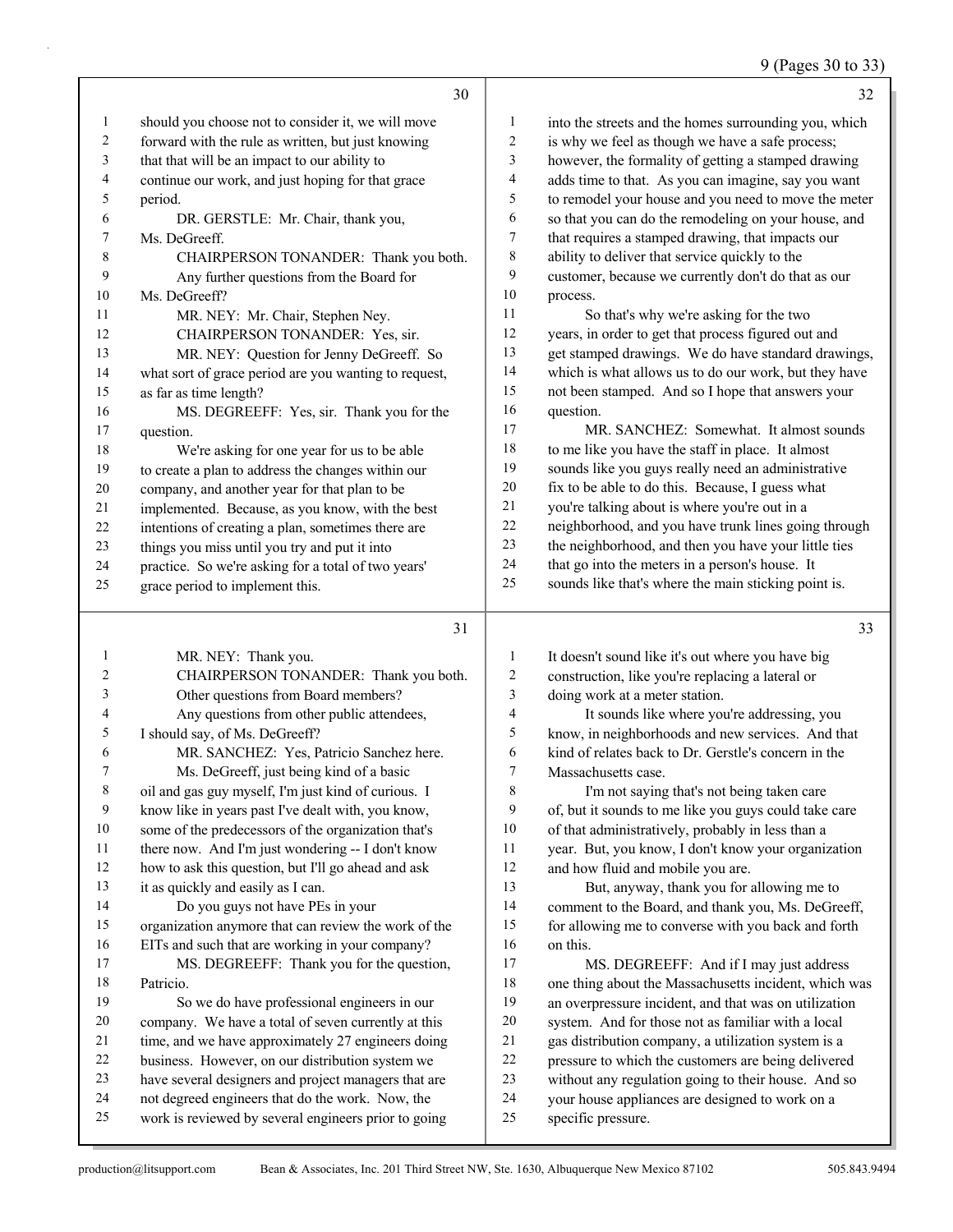# 10 (Pages 34 to 37)

|    | 34                                                    |                | 36                                                    |
|----|-------------------------------------------------------|----------------|-------------------------------------------------------|
| 1  | Now, New Mexico Gas does not have any                 | 1              | this, but it's going to take us some time, and that's |
| 2  | utilization systems. We have a regulator in front of  | $\overline{2}$ | why you have these sorts of discussions. But I'm      |
| 3  | every house and home in the State of New Mexico, and  | 3              | supportive of it, generally, and I kind of -- like I  |
| 4  | every business. And so where you're trying to         | $\overline{4}$ | say, in my e-mail that I sent -- I sent it late,      |
| 5  | address a concern from the Massachusetts incident, we | 5              | but -- I forwarded it and I thought we needed some    |
| 6  | feel like that concern, perhaps isn't as relevant to  | 6              | protection for leasers and renters too, and with      |
| 7  | us, as far as the overpressurization.                 | 7              | that, that's it.                                      |
| 8  | CHAIRPERSON TONANDER: Ms. DeGreeff. if I              | 8              | CHAIRPERSON TONANDER: Thank you,                      |
| 9  | may ask you, when you say "relevant to us," you're    | 9              | Mr. Sanchez.                                          |
| 10 | speaking on behalf of your company, not necessarily   | 10             | Is there any board member who wishes to ask           |
| 11 | all natural gas distribution in New Mexico; is that   | 11             | a question of Mr. Sanchez?                            |
| 12 | correct?                                              | 12             | DR. GERSTLE: So-                                      |
| 13 | MS. DEGREEFF: Thank you, yes, for the                 | 13             | CHAIRPERSON TONANDER: Dr. Gerstle.                    |
| 14 | clarification. New Mexico Gas Company does not have   | 14             | DR. GERSTLE: Mr. Chair, this is Walter                |
| 15 | any utilization systems. I cannot speak to other gas  | 15             | Gerstle. One more question, which probably            |
| 16 | companies.                                            | 16             | demonstrates my ignorance.                            |
| 17 | CHAIRPERSON TONANDER: Thank you.                      | 17             | When we have a gas line going down the                |
| 18 | Any further questions for Ms. DeGreeff?               | 18             | street to our houses, is that -- so I assume there is |
| 19 | Hearing none for Ms. DeGreeff, I would ask            | 19             | a right-of-way for that gas line. That would not be   |
| 20 | if there is anybody else attending from the public    | 20             | considered leased property; is that correct?          |
| 21 | who like to provide a comment on this rule?           | 21             | CHAIRPERSON TONANDER: That is correct. It             |
| 22 | MR. SANCHEZ: Yes, I would, sir.                       | 22             | would be subject to regulation per the proposed       |
| 23 | CHAIRPERSON TONANDER: Mr. Sanchez.                    | 23             | change.                                               |
| 24 | MR. SANCHEZ: Well, I sent my e-mail,                  | 24             | DR. GERSTLE: So that would require an                 |
| 25 | probably a little bit late. I got on to the website   | 25             | engineer's stamp --                                   |
|    |                                                       |                |                                                       |

| 1              | and found all of the links and everything and sent    | 1              | <b>CHAIRPERSON</b>         |
|----------------|-------------------------------------------------------|----------------|----------------------------|
| 2              | one off yesterday or the day before, but I'm actually | $\overline{2}$ | DR. GERSTLE:               |
| 3              | in support of this rule. It makes sense to me,        | 3              | work?                      |
| $\overline{4}$ | because, you know as engineers, you know, we are      | $\overline{4}$ | <b>CHAIRPERSON</b>         |
| 5              | tasked with protecting the public health, you know.   | 5              | DR. GERSTLE:               |
| 6              | And we've had some -- all this discussion around      | 6              | <b>CHAIRPERSON</b>         |
| 7              | infrastructure and things like that, and that's a     | $\overline{7}$ | Are there any oth          |
| $\,8\,$        | political hot potato, I know. But, I mean, gas,       | 8              | wishes to ask a question   |
| 9              | electricity, water, wastewater, these are all basic   | 9              | Seeing none, is th         |
| 10             | services that we depend on for our civil society, and | 10             | public who wishes to as    |
| 11             | I salute whoever drafted these regs for putting them  | 11             | Thank you very r           |
| 12             | in. In my e-mail, I actually put that I thought       | 12             | Is there anyone e          |
| 13             | maybe that it shouldn't apply to things that are      | 13             | wishes to comment on       |
| 14             | leased or rented. That, you know, as long as they     | 14             | MS. JOE: Presid            |
| 15             | own the property, you know, it could stop at the      | 15             | is Valerie Joe.            |
| 16             | boundary, but I felt like it didn't protect the       | 16             | I just wanted to a         |
| 17             | person that actually owned the property in the case   | 17             | wanted to include his e-   |
| 18             | of a lease or rental.                                 | 18             | in the procedures for the  |
| 19             | So I'm supportive of this -- of this -- of            | 19             | wanted to include exhib    |
| 20             | this new portion of the rules. I think it helps, you  | 20             | could. I understand tha    |
| 21             | know, just do things better at the end of the day for | 21             | deliver it late to the Boa |
| 22             | the public, so they have confidence that we're, you   | 22             | his -- if he wanted to pu  |
| 23             | know, designing and putting in these -- these         | 23             | comment here, he could     |
| 24             | processes and we're protecting the public. And I      | 24             | Thank you.                 |
| 25             | appreciate discussion, you know -- well, we can do    | 25             | <b>CHAIRPERSON</b>         |
|                |                                                       |                |                            |

| 1              | CHAIRPERSON TONANDER: Right.                         |
|----------------|------------------------------------------------------|
| $\overline{2}$ | DR. GERSTLE: -- for that type of design              |
| 3              | work?                                                |
| 4              | CHAIRPERSON TONANDER: Correct.                       |
| 5              | DR. GERSTLE: Okay. Thank you.                        |
| 6              | CHAIRPERSON TONANDER: Yes, sir.                      |
| 7              | Are there any other Board members who                |
| 8              | wishes to ask a question of Mr. Sanchez?             |
| 9              | Seeing none, is there a member of the                |
| 10             | public who wishes to ask a question of Mr. Sanchez?  |
| 11             | Thank you very much, Mr. Sanchez.                    |
| 12             | Is there anyone else from the public who             |
| 13             | wishes to comment on this proposed rule?             |
| 14             | MS. JOE: Presiding Officer Tonander, this            |
| 15             | is Valerie Joe.                                      |
| 16             | I just wanted to ask Mr. Sanchez if he               |
| 17             | wanted to include his e-mail, because as you stated  |
| 18             | in the procedures for this rule hearing, if someone  |
| 19             | wanted to include exhibits when they speak, they     |
| 20             | could. I understand that Mr. Sanchez tried to        |
| 21             | deliver it late to the Board, but it would be to     |
| 22             | his -- if he wanted to put that in with his public   |
| 23             | comment here, he could potentially have that option. |
| 24             | Thank you.                                           |
| 25             | CHAIRPERSON TONANDER: Thank you, Ms. Joe.            |
|                |                                                      |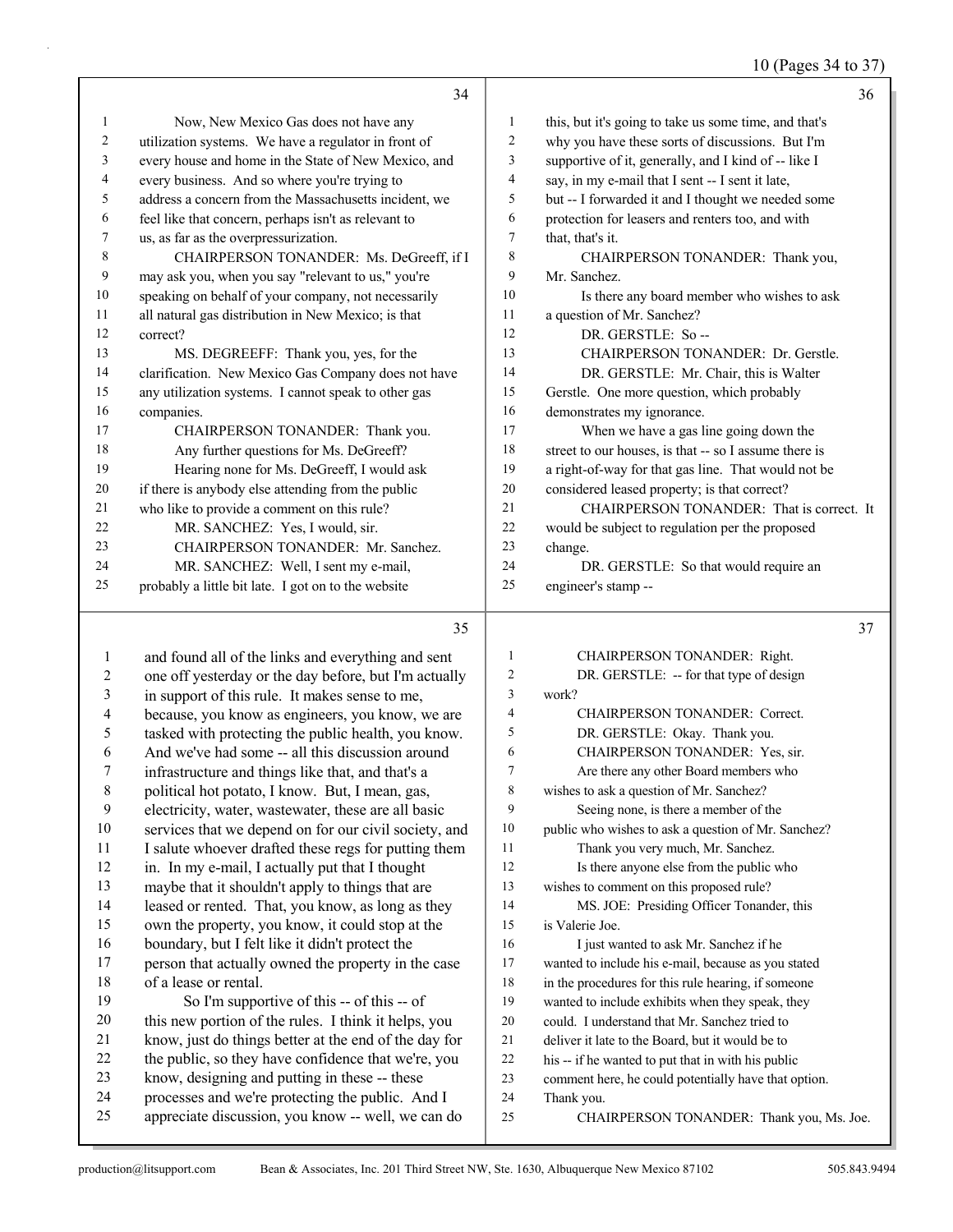# 11 (Pages 38 to 41)

|              | 38                                                    |              | 40                                                                                      |
|--------------|-------------------------------------------------------|--------------|-----------------------------------------------------------------------------------------|
| 1            | Mr. Valdez, do we have a copy of                      | $\mathbf{1}$ | Yeah, here we go -- yeah. Yup, and that is                                              |
| 2            | Mr. Sanchez's e-mail?                                 | 2            | along the lines of what I spoke about earlier about                                     |
| 3            | MR. VALDEZ: Yes, we do. We have printed               | 3            | the leased and rented land, you know, because I kind                                    |
| 4            | it out to add it to the exhibits.                     | 4            | of felt like that they needed to be protected, too.                                     |
| 5            | CHAIRPERSON TONANDER: Okay. So when that              | 5            | I mean, somebody comes and puts a facility on your                                      |
| 6            | time comes, it sounds like we'll be looking at it as  | 6            | property, and you lease it to them and then it goes                                     |
| 7            | Exhibit 17; is that correct?                          | 7            | boom. Okay, let's protect them, too. That's what I                                      |
| 8            | MR. VALDEZ: Correct.                                  | 8            | was getting at there.                                                                   |
| 9            | CHAIRPERSON TONANDER: I'll make a note to             | 9            | CHAIRPERSON TONANDER: Okay. Thank you                                                   |
| 10           | myself, before I forget.                              | 10           | very much, Mr. Sanchez.                                                                 |
| 11           | MR. BOHANNAN: Mr. Chair, Ron Bohannan. Do             | 11           | And having recognized it there, I think I'm                                             |
| 12           | we have to move to introduce that into the record or  | 12           | okay having that admitted as Exhibit Number 17,                                         |
| 13           | as chair, will you be able to do that?                | 13           | Perry.                                                                                  |
| 14           | MS. JOE: I believe you can do that now,               | 14           | All right. I think I was asking if there                                                |
| 15           | because I believe since Mr. Sanchez did mention it    | 15           | was anyone else from the public who wished to comment                                   |
| 16           | and wanted to do it, I would just get his affirmation | 16           | on this proposed rule.                                                                  |
| 17           | that he would like that to happen, and then you could | 17           | Not seeing any unmuting here, I will move                                               |
| 18           | introduce, or Mr. Valdez can introduce that and you   | 18           | on.                                                                                     |
| 19           | can enter that, Presiding Officer.                    | 19           | Fourth is the proposed rule for Part 5                                                  |
| 20           | Thank you.                                            | $20\,$       | Surveying; Applications, Examinations, Practice of                                      |
| 21           | CHAIRPERSON TONANDER: Thank you, Ms. Joe.             | $21\,$       | Surveying, Seal of Licensee.                                                            |
| 22           | Thank you, Member Bohannan, for that                  | 22           | 16.39.5.7 NMAC definitions. The proposed                                                |
| 23           | leading question.                                     | 23           | language adds the definition for NCEES. 16.39.5.8                                       |
| 24           | Mr. Sanchez, to that point, would you like            | 24           | NMAC, Application, Surveyor Intern and Professional                                     |
| 25           | it to be admitted as an exhibit?                      | 25           | Surveyor. The proposed language aligns the rules                                        |
|              |                                                       |              |                                                                                         |
|              |                                                       |              |                                                                                         |
|              | 39                                                    |              | 41                                                                                      |
|              |                                                       |              |                                                                                         |
| $\mathbf{1}$ | MR. SANCHEZ: Yes, sir, absolutely. And                | 1            | with Section 61-23-17.4, paren A, NMSA 1978 of the                                      |
| 2<br>3       | thank you for allowing that.                          | 2<br>3       | Engineering and Surveying Practice Act, which changed                                   |
| 4            | CHAIRPERSON TONANDER: Thank you, sir, for             | 4            | the experience requirement for licensure as a                                           |
| 5            | submitting your interest.                             | 5            | professional surveyor and in accordance with Section                                    |
| 6            | Mr. Valdez, if it is possible, is there a             | 6            | 14-4-5.7 of the State Rules Act, Sections 14-4-1 to                                     |
| 7            | way that you could display that, by chance, for       | 7            | -11 NMSA 1978, 16.39.5.10 NMAC, Practice of                                             |
|              | everyone?<br>MR. VALDEZ: Yes. Just bear with me       |              | Surveying, the proposed language creates the new                                        |
| 8<br>9       | momentarily.                                          | 8<br>9       | subsection related to the industrial exemption in                                       |
| 10           | CHAIRPERSON TONANDER: Yes.                            | 10           | subsection G. And 16.39.5.11 NMAC, Seal of Licensee,                                    |
| 11           | MR. BOHANNAN: Mr. Chair, Ron Bohannan.                | 11           | the proposed language clarifies when more than one<br>electronic signature is required. |
| 12           | CHAIRPERSON TONANDER: Yes, sir.                       | 12           |                                                                                         |
| 13           | MR. BOHANNAN: I believe that all of the               | 13           | Would anyone wish to comment on Part 5?                                                 |
| 14           | exhibits will be provided to the court reporter as    | 14           | Anyone from the public?                                                                 |
| 15           | well as part of the record.                           | 15           | I do not see anyone raising their hand or                                               |
| 16           | CHAIRPERSON TONANDER: That is correct.                | 16           | unmuting.<br>Is there anyone from the Board who'd like                                  |
| 17           | MR. BOHANNAN: Thank you.                              | 17           |                                                                                         |
| 18           | MR. VALDEZ: We'll have that momentarily.              | 18           | to speak on this, or we can move on?<br>Seeing none, we'll move on.                     |
| 19           | Bear with us.                                         | 19           | Fifth for consideration is the proposed                                                 |
| 20           | CHAIRPERSON TONANDER: Thank you for being             | $20\,$       | rule for Part 5, Licensure for Military Service                                         |
| 21           | accommodating, Perry.                                 | 21           | Members, Spouses and Veterans. 16.39.6.7 NMAC,                                          |
| 22           | Thank you. Mr. Sanchez, does this look                | 22           | Definitions. The proposed languages modifies the                                        |
| 23           | familiar to you?                                      | 23           | definition for a recent veteran, and adds definitions                                   |
| 24           | MR. SANCHEZ: That looks like part of it.              | 24           | for spouse, child and licensing fee.                                                    |
| 25           | I kind of highlighted some stuff.                     | 25           | Also, 16.39.6.8, NMAC, Application                                                      |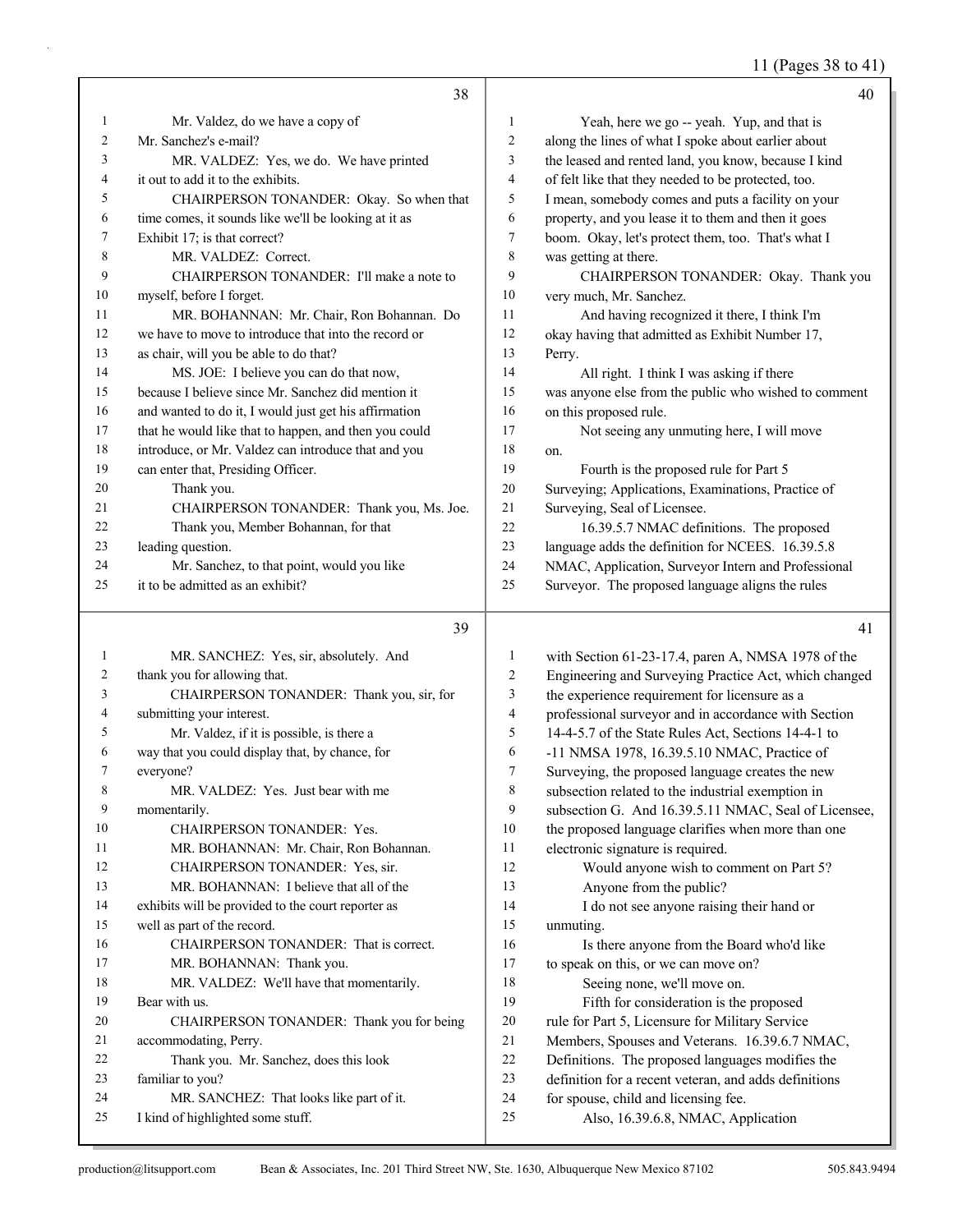#### 12 (Pages 42 to 45)

|                          | 42                                                   |                  | 44                                                    |
|--------------------------|------------------------------------------------------|------------------|-------------------------------------------------------|
| $\mathbf{1}$             | Requirements. The proposed language requires certain | 1                | consideration of criminal convictions in applications |
| 2                        | documentation to qualify for expedited licensure for | $\overline{c}$   | and disciplinary matters, pursuant to Section 61-1-36 |
| $\mathfrak{Z}$           | military service member, spouses and veterans. The   | 3                | of the Uniform Licensing Act, listing the specific    |
| $\overline{\mathcal{A}}$ | absence of the license fee for the first three years | $\overline{4}$   | criminal convictions that could disqualify an         |
| 5                        | and the requirement of the Board to issue the        | 5                | applicant from receiving a license on the basis of    |
| 6                        | expedited license within 30 days of a completed      | 6                | previous felony conviction, and adding related        |
| 7                        | application pursuant to the Uniform Licensing Act,   | 7                | limitations on the Board's consideration of such      |
| 8                        | Sections 61-1-31.1, and 61-1-34 NMSA 1978.           | $\,$ 8 $\,$      | convictions.                                          |
| 9                        | Anyone for the public wish to comment on             | 9                | The purpose of the rule is to ensure that             |
| 10                       | Part 6?                                              | 10               | applications and complaints against licensees and     |
| 11                       | Again, not seeing anyone raise their hand            | 11               | certification holders are evaluated and adjudicated   |
| 12                       | or unmute, would any board member wish to speak to   | 12               | in a fair and impartial manner that complies with due |
| 13                       | this?                                                | 13               | process, while ensuring the public's confidence in    |
| 14                       | MR. BOHANNAN: Mr. Chair, Ron Bohannan.               | 14               | the profession.                                       |
| 15                       | CHAIRPERSON TONANDER: Mr. Bohannan.                  | 15               | Would anyone wish to comment on Part 7,               |
| 16                       | MR. BOHANNAN: Thank you, Mr. Chair. This             | 16               | Miscellaneous Procedures?                             |
| 17                       | is really cleaning up our rules from directives by   | 17               | Anyone from the public, first?                        |
| 18                       | some of the changes in the Act, as well as from the  | 18               | Not seeing any hands or unmuting, would               |
| 19                       | governor's office. We've actually been implementing  | 19               | anyone from the Board wish to comment on this?        |
| 20                       | this for a number of years. This just codifies all   | 20               | MR. BOHANNAN: Mr. Chair, Mr. Bohannan.                |
| 21                       | of those processes for the general public's          | 21               | CHAIRPERSON TONANDER: Mr. Bohannan.                   |
| 22                       | understanding.                                       | 22               | MR. BOHANNAN: Mr. Chair, I just would                 |
| 23                       | CHAIRPERSON TONANDER: Thank you,                     | 23               | wanted to lay some framework of how this -- these     |
| 24                       | Mr. Bohannan.                                        | 24               | rule changes came into being.                         |
| 25                       | Anyone from the public wish to address               | 25               | In reviewing the list of crimes, the Board            |
|                          | 43                                                   |                  | 45                                                    |
| $\mathbf{1}$             | Mr. Bohannan's comments?                             | $\mathbf{1}$     | weighed the crimes against the intent of the          |
| 2                        | I don't see any response.                            | $\overline{c}$   | Engineers and Professional Surveying Act. The         |
| 3                        | Anyone from the Board wish to add to                 | 3                | primary purpose of the Act, as already mentioned      |
| $\overline{4}$           | Mr. Bohannan's comments?                             | $\overline{4}$   | today, is to protect the public health and welfare in |
| 5                        | Not seeing anything, as well.                        | 5                | the preparation of plans and surveys, as well as      |
| 6                        | We'll move on, then, to the final proposed           | 6                | providing guidance in the normal day to day           |
| 7                        | rule, Part 7, Miscellaneous Procedures for           | $\boldsymbol{7}$ | activities of engineers and surveyors.                |
| $\,$ $\,$                | Revocation, Suspension, Imposition of Fines,         | 8                | The actions of the license reflect on the             |
| 9                        | Reissuance of Certificates and Disciplinary Action.  | 9                | public health and welfare. Those crimes that are      |

- 16.39.7 NMAC, the proposed language adds "Issuance"
- to the title. So it would read Part 6, Miscellaneous
- Procedures for Issuance, Revocation, Suspension,
- Imposition of Fines, Reissuance of Certificates of
- Disciplinary Action, so it is retitling.
- 15 16.39.7.7 NMAC, Definitions. The proposed language adds the definition of "disqualifying criminal conviction." And 16.39.7.8 NMAC, Revocation, Suspension, Imposition of Fines, Reissuance of Licenses and Certificates and
- 
- Disciplinary Action. The proposed language adds
- "issuance" to the title of this section, before the
- word "revocation," and subsection F is added to
- comply with the statutory changes to the Criminal
- Offender Employment Act and Uniform Licensing Act.
- The rule also adds new language governing the Board's

 public health and welfare. Those crimes that are 10 listed reflect instances where the individual convicted of those crimes demonstrated that those crimes flew in the face of the Act, and shows that the individual may not be able to protect the public health and welfare of the citizens of the State of New Mexico, and that's how the list was established 16 for the rules. 17 CHAIRPERSON TONANDER: Thank you very much, Mr. Bohannan. 19 Anyone from the public care to ask Member Bohannan a question regarding his comments? 21 Seeing nothing, anyone from the Board wish to comment or question Mr. Bohannan? 23 DR. GERSTLE: Mr. Chair. 24 CHAIRPERSON TONANDER: Dr. Gerstle.

- 
- 25 DR. GERSTLE: This is Walter Gerstle. I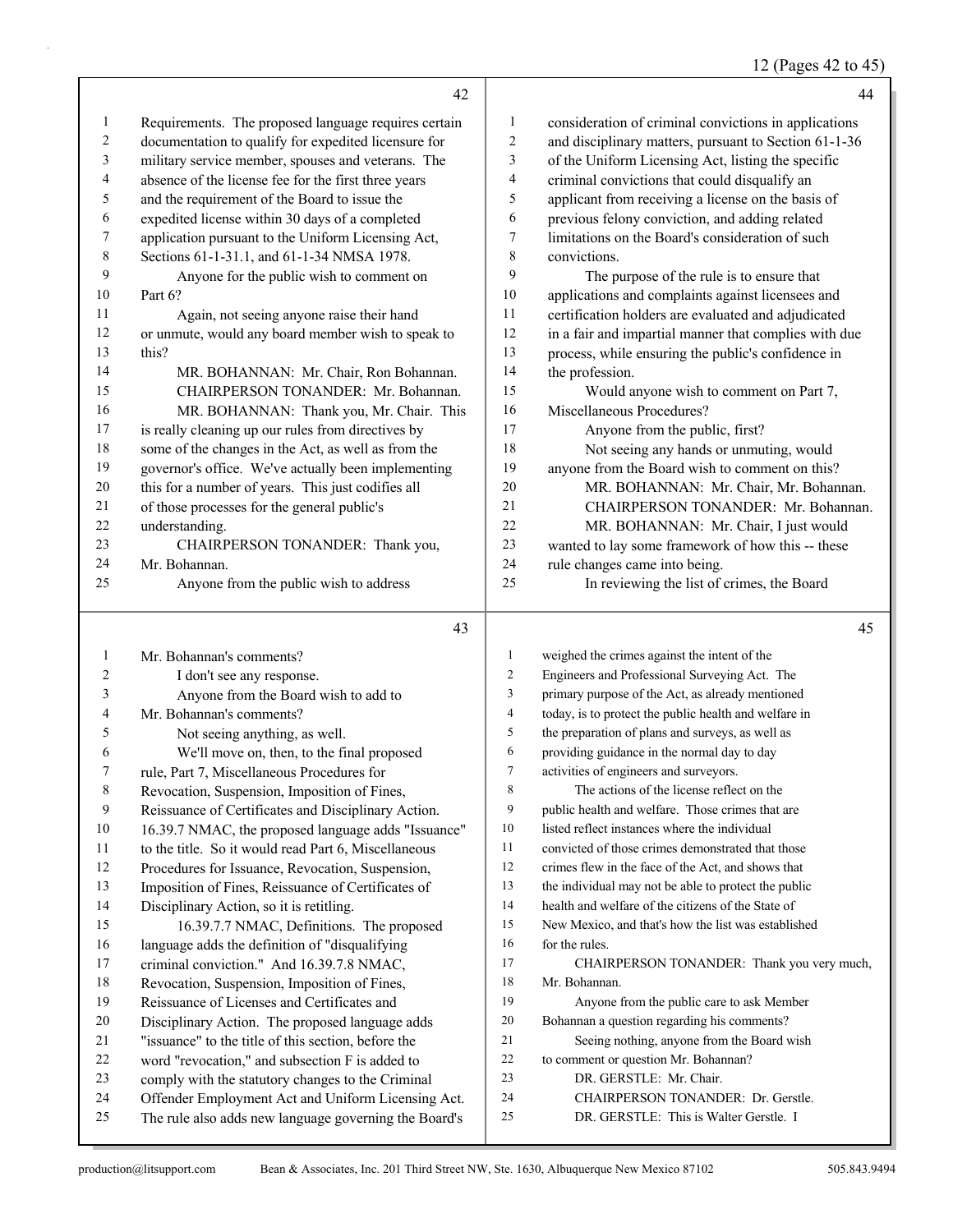13 (Pages 46 to 49)

|                | 46                                                                                                        |                | 48                                                    |
|----------------|-----------------------------------------------------------------------------------------------------------|----------------|-------------------------------------------------------|
| 1              | just want to make a comment that as a professor of                                                        | 1              | wish to do.                                           |
| 2              | civil engineering, one time a student of mine said                                                        | $\overline{c}$ | CHAIRPERSON TONANDER: I would -- to be                |
| 3              | that I was too punitive, and -- in my teaching, and                                                       | 3              | consistent with everything, I would like to at least  |
| 4              | that -- I thought about that for a long time.                                                             | 4              | get this in as an exhibit. I think it presents a      |
| 5              | Punitive, to be punishing, is a judgment that you                                                         | 5              | complete record in doing so. And any further          |
| 6              | have to make as an engineer to hold ourselves                                                             | 6              | discussion of this can, of course, occur at the       |
| 7              | accountable and responsible for the public safety,                                                        | 7              | subsequent Board meeting.                             |
| $\,$ $\,$      | and for the welfare of the public, sometimes you need                                                     | $\,$ $\,$      | So with that, Mr. Andreous' e-mail should             |
| 9              | to be punitive.                                                                                           | 9              | be known as Exhibit 18, correct?                      |
| 10             | And in selecting these offenses where we                                                                  | 10             | MR. VALDEZ: That's correct.                           |
| 11             | choose not to let people off the hook because of                                                          | 11             | CHAIRPERSON TONANDER: Thank you. It is                |
| 12             | their -- because of these defenses, we're kind of                                                         | 12             | hereby admitted. Thank you.                           |
| 13             | being upfront about what's necessary. So we're kind                                                       | 13             | (Exhibit 18 admitted.)                                |
| 14             | of holding the tide back and trying to make sure that                                                     | 14             | DR. ELAKSHER: Can I ask a question,                   |
| 15             | we're accountable. So I commend Ron Bohannan for --                                                       | 15             | please? Ahmed Elaksher.                               |
| 16             | I think he came up with the list of offenses here                                                         | 16             | CHAIRPERSON TONANDER: Yes.                            |
| 17             | that we simply will not allow into the profession.                                                        | 17             | DR. ELAKSHER: He is asking for eliminating            |
| 18             | CHAIRPERSON TONANDER: Thank you,                                                                          | 18             | the technology programs, in the language of the rules |
| 19             | Dr. Gerstle.                                                                                              | 19             | or in the State of New Mexico?                        |
| 20             | Any response, Member Bohannan?                                                                            | 20             | MR. VALDEZ: This is Perry Valdez. In                  |
| 21             | MR. BOHANNAN: Mr. Chair, no. I think,                                                                     | 21             | order to do so, we would have to update the Practice  |
| 22             | actually, this brings a lot more clarity to the Act.                                                      | 22             | Act with legislative action.                          |
| 23             | So, for instance, if you are accused of some of the                                                       | 23             | DR. ELAKSHER: That is for the Practice                |
| 24             | more minor crimes that are listed in the state, that                                                      | 24             | Act, not for the universities.                        |
| 25             | it doesn't bring it to the same threshold. Before it                                                      | 25             | MR. VALDEZ: Correct.                                  |
|                |                                                                                                           |                |                                                       |
|                |                                                                                                           |                |                                                       |
|                | 47                                                                                                        |                | 49                                                    |
| $\mathbf{1}$   | was really up to our discretion, and so this way it                                                       | $\mathbf{1}$   | CHAIRPERSON TONANDER: Mr. Valdez.                     |
| 2              | provides more definition. And, I think it's one of                                                        | $\overline{c}$ | MR. VALDEZ: We have joining us late is                |
| 3              | those things, that as the committee continues to                                                          | 3              | Mr. Jason Montoya.                                    |
| $\overline{4}$ | review the rules from -- periodically, that it's one                                                      | 4              | CHAIRPERSON TONANDER: Oh, excellent.                  |
| 5              | of those things that we probably need to go back and                                                      | 5              | Mr. Burkholder, I see your hand is up.                |
| 6              | look at those rules and those crimes periodically, as                                                     | 6              | MR. BURKHOLDER: Thank you. I will readily             |
| 7              | well.                                                                                                     | 7              | admit my bias toward EAC accreditation. I have 25     |
| 8              | CHAIRPERSON TONANDER: Thank you, Member                                                                   | 8              | years of teaching experience in the college classroom |
| 9              | Bohannan.                                                                                                 | 9              | under the technology label, if you will. But in the   |
| 10             | Any further comments from anyone from the                                                                 | 10             | survey arena, we argued that surveying was not        |
| 11             | Board regarding what Mr. Bohannan has stated?                                                             | 11             | technology, and engineers argued that it was not      |
| 12             | Seeing none, I will continue on.                                                                          | 12             | engineering. The related curriculum commission was    |
| 13             | I have been alerted that there may be                                                                     | 13             | established, and the goal there was to establish      |
| 14             | another exhibit that we want to consider at this                                                          | 14             | curriculum just as rigorous as engineering, but not   |
| 15             | time.                                                                                                     | 15             | requiring those engineering courses.                  |
| 16             | Perry, could you explain?                                                                                 | 16             | The level of math became an issue, and in             |
| 17             | MR. VALDEZ: Mr. Chair, members of the                                                                     | 17             | my entire teaching career, this math issue was very   |
| 18             | Board, members of the public, I received an e-mail                                                        | 18             | important. I don't know the exact best solution, but  |
| 19             | early this morning from a gentleman, Spyros Andreou,                                                      | 19             | I am willing to say that I personally witnessed       |
| $20\,$<br>21   | and we'll place his e-mail up on the screen.                                                              | 20             | dilution of rigor in programs that offered a          |
| 22             | He has requested as the Board is convening,                                                               | $21\,$<br>22   | technology degree, and I'll urge you to find a way to |
| 23             | that he is urging to eliminate the engineering                                                            | 23             | preserve the rigor without alienating those who       |
| 24             | technology programs and -- as you can see, it's on                                                        | 24             | choose to go to an engineering technology program.    |
| 25             | the screen, if you wish to enter that as an exhibit<br>at this point, or at your discretion with what you | 25             | Thank you.<br>CHAIRPERSON TONANDER: Thank you, Mr.    |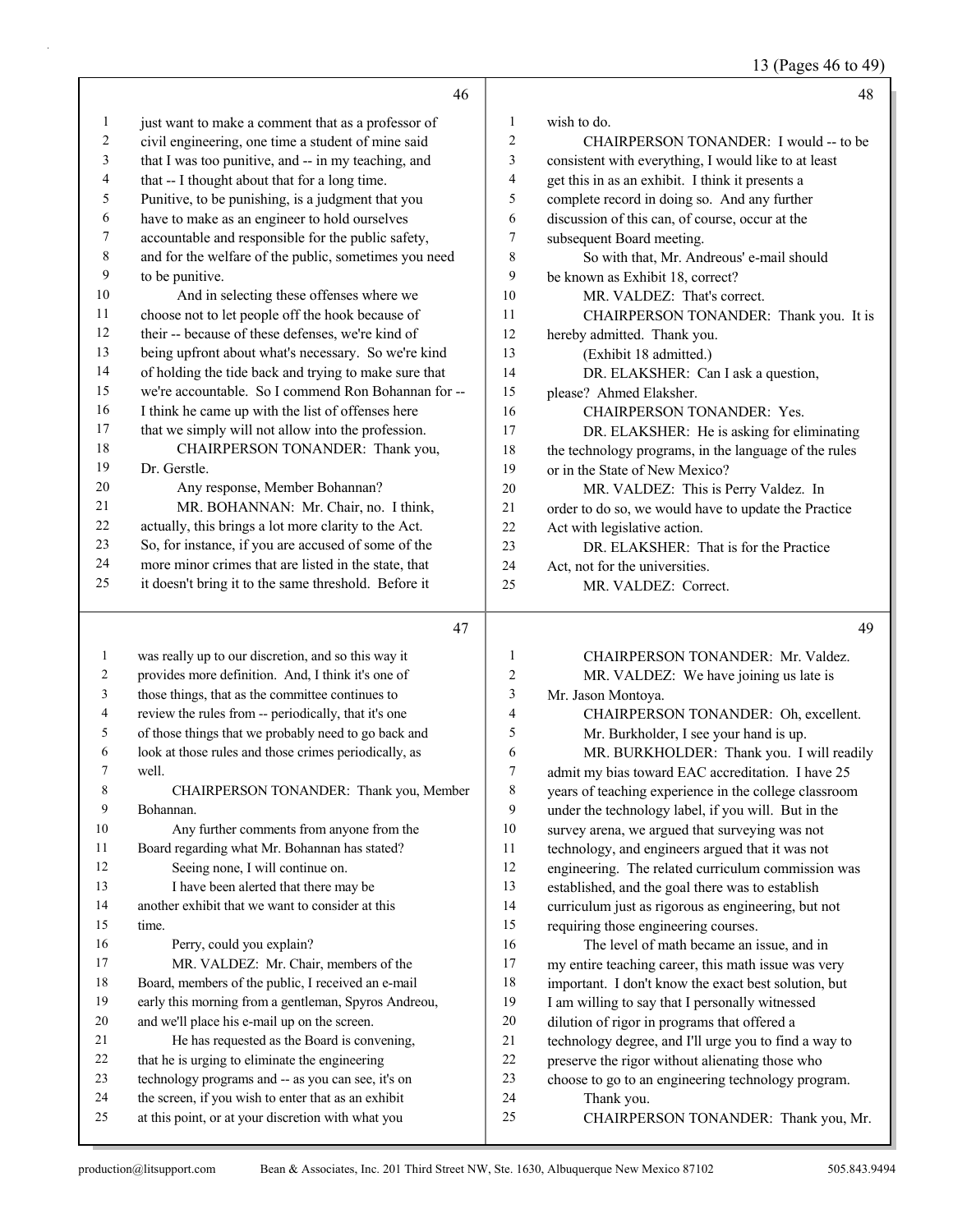14 (Pages 50 to 53)

|          | 50                                                                                                  |                         | 52                                                    |
|----------|-----------------------------------------------------------------------------------------------------|-------------------------|-------------------------------------------------------|
| 1        | Burkholder.                                                                                         | 1                       | this rule hearing. The Board will formally vote on    |
| 2        | Does anybody -- any Board member wish to                                                            | 2                       | the proposed rules at that time.                      |
| 3        | respond to Mr. Burkholder or ask a question?                                                        | 3                       | Any rules adopted by the Board will be                |
| 4        | Seeing none. Any member of the public wish                                                          | 4                       | filed at State Records and Archives in accordance     |
| 5        | to respond to Mr. Burkholder?                                                                       | 5                       | with the State Rules Act, and the New Mexico Register |
| 6        | All right. Thank you, Mr. Burkholder.                                                               | 6                       | publication deadlines.                                |
| 7        | Mr. Montoya, you have arrived toward the                                                            | 7                       | The adopted rules become effective 30 days            |
| 8        | tail end of the hearing.                                                                            | 8                       | after they are filed at State Records and Archives,   |
| 9        | Would you mind identifying yourself and                                                             | 9                       | and will also be published in the New Mexico          |
| 10       | your affiliation, and any interest you might have had                                               | 10                      | Register.                                             |
| 11       | in attending.                                                                                       | 11                      | Any rules not adopted may be postponed for            |
| 12       | MR. MONTOYA: Thank you. Good morning,                                                               | 12                      | future discussion at a definite time in the future,   |
| 13       | everyone. Jason Montoya, Pipeline Safety Bureau                                                     | 13                      | or may be postponed indefinitely.                     |
| 14       | chief at the New Mexico Public Regulation Commission.                                               | 14                      | I would like to thank all the Board members           |
| 15       | I'm more of an observer. I apologize for being late.                                                | 15                      | and everyone present today for their participation    |
| 16       | We've had back-to-back staff meetings all morning,                                                  | 16                      | and attendance, particularly those from the public    |
| 17       | and as most of you might be aware, and are involved,                                                | 17                      | that took their time to do this.                      |
| 18       | the legislation is ongoing. So we are constantly                                                    | 18                      | We'll take a ten-minute break, to get us to           |
| 19       | having our hands full in the morning session. So I                                                  | 19                      | about 10:30 to allow staff to set up for the regular  |
| 20       | apologize. But I'm interested in the outcome. I                                                     | $20\,$                  | meeting. And we'll begin the regular meeting at that  |
| 21       | think I like the idea of the support as an                                                          | 21<br>22                | time.<br>Let the record of this hearing indicate      |
| 22       | individual, as a professional engineer. And I know,                                                 | 23                      | that it is now closed and we were adjourned at        |
| 23<br>24 | Mr. Tonander, we've had discussions in the past about                                               | 24                      | 10:20 a.m.                                            |
| 25       | it, so thank you.<br>CHAIRPERSON TONANDER: Thank you,                                               | 25                      | Again, thank you everyone for your                    |
|          |                                                                                                     |                         |                                                       |
|          | 51                                                                                                  |                         | 53                                                    |
| 1        | Mr. Montoya.                                                                                        | 1                       | participation today.                                  |
| 2        | As a reminder, Mr. Montoya, and the others                                                          | $\overline{\mathbf{c}}$ | (The Rule Hearing was concluded at 10:20              |
| 3        | that have contributed today for the public, after the                                               | 3                       | $a.m.$ )                                              |
| 4        | conclusion of this rules hearing, we will be having a                                               | 4                       |                                                       |
| 5        | board meeting to discuss any proposed changes to                                                    | 5                       |                                                       |
| 6        | these rules. You are invited to please stay and                                                     | 6                       |                                                       |
| 7        | provide further comment as might be appropriate then.                                               | 7                       |                                                       |
| 8        | Has everyone provided their name and e-mail                                                         | 8                       |                                                       |
| 9        | address in the chat function? If you have not,                                                      | 9                       |                                                       |
| 10       | please do so before this meeting ends, which will be                                                | 10                      |                                                       |
| 11       | very shortly.                                                                                       | 11                      |                                                       |
| 12       | At this time, the attendance sheet prepared                                                         | 12<br>13                |                                                       |
| 13<br>14 | by Mr. Valdez from that chat function shall be marked<br>as an exhibit and entered into the record. | 14                      |                                                       |
| 15       | MR. VALDEZ: I ask for the admission of the                                                          | 15                      |                                                       |
| 16       | attendance sheet as Exhibit 19.                                                                     | 16                      |                                                       |
| 17       | CHAIRPERSON TONANDER: Thank you, Perry.                                                             | 17                      |                                                       |
| 18       | Do the Board members have any questions                                                             | 18                      |                                                       |
| 19       | regarding the admission of that as Exhibit 19?                                                      | 19                      |                                                       |
| 20       | Seeing none, Exhibit 19 is hereby admitted                                                          | 20                      |                                                       |
| 21       | into the record as the attendance sheet.                                                            | 21                      |                                                       |
| 22       | (Exhibit 19 admitted.)                                                                              | 22                      |                                                       |
| 23       | The comments submitted, and discussion                                                              | 23                      |                                                       |
| 24       |                                                                                                     | 24                      |                                                       |
|          | heard during the rule hearing will be considered and                                                |                         |                                                       |
| 25       | discussed during the regular open meeting following                                                 | 25                      |                                                       |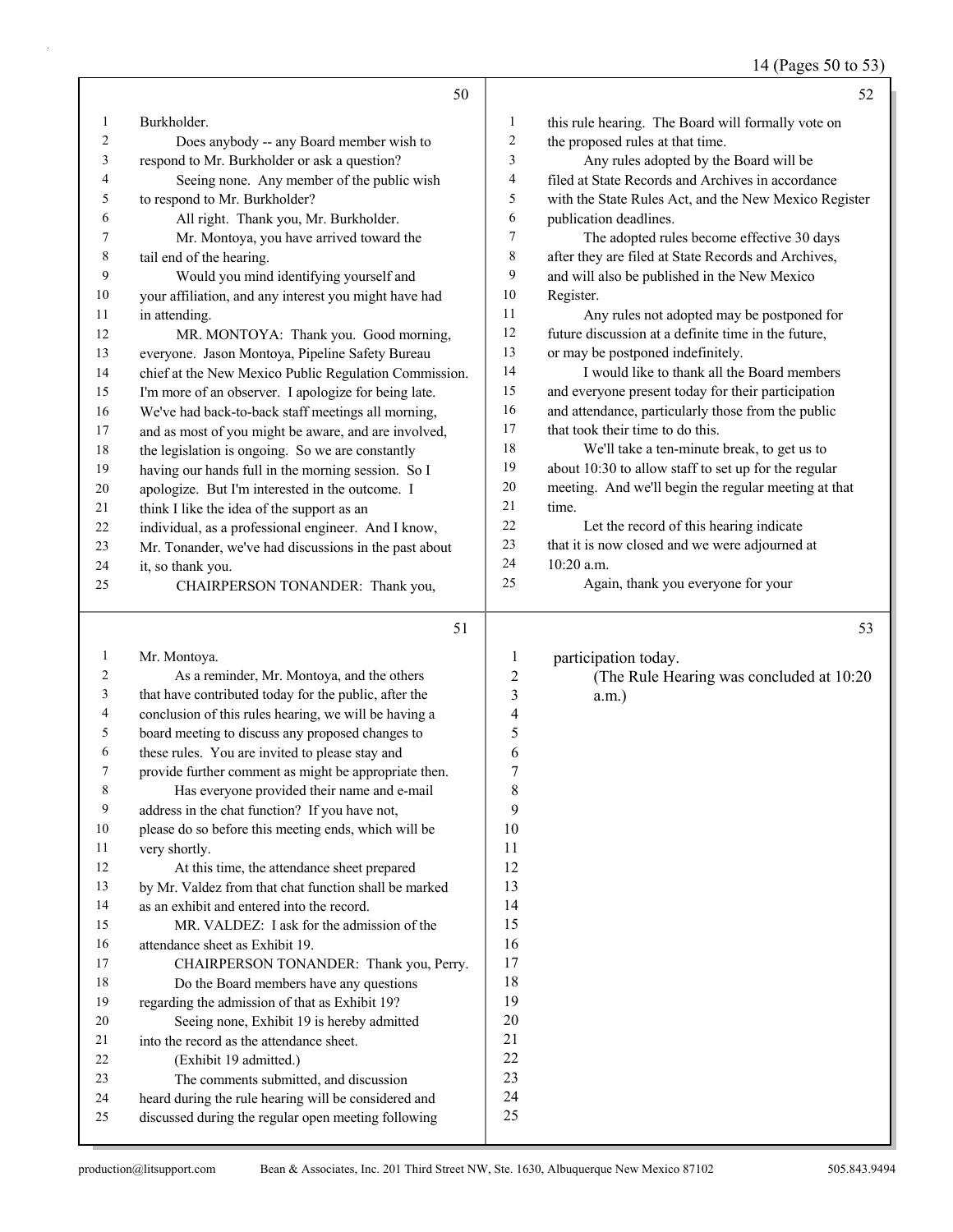# 15 (Pages 54 to 55)

| STATE OF NEW MEXICO<br>$\mathbf{1}$<br>$\sqrt{2}$<br><b>COUNTY OF BERNALILLO</b><br>$\mathfrak{Z}$<br>REPORTER'S CERTIFICATE<br>4<br>I, Arlette McClain, New Mexico CCR #85, DO<br>5<br>HEREBY CERTIFY that the hearing in the above-entitled<br>6<br>cause was reported by me stenographically on February<br>$\tau$<br>4, 2022, and that the foregoing is a true and<br>$\,$ 8 $\,$<br>accurate transcription of my shorthand notes.<br>9<br>I FURTHER CERTIFY that I am neither employed by<br>10<br>nor related to any of the parties or attorneys in<br>11<br>this case, and that I have no interest in the final<br>12<br>disposition of this case in any court.<br>13<br>14<br>15<br>Arlette McClain<br>16<br>Certified Court Reporter #85<br>License Expires: 12/31/22<br>17<br>18<br>19<br>20<br>21<br>22<br>(6302N)AM<br>Date Taken: February 4, 2022<br>23<br>Proofread by: cc<br>24<br>25<br><b>RECEIPT</b><br>1<br>2<br>JOB NUMBER: (6302)AM<br>CASE CAPTION: Professional Engineers Rule Hearing<br>3<br>***************************<br>4<br><b>ATTORNEY:</b><br>5<br>DOCUMENT: Transcript / Exhibits / Disks / Other<br>6<br>DATE DELIVERED: DEL'D BY:<br>7<br>8<br>REC'D BY:<br>TIME:<br>**************************<br>9<br>10<br>ATTORNEY:<br>DOCUMENT: Transcript / Exhibits / Disks / Other<br>11<br>DATE DELIVERED: _______________DEL'D BY: ____________<br>12<br>$RECD BY:$ TIME:<br>13<br>**************************<br>14<br>15<br>ATTORNEY:<br>16<br>DOCUMENT: Transcript / Exhibits / Disks / Other<br>DATE DELIVERED: _______________ DEL'D BY: __________<br>17<br>$RECD BY:$ TIME:<br>18<br>***************************<br>19<br>20<br>ATTORNEY:<br>DOCUMENT: Transcript / Exhibits / Disks / Other<br>21<br>DATE DELIVERED: ______________DEL'D BY: __________<br>22<br>REC'D BY: $\qquad \qquad \qquad$ TIME:<br>23<br>24<br>25 | 54 |  |
|----------------------------------------------------------------------------------------------------------------------------------------------------------------------------------------------------------------------------------------------------------------------------------------------------------------------------------------------------------------------------------------------------------------------------------------------------------------------------------------------------------------------------------------------------------------------------------------------------------------------------------------------------------------------------------------------------------------------------------------------------------------------------------------------------------------------------------------------------------------------------------------------------------------------------------------------------------------------------------------------------------------------------------------------------------------------------------------------------------------------------------------------------------------------------------------------------------------------------------------------------------------------------------------------------------------------------------------------------------------------------------------------------------------------------------------------------------------------------------------------------------------------------------------------------------------------------------------------------------------------------------------------------------------------------------------------------------------------------------------------------------------------------------------------------------------------------------------------------------------|----|--|
|                                                                                                                                                                                                                                                                                                                                                                                                                                                                                                                                                                                                                                                                                                                                                                                                                                                                                                                                                                                                                                                                                                                                                                                                                                                                                                                                                                                                                                                                                                                                                                                                                                                                                                                                                                                                                                                                |    |  |
|                                                                                                                                                                                                                                                                                                                                                                                                                                                                                                                                                                                                                                                                                                                                                                                                                                                                                                                                                                                                                                                                                                                                                                                                                                                                                                                                                                                                                                                                                                                                                                                                                                                                                                                                                                                                                                                                |    |  |
|                                                                                                                                                                                                                                                                                                                                                                                                                                                                                                                                                                                                                                                                                                                                                                                                                                                                                                                                                                                                                                                                                                                                                                                                                                                                                                                                                                                                                                                                                                                                                                                                                                                                                                                                                                                                                                                                |    |  |
|                                                                                                                                                                                                                                                                                                                                                                                                                                                                                                                                                                                                                                                                                                                                                                                                                                                                                                                                                                                                                                                                                                                                                                                                                                                                                                                                                                                                                                                                                                                                                                                                                                                                                                                                                                                                                                                                |    |  |
|                                                                                                                                                                                                                                                                                                                                                                                                                                                                                                                                                                                                                                                                                                                                                                                                                                                                                                                                                                                                                                                                                                                                                                                                                                                                                                                                                                                                                                                                                                                                                                                                                                                                                                                                                                                                                                                                |    |  |
|                                                                                                                                                                                                                                                                                                                                                                                                                                                                                                                                                                                                                                                                                                                                                                                                                                                                                                                                                                                                                                                                                                                                                                                                                                                                                                                                                                                                                                                                                                                                                                                                                                                                                                                                                                                                                                                                |    |  |
|                                                                                                                                                                                                                                                                                                                                                                                                                                                                                                                                                                                                                                                                                                                                                                                                                                                                                                                                                                                                                                                                                                                                                                                                                                                                                                                                                                                                                                                                                                                                                                                                                                                                                                                                                                                                                                                                |    |  |
|                                                                                                                                                                                                                                                                                                                                                                                                                                                                                                                                                                                                                                                                                                                                                                                                                                                                                                                                                                                                                                                                                                                                                                                                                                                                                                                                                                                                                                                                                                                                                                                                                                                                                                                                                                                                                                                                |    |  |
|                                                                                                                                                                                                                                                                                                                                                                                                                                                                                                                                                                                                                                                                                                                                                                                                                                                                                                                                                                                                                                                                                                                                                                                                                                                                                                                                                                                                                                                                                                                                                                                                                                                                                                                                                                                                                                                                |    |  |
|                                                                                                                                                                                                                                                                                                                                                                                                                                                                                                                                                                                                                                                                                                                                                                                                                                                                                                                                                                                                                                                                                                                                                                                                                                                                                                                                                                                                                                                                                                                                                                                                                                                                                                                                                                                                                                                                |    |  |
|                                                                                                                                                                                                                                                                                                                                                                                                                                                                                                                                                                                                                                                                                                                                                                                                                                                                                                                                                                                                                                                                                                                                                                                                                                                                                                                                                                                                                                                                                                                                                                                                                                                                                                                                                                                                                                                                |    |  |
|                                                                                                                                                                                                                                                                                                                                                                                                                                                                                                                                                                                                                                                                                                                                                                                                                                                                                                                                                                                                                                                                                                                                                                                                                                                                                                                                                                                                                                                                                                                                                                                                                                                                                                                                                                                                                                                                |    |  |
|                                                                                                                                                                                                                                                                                                                                                                                                                                                                                                                                                                                                                                                                                                                                                                                                                                                                                                                                                                                                                                                                                                                                                                                                                                                                                                                                                                                                                                                                                                                                                                                                                                                                                                                                                                                                                                                                |    |  |
|                                                                                                                                                                                                                                                                                                                                                                                                                                                                                                                                                                                                                                                                                                                                                                                                                                                                                                                                                                                                                                                                                                                                                                                                                                                                                                                                                                                                                                                                                                                                                                                                                                                                                                                                                                                                                                                                |    |  |
|                                                                                                                                                                                                                                                                                                                                                                                                                                                                                                                                                                                                                                                                                                                                                                                                                                                                                                                                                                                                                                                                                                                                                                                                                                                                                                                                                                                                                                                                                                                                                                                                                                                                                                                                                                                                                                                                |    |  |
|                                                                                                                                                                                                                                                                                                                                                                                                                                                                                                                                                                                                                                                                                                                                                                                                                                                                                                                                                                                                                                                                                                                                                                                                                                                                                                                                                                                                                                                                                                                                                                                                                                                                                                                                                                                                                                                                |    |  |
|                                                                                                                                                                                                                                                                                                                                                                                                                                                                                                                                                                                                                                                                                                                                                                                                                                                                                                                                                                                                                                                                                                                                                                                                                                                                                                                                                                                                                                                                                                                                                                                                                                                                                                                                                                                                                                                                |    |  |
|                                                                                                                                                                                                                                                                                                                                                                                                                                                                                                                                                                                                                                                                                                                                                                                                                                                                                                                                                                                                                                                                                                                                                                                                                                                                                                                                                                                                                                                                                                                                                                                                                                                                                                                                                                                                                                                                |    |  |
|                                                                                                                                                                                                                                                                                                                                                                                                                                                                                                                                                                                                                                                                                                                                                                                                                                                                                                                                                                                                                                                                                                                                                                                                                                                                                                                                                                                                                                                                                                                                                                                                                                                                                                                                                                                                                                                                |    |  |
|                                                                                                                                                                                                                                                                                                                                                                                                                                                                                                                                                                                                                                                                                                                                                                                                                                                                                                                                                                                                                                                                                                                                                                                                                                                                                                                                                                                                                                                                                                                                                                                                                                                                                                                                                                                                                                                                |    |  |
|                                                                                                                                                                                                                                                                                                                                                                                                                                                                                                                                                                                                                                                                                                                                                                                                                                                                                                                                                                                                                                                                                                                                                                                                                                                                                                                                                                                                                                                                                                                                                                                                                                                                                                                                                                                                                                                                |    |  |
|                                                                                                                                                                                                                                                                                                                                                                                                                                                                                                                                                                                                                                                                                                                                                                                                                                                                                                                                                                                                                                                                                                                                                                                                                                                                                                                                                                                                                                                                                                                                                                                                                                                                                                                                                                                                                                                                |    |  |
|                                                                                                                                                                                                                                                                                                                                                                                                                                                                                                                                                                                                                                                                                                                                                                                                                                                                                                                                                                                                                                                                                                                                                                                                                                                                                                                                                                                                                                                                                                                                                                                                                                                                                                                                                                                                                                                                |    |  |
|                                                                                                                                                                                                                                                                                                                                                                                                                                                                                                                                                                                                                                                                                                                                                                                                                                                                                                                                                                                                                                                                                                                                                                                                                                                                                                                                                                                                                                                                                                                                                                                                                                                                                                                                                                                                                                                                |    |  |
|                                                                                                                                                                                                                                                                                                                                                                                                                                                                                                                                                                                                                                                                                                                                                                                                                                                                                                                                                                                                                                                                                                                                                                                                                                                                                                                                                                                                                                                                                                                                                                                                                                                                                                                                                                                                                                                                |    |  |
|                                                                                                                                                                                                                                                                                                                                                                                                                                                                                                                                                                                                                                                                                                                                                                                                                                                                                                                                                                                                                                                                                                                                                                                                                                                                                                                                                                                                                                                                                                                                                                                                                                                                                                                                                                                                                                                                |    |  |
|                                                                                                                                                                                                                                                                                                                                                                                                                                                                                                                                                                                                                                                                                                                                                                                                                                                                                                                                                                                                                                                                                                                                                                                                                                                                                                                                                                                                                                                                                                                                                                                                                                                                                                                                                                                                                                                                |    |  |
|                                                                                                                                                                                                                                                                                                                                                                                                                                                                                                                                                                                                                                                                                                                                                                                                                                                                                                                                                                                                                                                                                                                                                                                                                                                                                                                                                                                                                                                                                                                                                                                                                                                                                                                                                                                                                                                                |    |  |
|                                                                                                                                                                                                                                                                                                                                                                                                                                                                                                                                                                                                                                                                                                                                                                                                                                                                                                                                                                                                                                                                                                                                                                                                                                                                                                                                                                                                                                                                                                                                                                                                                                                                                                                                                                                                                                                                |    |  |
|                                                                                                                                                                                                                                                                                                                                                                                                                                                                                                                                                                                                                                                                                                                                                                                                                                                                                                                                                                                                                                                                                                                                                                                                                                                                                                                                                                                                                                                                                                                                                                                                                                                                                                                                                                                                                                                                |    |  |
|                                                                                                                                                                                                                                                                                                                                                                                                                                                                                                                                                                                                                                                                                                                                                                                                                                                                                                                                                                                                                                                                                                                                                                                                                                                                                                                                                                                                                                                                                                                                                                                                                                                                                                                                                                                                                                                                |    |  |
|                                                                                                                                                                                                                                                                                                                                                                                                                                                                                                                                                                                                                                                                                                                                                                                                                                                                                                                                                                                                                                                                                                                                                                                                                                                                                                                                                                                                                                                                                                                                                                                                                                                                                                                                                                                                                                                                |    |  |
|                                                                                                                                                                                                                                                                                                                                                                                                                                                                                                                                                                                                                                                                                                                                                                                                                                                                                                                                                                                                                                                                                                                                                                                                                                                                                                                                                                                                                                                                                                                                                                                                                                                                                                                                                                                                                                                                |    |  |
|                                                                                                                                                                                                                                                                                                                                                                                                                                                                                                                                                                                                                                                                                                                                                                                                                                                                                                                                                                                                                                                                                                                                                                                                                                                                                                                                                                                                                                                                                                                                                                                                                                                                                                                                                                                                                                                                |    |  |
|                                                                                                                                                                                                                                                                                                                                                                                                                                                                                                                                                                                                                                                                                                                                                                                                                                                                                                                                                                                                                                                                                                                                                                                                                                                                                                                                                                                                                                                                                                                                                                                                                                                                                                                                                                                                                                                                |    |  |
|                                                                                                                                                                                                                                                                                                                                                                                                                                                                                                                                                                                                                                                                                                                                                                                                                                                                                                                                                                                                                                                                                                                                                                                                                                                                                                                                                                                                                                                                                                                                                                                                                                                                                                                                                                                                                                                                |    |  |
|                                                                                                                                                                                                                                                                                                                                                                                                                                                                                                                                                                                                                                                                                                                                                                                                                                                                                                                                                                                                                                                                                                                                                                                                                                                                                                                                                                                                                                                                                                                                                                                                                                                                                                                                                                                                                                                                |    |  |
|                                                                                                                                                                                                                                                                                                                                                                                                                                                                                                                                                                                                                                                                                                                                                                                                                                                                                                                                                                                                                                                                                                                                                                                                                                                                                                                                                                                                                                                                                                                                                                                                                                                                                                                                                                                                                                                                |    |  |
|                                                                                                                                                                                                                                                                                                                                                                                                                                                                                                                                                                                                                                                                                                                                                                                                                                                                                                                                                                                                                                                                                                                                                                                                                                                                                                                                                                                                                                                                                                                                                                                                                                                                                                                                                                                                                                                                |    |  |
|                                                                                                                                                                                                                                                                                                                                                                                                                                                                                                                                                                                                                                                                                                                                                                                                                                                                                                                                                                                                                                                                                                                                                                                                                                                                                                                                                                                                                                                                                                                                                                                                                                                                                                                                                                                                                                                                |    |  |
|                                                                                                                                                                                                                                                                                                                                                                                                                                                                                                                                                                                                                                                                                                                                                                                                                                                                                                                                                                                                                                                                                                                                                                                                                                                                                                                                                                                                                                                                                                                                                                                                                                                                                                                                                                                                                                                                |    |  |
|                                                                                                                                                                                                                                                                                                                                                                                                                                                                                                                                                                                                                                                                                                                                                                                                                                                                                                                                                                                                                                                                                                                                                                                                                                                                                                                                                                                                                                                                                                                                                                                                                                                                                                                                                                                                                                                                |    |  |
|                                                                                                                                                                                                                                                                                                                                                                                                                                                                                                                                                                                                                                                                                                                                                                                                                                                                                                                                                                                                                                                                                                                                                                                                                                                                                                                                                                                                                                                                                                                                                                                                                                                                                                                                                                                                                                                                |    |  |
|                                                                                                                                                                                                                                                                                                                                                                                                                                                                                                                                                                                                                                                                                                                                                                                                                                                                                                                                                                                                                                                                                                                                                                                                                                                                                                                                                                                                                                                                                                                                                                                                                                                                                                                                                                                                                                                                |    |  |
|                                                                                                                                                                                                                                                                                                                                                                                                                                                                                                                                                                                                                                                                                                                                                                                                                                                                                                                                                                                                                                                                                                                                                                                                                                                                                                                                                                                                                                                                                                                                                                                                                                                                                                                                                                                                                                                                |    |  |
|                                                                                                                                                                                                                                                                                                                                                                                                                                                                                                                                                                                                                                                                                                                                                                                                                                                                                                                                                                                                                                                                                                                                                                                                                                                                                                                                                                                                                                                                                                                                                                                                                                                                                                                                                                                                                                                                |    |  |
|                                                                                                                                                                                                                                                                                                                                                                                                                                                                                                                                                                                                                                                                                                                                                                                                                                                                                                                                                                                                                                                                                                                                                                                                                                                                                                                                                                                                                                                                                                                                                                                                                                                                                                                                                                                                                                                                |    |  |
|                                                                                                                                                                                                                                                                                                                                                                                                                                                                                                                                                                                                                                                                                                                                                                                                                                                                                                                                                                                                                                                                                                                                                                                                                                                                                                                                                                                                                                                                                                                                                                                                                                                                                                                                                                                                                                                                |    |  |
|                                                                                                                                                                                                                                                                                                                                                                                                                                                                                                                                                                                                                                                                                                                                                                                                                                                                                                                                                                                                                                                                                                                                                                                                                                                                                                                                                                                                                                                                                                                                                                                                                                                                                                                                                                                                                                                                |    |  |
|                                                                                                                                                                                                                                                                                                                                                                                                                                                                                                                                                                                                                                                                                                                                                                                                                                                                                                                                                                                                                                                                                                                                                                                                                                                                                                                                                                                                                                                                                                                                                                                                                                                                                                                                                                                                                                                                |    |  |
|                                                                                                                                                                                                                                                                                                                                                                                                                                                                                                                                                                                                                                                                                                                                                                                                                                                                                                                                                                                                                                                                                                                                                                                                                                                                                                                                                                                                                                                                                                                                                                                                                                                                                                                                                                                                                                                                |    |  |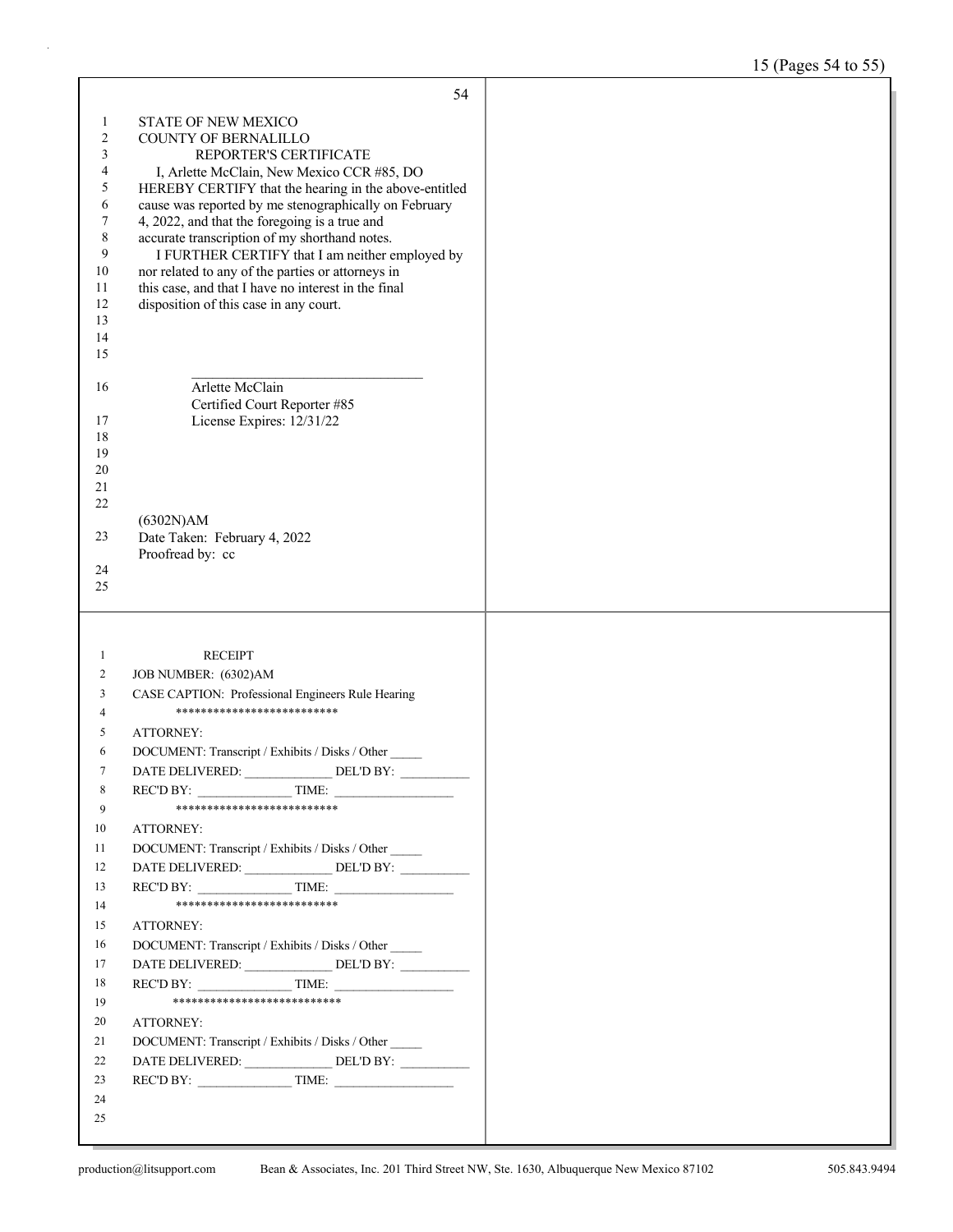|                | <b>SANTA FE OFFICE</b><br><b>MAIN O</b><br>119 East Marcy, Suite 110<br>201 Third NW, Suit<br>Santa Fe, NM 87501<br>Albuquerque, NM<br>(505) 989-4949<br><b>SSOCIATES</b> , Inc.<br>$(505)$ 84<br>FAX (505) 843-9492<br>FAX (505) 843 |
|----------------|---------------------------------------------------------------------------------------------------------------------------------------------------------------------------------------------------------------------------------------|
| 25             |                                                                                                                                                                                                                                       |
| 24             |                                                                                                                                                                                                                                       |
| 23             | Date Taken:<br>February 4, 2022<br>Proofread by:<br>CC                                                                                                                                                                                |
| 22             | $(6302N)$ AM                                                                                                                                                                                                                          |
| 21             |                                                                                                                                                                                                                                       |
| 20             |                                                                                                                                                                                                                                       |
| 19             |                                                                                                                                                                                                                                       |
| 18             |                                                                                                                                                                                                                                       |
| 17             | License Expires: 12/31/22                                                                                                                                                                                                             |
| 16             | Arlette McClain<br>Certified Court Reporter #85                                                                                                                                                                                       |
| 15             |                                                                                                                                                                                                                                       |
| 14             |                                                                                                                                                                                                                                       |
| 13             |                                                                                                                                                                                                                                       |
| 12             | disposition of this case in any court.                                                                                                                                                                                                |
| 11             | this case, and that I have no interest in the final                                                                                                                                                                                   |
| 10             | nor related to any of the parties or attorneys in                                                                                                                                                                                     |
| 9              | I FURTHER CERTIFY that I am neither employed by                                                                                                                                                                                       |
| 8              | accurate transcription of my shorthand notes.                                                                                                                                                                                         |
| 7              | 4, 2022, and that the foregoing is a true and                                                                                                                                                                                         |
| 6              | cause was reported by me stenographically on February                                                                                                                                                                                 |
| 5              | HEREBY CERTIFY that the hearing in the above-entitled                                                                                                                                                                                 |
| 4              | I, Arlette McClain, New Mexico CCR #85, DO                                                                                                                                                                                            |
| 3              | REPORTER'S CERTIFICATE                                                                                                                                                                                                                |
| $\overline{2}$ | COUNTY OF BERNALILLO                                                                                                                                                                                                                  |
| 1              | STATE OF NEW MEXICO                                                                                                                                                                                                                   |
|                |                                                                                                                                                                                                                                       |

PROFESSIONAL COURT<br>REPORTING SERVICE

MAIN OFFICE<br>
201 Third NW, Suite 1630<br>
Albuquerque, NM 87102<br>
(505) 843-9494<br>
FAX (505) 843-9492<br>
1-800-669-9492<br>
e-mail: info@litsupport.com

 $\frac{54}{5}$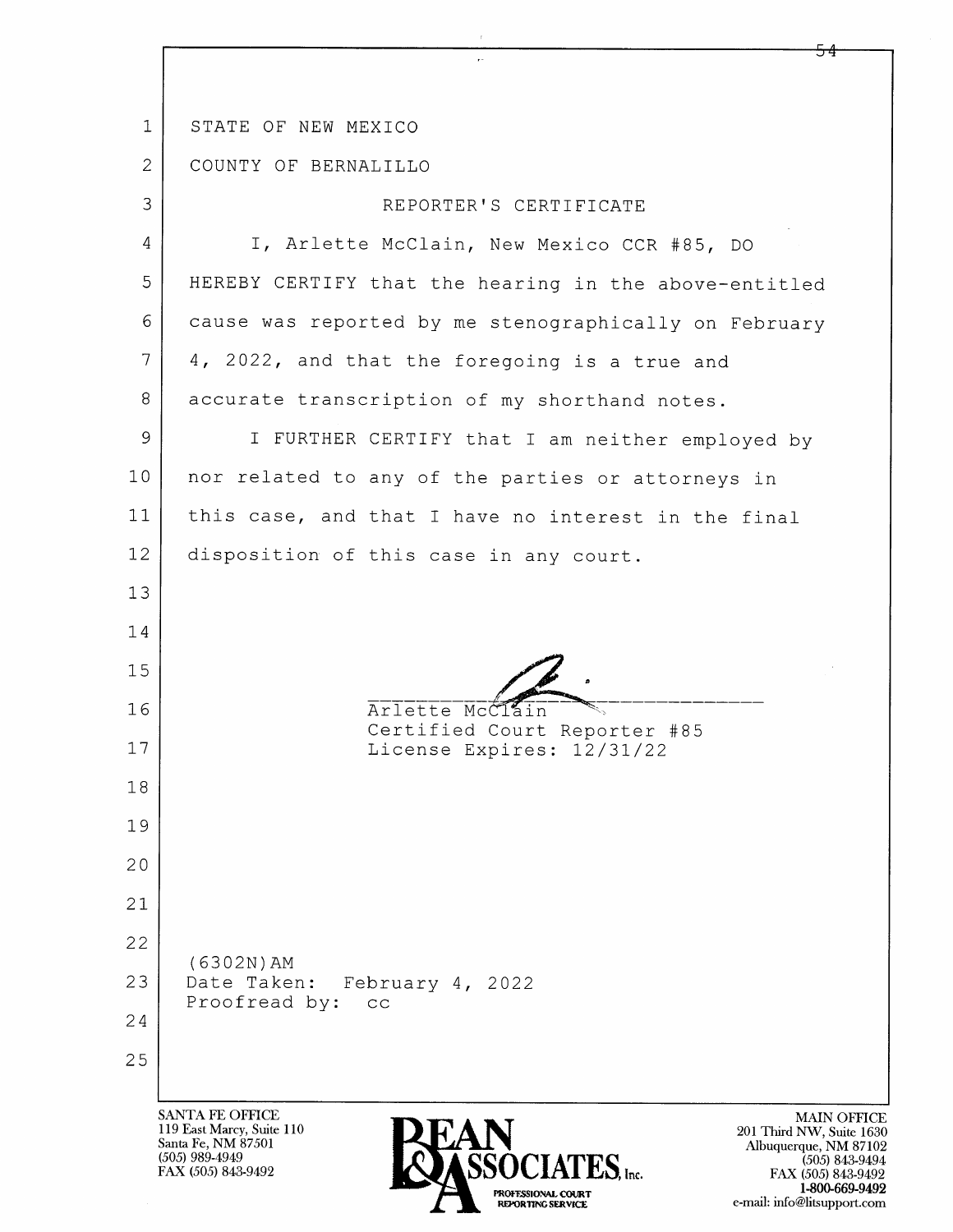**a.m** 1:10 2:6,17 52:24 53:3 **ability** 30:3 32:8 **able** 30:18 32:20 38:13 45:13 **above-entitled** 54:5 **absence** 42:4 **absolutely** 39:1 **access** 4:7,10 16:19 **accommodating** 39:21 **accomplished** 25:14 **accountable** 46:7,15 **accreditation** 49:7 **accurate** 54:8 **accused** 46:23 **Act** 3:12 5:8,9,11,16 6:1 24:8 41:2,5 42:7,18 43:24,24 44:3 45:2,3,12 46:22 48:22,24 52:5 **acting** 2:10 **action** 5:18 13:21 19:17 43:9,14 43:20 48:22 **actions** 21:20 45:8 **activities** 6:2 45:7 **add** 38:4 43:3 **added** 43:22 **adding** 44:6 **addition** 20:4 23:5 **additional** 21:1 24:5 26:8,18 **Additionally** 4:14 **additions** 2:14 5:14 **address** 4:5,24 12:5,6 13:8 22:14 26:7 30:19 33:17 34:5 42:25 51:9 **addressing** 4:8 33:4 **adds** 23:19 32:4 40:23 41:23 43:10,16,20,25 **adjourned** 52:23 **adjourns** 2:18 **adjudicated** 44:11 **administration** 22:4 **administrative** 32:19 **administratively** 33:10 **admissibility** 12:25 18:11,12 **admission** 13:1 51:15,19 **admit** 49:7 **admitted** 13:2 17:22,23 38:25 40:12 48:12,13 51:20,22 **adopted** 20:8 52:3,7,11 **adopting** 13:21

**A**

**advance** 9:4 24:18 **advanced** 3:15 **advertised** 3:13 6:6 **advise** 11:23 12:9 **affiliated** 7:12 **affiliation** 5:2 7:6 10:1 50:10 **affirmation** 38:16 **agenda** 4:12 **agree** 29:9 **ahead** 24:25 31:12 **Ahmed** 11:3 48:15 **Albuquerque** 1:11,24 6:7 14:11 **alerted** 47:13 **Alexander** 10:24,25 **alienating** 49:22 **aligns** 40:25 **Allen** 8:17,18 **allow** 3:14 5:12 26:10 46:17 52:19 **allowed** 26:19 **allowing** 8:12 13:1 25:4 33:13,15 39:2 **allows** 28:15 32:14 **amenable** 27:2 **amending** 13:21 **amendments** 2:14 5:15 15:10,13 15:15,20 **Andreou** 15:10 47:19 **Andreous'** 48:8 **answers** 32:15 **anybody** 34:20 50:2 **anymore** 31:15 **anyway** 33:13 **apologize** 28:1 50:15,20 **applaud** 9:21 11:18 20:25 **appliances** 33:24 **applicant** 44:5 **application** 40:24 41:25 42:7 **applications** 23:16 40:20 44:1,10 **applied** 20:6 **applies** 12:14 20:9,14 **apply** 20:9 26:11 27:21 35:13 **appreciate** 16:4 25:5,25 35:25 **appreciated** 9:4 11:24 **appropriate** 24:19,25 25:19 51:7 **approved** 21:17 **approximately** 31:21 **Archives** 52:4,8 **area** 7:11

**arena** 49:10 **argued** 49:10,11 **Arlette** 1:22 54:4,16 **arrival** 9:25 **arrived** 50:7 **Article** 5:8 **asked** 12:5 **asking** 10:1 29:21,25 30:18,24 32:11 40:14 48:17 **assembly** 3:10 **Assistant** 11:22 **Associates** 1:23 8:9 **assume** 36:18 **attendance** 2:24 6:20 7:23 11:19 51:12,16,21 52:16 **attendee** 8:11 **attendees** 7:2 31:4 **attending** 6:14 8:14 34:20 50:11 **attention** 10:15 19:15 **Attorney** 11:22 55:5,10,15,20 **attorneys** 54:10 **audible** 3:22 **audibly** 5:24 **audience** 6:18 12:20 13:6,14 18:16,17 21:7 22:16 **audience's** 22:21 **audio** 4:15 5:23 **audiovisual** 3:2 **authority** 5:16 **automatically** 21:14 **available** 6:12,14,15 13:3 16:18 **avoid** 3:22 29:3 **aware** 28:2 50:17

## **B**

**back** 8:6 33:6,15 46:14 47:5 **back-to-back** 50:16 **basic** 31:7 35:9 **basically** 22:3 **basis** 9:19 19:2,5,20 20:6,9 21:2 44:5 **Bean** 1:23 **bear** 39:8,19 **bearing** 19:5,20 20:6,9 21:2 **Bearings** 19:2 **beginning** 2:17 **behalf** 34:10 **belief** 29:20 **believe** 10:12 22:7 24:23 27:7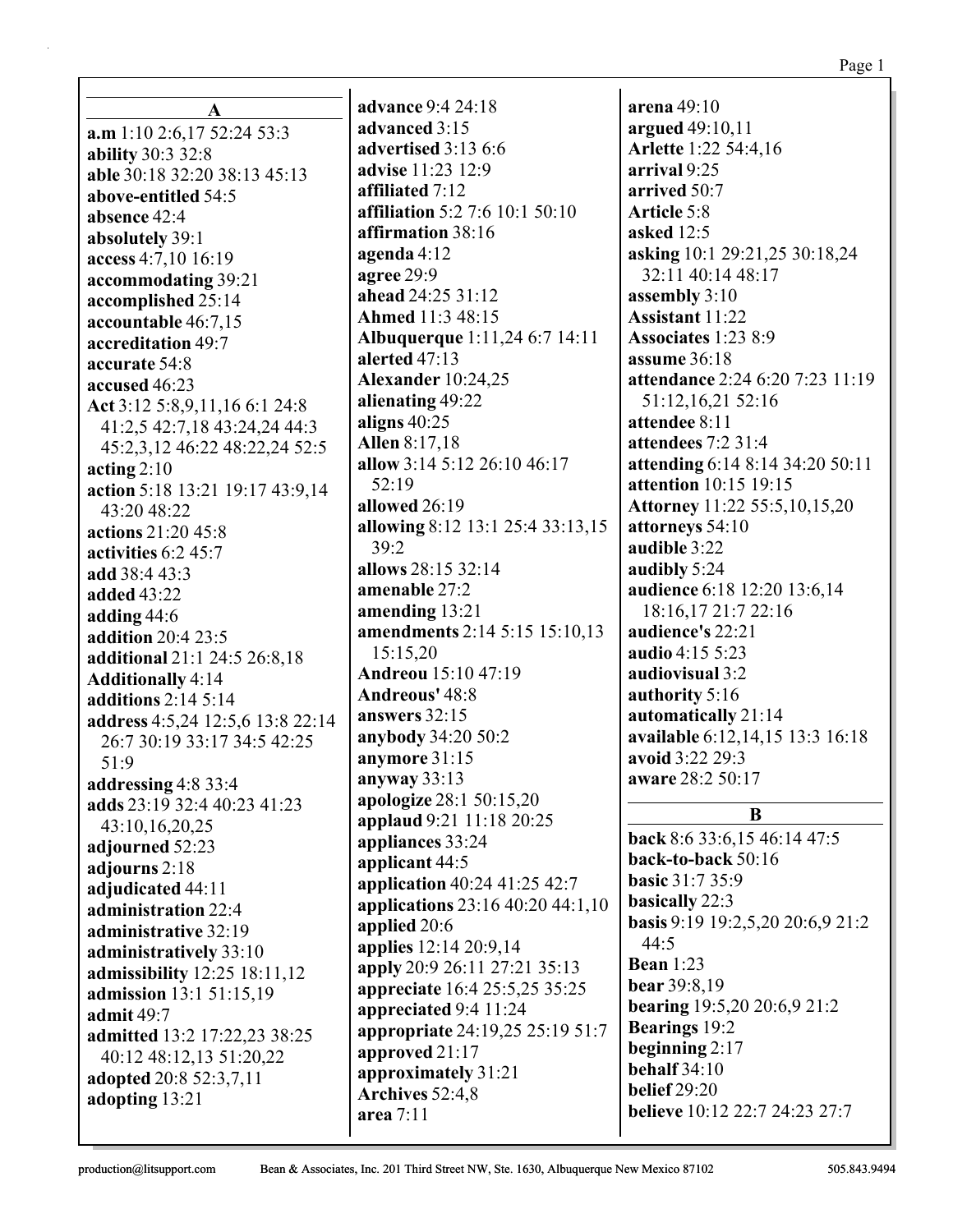| 29:15 38:14,15 39:13                    | C                                   | child 41:24                          |
|-----------------------------------------|-------------------------------------|--------------------------------------|
| <b>BERNALILLO 54:2</b>                  | call 4:1,10,16 8:1 10:22            | choose 30:1 46:11 49:23              |
| <b>best</b> 30:21 49:18                 | capable 26:5                        | citizens 45:14                       |
| <b>better</b> 35:21                     | <b>CAPTION 55:3</b>                 | civil 35:10 46:2                     |
| <b>bias</b> 49:7                        | care 25:1 33:8,9 45:19              | clarification 34:14                  |
| $big$ 33:1                              | career 49:17                        | clarified 24:2                       |
| <b>bit 34:25</b>                        | case 17:1 33:7 35:17 54:11,12       | clarifies 41:10                      |
| <b>BLM</b> 28:5,11                      | 55:3                                | clarify 23:22                        |
| board 1:1,15 2:2,8,9,13,16,18,19        | cases 20:12                         | Clarifying 21:16                     |
| 2:23 3:17, 19, 25 4: 9 5:17 6:8, 8      | cause 54:6                          | clarity 46:22                        |
| 6:13, 16, 16 7:3 9:9, 20 10:22          | cc 54:23                            | classes 20:15                        |
| 11:16,18,23,23 12:5,7,15,15,18          | CCR 1:22 54:4                       | classifications 20:10                |
| 12:24 13:2,13,19 14:4,7,10 16:5         | <b>Cerrillos</b> 2:20               | classroom 49:8                       |
| 16:16 17:4,19 18:2,10,17,20             | certain 20:12 42:1                  | cleaning 42:17                       |
| 19:18 20:20 22:14 23:8 25:18            | Certainly 10:19                     | clear 17:25                          |
| 27:5,9,11 28:21 30:9 31:3 33:14         | certificate 23:1 54:3               | clearly 3:21 12:7                    |
| 36:10 37:7,21 41:16 42:5,12             | Certificates 43:9,13,19             | Cliff 19:25 22:19                    |
| 43:3 44:19,25 45:21 47:11,18            | certification 21:14 23:5 44:11      | Clifford 9:8                         |
| 47:21 48:7 50:2 51:5,18 52:1,3          | certifications 22:22                | close 10:15                          |
| 52:14                                   | Certified 54:16                     | closed 52:23                         |
| <b>Board's</b> 2:14 3:24 5:16 6:7 16:18 | <b>CERTIFY 54:5,9</b>               | code 20:15                           |
| 16:19 19:15 23:9 43:25 44:7             | <b>CH 8:9</b>                       | codifies 42:20                       |
| <b>Boards</b> 6:2                       | chair 1:15 2:8 4:4,5,14 5:3 7:24    | coined 28:8                          |
| <b>Bohannan</b> 7:24,25 8:1,5 11:5,6    | 16:7 18:2 21:25 27:14 28:23         | <b>Coleman 8:7,8,8</b>               |
| 17:7,8,9,10,16,16 27:14,14,16           | 30:6,11 36:14 38:11,13 39:11        | college 49:8                         |
| 28:18,18 38:11,11,22 39:11,11           | 42:14,16 44:20,22 45:23 46:21       | come 2:5 8:16 9:11 27:1              |
| 39:13,17 42:14,14,15,16,24              | 47:17                               | comes 7:16 38:6 40:5                 |
| 44:20,20,21,22 45:18,20,22              | Chairman 2:1 9:7 11:15 14:1         | comfortable 21:2                     |
| 46:15,20,21 47:9,11                     | 17:7 19:25 22:17 28:18              | commend 46:15                        |
| <b>Bohannan's 43:1,4</b>                | <b>CHAIRPERSON</b> 5:4 7:22,25 8:3  | comment 4:19 6:22,24 9:4 13:19       |
| books $23:1$                            | 8:6,13 9:2,12,23 10:8,13,20         | 18:18 19:6,24 21:23 22:13,15         |
| <b>boom</b> 40:7                        | 11:17 15:24 16:8,12 17:3,9,12       | 24:13 27:13 33:14 34:21 37:13        |
| boundaries 25:8                         | 17:17,24 18:4 19:10,22 20:1,17      | 37:23 40:15 41:12 42:9 44:15         |
| boundary 18:25 19:3,4 20:7,14           | 20:24 21:5 22:2,7,12,18 23:11       | 44:19 45:22 46:1 51:7                |
| 35:16                                   | 24:22 27:3,15 28:20,25 30:8,12      | commenting 22:10 24:9 27:18          |
| <b>break</b> 52:18                      | 31:2 34:8, 17, 23 36:8, 13, 21 37:1 | comments 2:13,21 3:1 4:2 12:8        |
| bring $24:24\,46:25$                    | 37:4,6,25 38:5,9,21 39:3,10,12      | 12:15 13:5, 11, 13 15: 9, 12, 14, 17 |
| brings $46:22$                          | 39:16,20 40:9 42:15,23 44:21        | 15:19 16:2 17:1,4,5,18 18:6,7        |
| brought 19:15                           | 45:17,24 46:18 47:8 48:2,11,16      | 18:16 20:19 21:9 22:9 23:13          |
| <b>Buhrke</b> 15:18                     | 49:1,4,25 50:25 51:17               | 24:18 25:1 26:25 43:1,4 45:20        |
| <b>Bullard</b> 9:25 10:4,4              | chance 39:6                         | 47:10 51:23                          |
| bulletin 6:8                            | change 10:6 36:23                   | commission 49:12 50:14               |
| <b>Bureau</b> 50:13                     | changed $41:2$                      | <b>Commissions 6:2</b>               |
| Burkholder 9:14,15,16,24 19:9,9         | changes 9:10 20:9 26:7,8 30:19      | committee 47:3                       |
| 19:10, 12, 12, 23 20:21, 23, 23, 24     | 42:18 43:23 44:24 51:5              | communicate 4:4                      |
| 20:25 21:8 49:5,6 50:1,3,5,6            | <b>Chapter 5:8</b>                  | communication 4:13                   |
| business 16:21 28:17 31:22 34:4         | chat 4:22 6:18,23 10:18 51:9,13     | communications 3:15                  |
| button 24:16                            | chief 50:14                         | community 29:17                      |
|                                         |                                     | companies 34:16                      |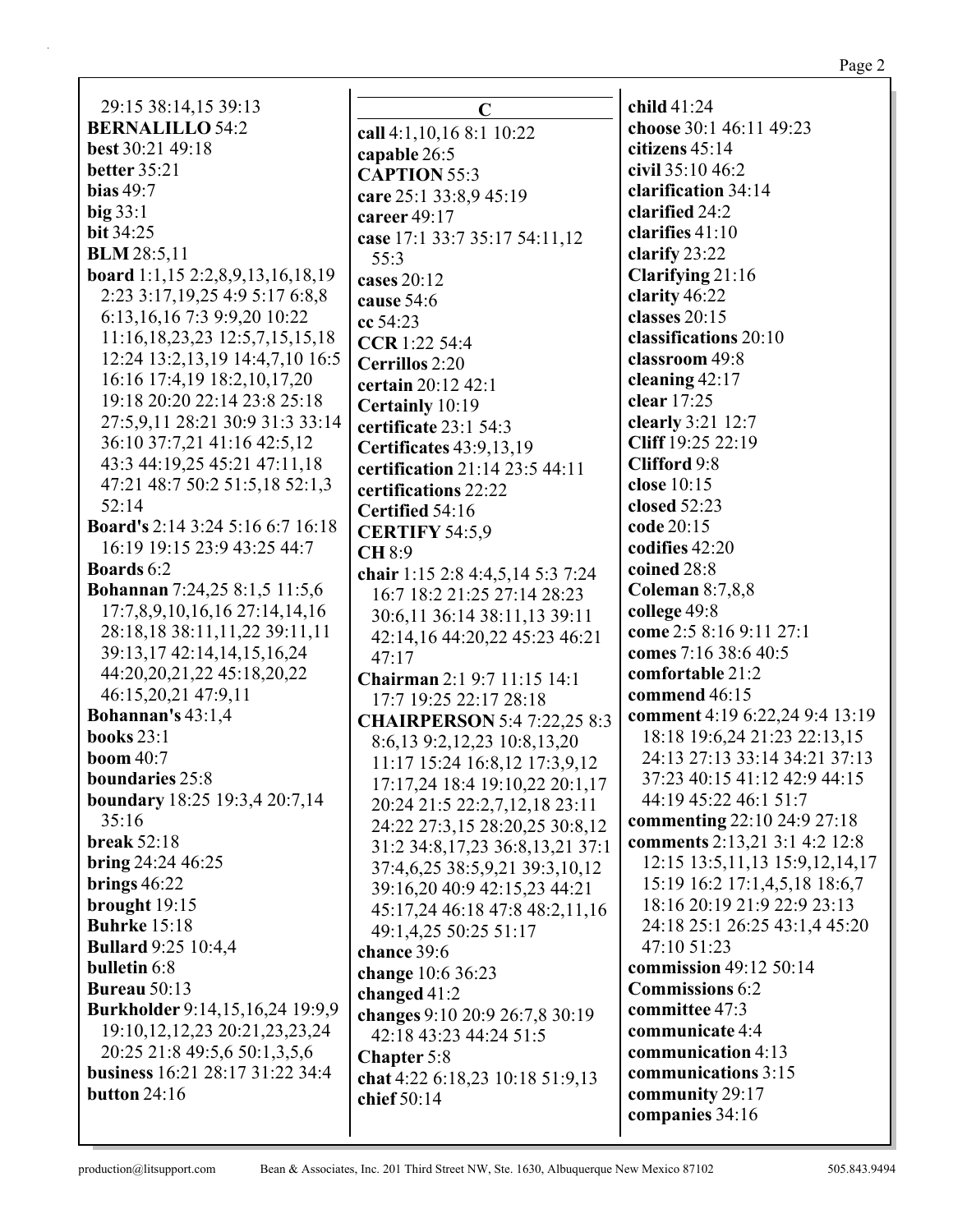| company 8:24 10:5 25:9,24 26:1   | <b>Council 6:11 14:13</b>        | 28:22 29:1,13 30:7,10,13,16       |
|----------------------------------|----------------------------------|-----------------------------------|
| 27:19 28:7 29:7,9,20 30:20       | counsel 11:22 16:17              | 31:5,7,17 33:14,17 34:8,13,18     |
| 31:16,20 33:21 34:10,14          | <b>COUNTY 54:2</b>               | 34:19                             |
| compiled 6:19                    | couple $24:12$                   | DEL'D 55:7,12,17,22               |
| complaints 21:19 44:10           | course 12:16 17:17 48:6          | delighted 9:20 19:18              |
|                                  | courses 49:15                    | deliver 32:8 37:21                |
| complete 48:5                    |                                  |                                   |
| completed 21:19 42:6             | court 1:23 5:1 11:25 12:2,17     | delivered 33:22 55:7,12,17,22     |
| compliance 25:20                 | 39:14 54:12,16                   | demonstrated 45:11                |
| complies 44:12                   | courteous 4:18                   | demonstrates 36:16                |
| comply 43:23                     | coverage 21:1                    | depend $35:10$                    |
| computer 4:21 16:19              | <b>COVID-19 5:20</b>             | dependent 26:16                   |
| computers 16:11                  | create 26:7 30:19                | depending 26:19                   |
| concern 26:3 33:6 34:5,6         | created 23:22                    | design 37:2                       |
| concerned 7:15 25:6              | creates 41:7                     | designed 33:24                    |
| concluded 53:2                   | creating 30:22                   | designers 31:23                   |
| conclusion 9:11 13:18 18:21 51:4 | crimes 44:25 45:1,9,11,12 46:24  | designing 35:23                   |
| conduct 13:20                    | 47:6                             |                                   |
|                                  |                                  | differently 29:22                 |
| conducted 3:11 4:1 5:6 12:22     | criminal 43:17,23 44:1,4         | difficult 26:23                   |
| conductivity 4:17                | curious 31:8                     | difficulty 4:9                    |
| confidence 35:22 44:13           | current 2:15 19:14 22:21 28:17   | dilution 49:20                    |
| confuse 12:13                    | currently 28:12,16 29:8 31:20    | direct 4:2                        |
| consider 30:1 47:14              | 32:9                             | directives 42:17                  |
| consideration 27:1 29:25 41:19   | curriculum $49:12,14$            | director 3:16 8:23                |
| 44:1,7                           | customer 32:9                    | disciplinary $21:20$ 43:9,14,20   |
| considered 36:20 51:24           | customers 33:22                  | 44:2                              |
|                                  |                                  |                                   |
|                                  |                                  |                                   |
| consistent 48:3                  | cut 4:9                          | Disciplines 23:16                 |
| constantly 50:18                 | D                                | discretion $4:5$ $47:1,25$        |
| construction 33:2                |                                  | discuss $51:5$                    |
| Contact 6:3                      | Date 54:23 55:7,12,17,22         | discussed 13:10 22:20 51:25       |
| continue 3:7 5:5 25:12 26:2      | dated 15:10,13,15,18,20          | discussion 3:2,25 4:12 18:20      |
| 28:15 30:4 47:12                 | <b>David</b> 11:9                | 24:21 35:6,25 48:6 51:23 52:12    |
| continues 47:3                   | <b>Davis</b> 15:13               | discussions 13:20 36:2 50:23      |
| contracted 12:1                  | day 14:15,19 35:2,21 45:6,6      | <b>Disks</b> 55:6, 11, 16, 21     |
| contribute 7:5                   | days 16:21 42:6 52:7             | display 39:6                      |
| contributed 51:3                 | deadlines 52:6                   | disposition 54:12                 |
| convening 47:21                  | dealt 31:9                       | disqualify 44:4                   |
| converse 33:15                   | December 6:9,11 14:5,8,11,12,16  |                                   |
|                                  | 15:10, 13, 15, 18                | disqualifying 43:16               |
| convey 2:22                      | defect 19:17                     | disruption 28:16                  |
| convicted 45:11                  |                                  | disruptions 4:15                  |
| conviction 43:17 44:6            | defenses 46:12                   | distribution 31:22 33:21 34:11    |
| convictions 44:1,4,8             | definite 52:12                   | document 18:6,8 55:6,11,16,21     |
| Cooper 11:9,10                   | definition 9:21 19:2,20 40:23    | documentation 42:2                |
| <b>Copies</b> 6:12,15            | 41:23 43:16 47:2                 | doing 27:9 28:16 31:21 33:3 48:5  |
| copy $38:1$                      | definitions 23:18,19 40:22 41:22 | <b>DOT</b> 28:4,11                |
| correct 22:6,8 23:7 34:12 36:20  | 41:23 43:15                      | double-check 10:11                |
| 36:21 37:4 38:7,8 39:16 48:9,10  | degree $49:21$                   | Dr 11:3,4,7,8 16:7,8,9 21:25 22:2 |
| 48:25                            | degreed 31:24                    | 22:3,11,15 28:23,25 29:1,14       |
| corrective 19:16                 | DeGreeff 8:21,22,23 15:20 24:14  | 30:6 33:6 36:12,13,14,24 37:2,5   |
| correctly 29:6                   | 24:15,17 25:3 27:4,12,17 28:2    | 45:23, 24, 25 46:19 48:14, 17, 23 |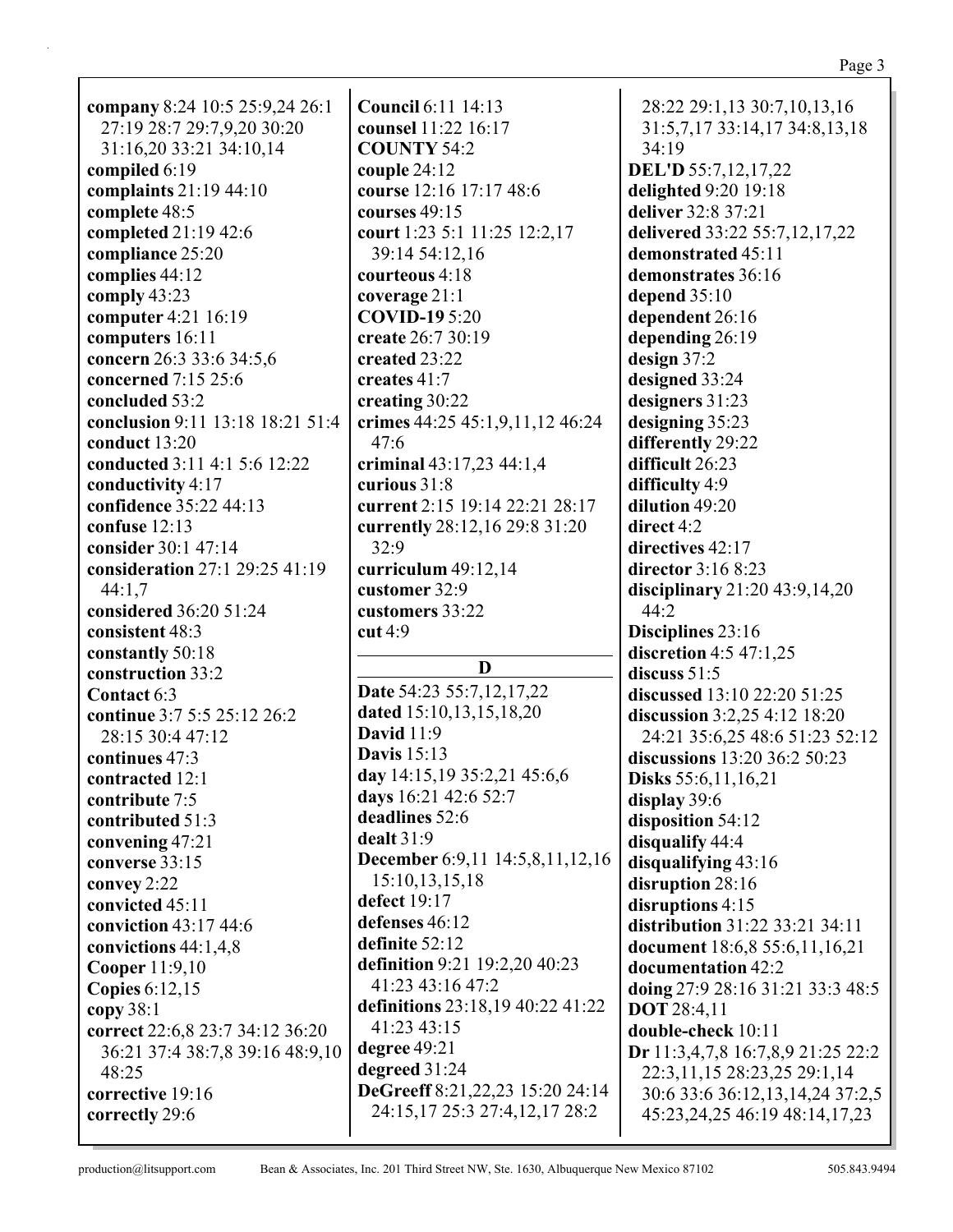|                                                             |                                   | Page 4                           |
|-------------------------------------------------------------|-----------------------------------|----------------------------------|
| drafted 25:10 35:11                                         | 38:19 47:24                       | fair $44:12$                     |
|                                                             | entered 18:13 51:14               | familiar 33:20 39:23             |
| drawing $32:3,7$<br>drawings $32:13,13$                     | entire 49:17                      | far 30:15 34:7                   |
| due 5:20 44:12                                              |                                   |                                  |
|                                                             | entitled 14:21,24 15:1,3,5,8      | <b>Farmington</b> 7:11           |
| duplicated 23:4                                             | entries 28:11                     | favorable 28:14                  |
| E                                                           | especially 4:25 26:20             | Fe 2:7,21                        |
| e-mail 3:15 4:23,24 34:24 35:12                             | essentially 20:13                 | <b>February</b> 1:10 2:6 54:6,23 |
| 36:4 37:17 38:2 47:18,20 48:8                               | establish 49:13                   | fee 41:24 42:4                   |
| 51:8                                                        | established 45:15 49:13           | feed 3:24                        |
| e-mailed 14:18 16:10                                        | evaluated 44:11                   | feedback 4:22                    |
| EAC 49:7                                                    | everybody 10:12                   | feel 25:18 29:7 32:2 34:6        |
| Earl 9:16 19:10,12                                          | evidence 13:2,25 14:2 18:12       | felony $44:6$                    |
| earlier 40:2                                                | exact 49:18                       | felt 35:16 40:4                  |
| early $47:19$                                               | exam 26:12                        | <b>Fifth 41:19</b>               |
| easements 28:5,10                                           | <b>Examinations 40:20</b>         | figured 32:12                    |
| easily 31:13                                                | <b>Exams</b> 23:17                | filed $52:4,8$                   |
| economy 26:21                                               | excellent 49:4                    | <b>files</b> 16:23               |
| effective 52:7                                              | exceptions 12:16                  | final 13:21 43:6 54:11           |
| either 20:21 21:8                                           | exclusively 20:14                 | find 24:16 49:21                 |
| <b>EITs</b> 31:16                                           | executive 3:16                    | fine $25:2$                      |
| Elaksher 11:3,4 48:14,15,17,23                              | exemption 7:18 10:7 20:11 23:24   | <b>Fines</b> 43:8,13,18          |
| electricity 35:9                                            | 24:12 25:15,19 27:20,21 29:10     | first 8:4 18:23 24:9 42:4 44:17  |
| electronic 3:5,9 23:19 24:3 41:11                           | 41:8                              | fit 9:20 19:19                   |
| electronically 3:14                                         | exhibit 6:20 14:3,6,9,12,16,20,23 | fix 32:20                        |
| elevation 9:20 19:16 20:4                                   | 14:25 15:2,4,7,9,12,14,17,19      | flames 29:5                      |
| eliminate 47:22                                             | 18:9, 12 27:8 38:7, 25 40:12      | flew $45:12$                     |
| eliminating 48:17                                           | 47:14,24 48:4,9,13 51:14,16,19    | floor 2:20 18:15                 |
|                                                             | 51:20,22                          | <b>fluid</b> 33:12               |
| emergency 5:21                                              | exhibits 12:23,25 13:2,4,24 14:2  | <b>follow</b> 19:19 26:3         |
| employed 54:9                                               | 15:22 16:9 17:11,21,23,25 27:7    | following 12:23 14:2 18:21 51:25 |
| employees 26:11                                             | 37:19 38:4 39:14 55:6,11,16,21    | follows $17:15$                  |
| <b>Employment 43:24</b>                                     | existing $26:13$                  | forefront 29:18,23,24            |
| Endorsements 23:17 24:4                                     | expanding 21:1                    | foregoing 54:7                   |
| ends 51:10<br>enforce $12:17$                               | expedited 42:2,6                  | forget 38:10                     |
| enforcement 26:10                                           | experience 23:20 41:3 49:8        | form $24:20$                     |
|                                                             | expire 22:23                      | formal $11:25$                   |
| engineer 7:12,19 46:6 50:22<br>engineer's 36:25             | Expires 54:17                     | formality 32:3                   |
|                                                             | explain $47:16$                   | formally 52:1                    |
| engineering 5:7 8:23 9:17 10:5                              | extended 28:9                     | forth 13:22 33:15                |
| 15:1 23:16,20,21,23 24:8 25:7<br>25:16 26:18,23 27:18 28:13 | extent $25:18$                    | forward 30:2                     |
| 29:16,16 41:2 46:2 47:22 49:12                              | extraneous 19:16                  | forwarded 36:5                   |
| 49:14,15,23                                                 | F                                 | found $35:1$                     |
| engineers 1:2 2:3,10 23:2 24:6                              | F 23:24 43:22                     | <b>Fourth 40:19</b>              |
| 25:11,15 29:11 31:19,21,24,25                               | face 45:12                        | framework 44:23                  |
| 35:4 45:2,7 49:11 55:3                                      | facilities 25:12,17 28:4          | free 24:20                       |
| ensure 44:9                                                 | facility 25:13 40:5               | front $34:2$                     |
| ensuring 44:13                                              | fact $7:1$                        | fulfill 29:12                    |
| enter 6:18 14:2 17:25 29:21                                 | fail 12:17                        | full 11:16 50:19                 |
|                                                             |                                   | function 4:23 6:19 10:18 51:9,13 |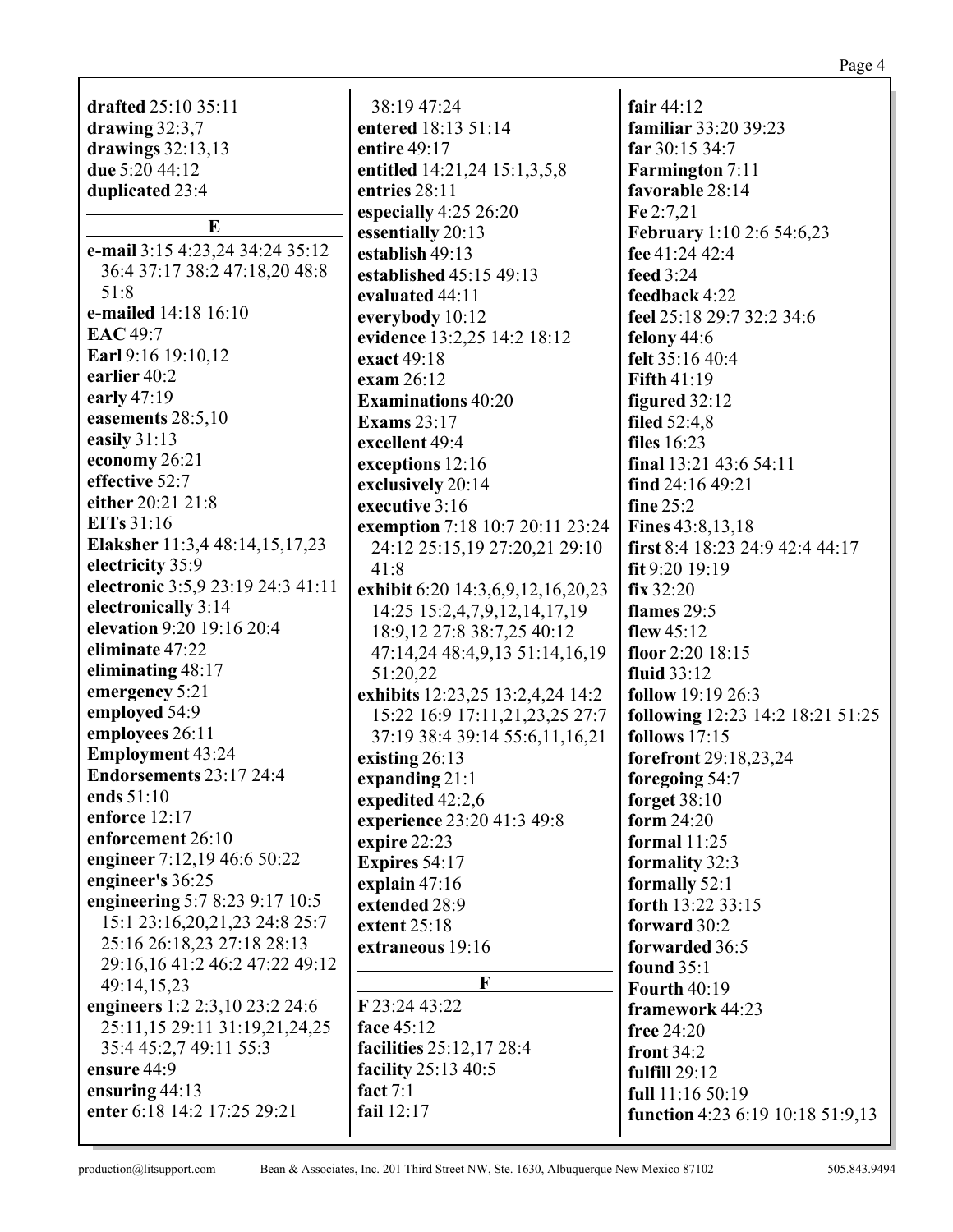| functions 5:23                   | handy $16:22$                             | implementing 42:19               |
|----------------------------------|-------------------------------------------|----------------------------------|
| further 17:4,18 20:19 23:13 30:9 | happen 16:13 38:17                        | importance 24:24                 |
| 34:18 47:10 48:5 51:7 54:9       | happened 29:3                             | <b>important</b> 16:3 49:18      |
| <b>future</b> 52:12,12           | health 5:20 35:5 45:4,9,14                | imposed 21:20                    |
| G                                | heard $51:24$                             | <b>Imposition</b> 43:8,13,18     |
|                                  | hearing $1:3,9$ $2:2,5,11,12,17,18$       | inactive $21:17,21$              |
| G 23:24 41:9                     | 2:22 5:6, 12, 21 6:5, 10, 14, 21          | inappropriate 4:18               |
| gas 7:13,14 8:10,24 10:5 24:17   | 9:10 10:23 12:4,10,19,22 13:5             | inaudible 8:9                    |
| 25:9,24 26:1 27:19 29:7,9,20     | 13:19,23 14:3,6,10,14,18 17:6             | incident 29:19 33:18,19 34:5     |
| 31:8 33:21 34:1,11,14,15 35:8    | 17:14,15 18:22 34:19 37:18                | include 4:12 5:2 23:18 37:17,19  |
| 36:17,19                         | 50:8 51:4,24 52:1,22 53:2 54:5            | includes 5:23 22:22              |
| gathering 13:18                  | 55:3                                      | including 19:5 21:1 28:10        |
| general 8:11 11:22 14:24 21:12   | held 5:12,21 18:20                        | incorporates 24:5                |
| 21:24 42:21                      | Helpful 4:20                              | indefinitely 52:13               |
| generally 7:4 10:2 36:3          | helps 22:4 35:20                          | indicate 6:23,25 52:22           |
| gentleman 47:19                  | high-skilled 26:22                        | <b>individual</b> 45:10,13 50:22 |
| gentlemen 21:6                   | highlighted 39:25                         | industrial 7:18 10:6 23:24 24:12 |
| Gerstle 11:7,8 16:7,8,9 21:25    | hire 26:17                                | 27:20 29:9 41:8                  |
| 22:1,2,3,11 23:7 28:23,24,25     | history 28:6                              | industry $7:13,14$               |
| 29:1,14 30:6 36:12,13,14,15,24   | hold 13:19 46:6                           | information 6:4 10:18            |
| 37:2,5 45:23,24,25,25 46:19      | holders 44:11                             | infrastructure 35:7              |
| Gerstle's 22:15 33:6             | holding $46:14$                           | installed 28:4                   |
| getting 32:3 40:8                | <b>home</b> 34:3                          | <b>instance</b> 29:4 46:23       |
| give 5:13 27:22                  | homes $32:1$                              | instances 45:10                  |
| <b>Given 24:22</b>               | hook 46:11                                | intend 7:9                       |
| go 17:10,12 24:9,25 29:19 31:12  | hope 32:15                                | intent $45:1$                    |
| 32:24 40:1 47:5 49:23            | hoping 25:10 27:1 28:14 30:4              | intentions 30:22                 |
| goal 29:2 49:13                  | hosted 2:7                                | interest 7:23 9:18 10:3,6 39:4   |
| goes 40:6                        | hot $35:8$                                | 50:10 54:11                      |
| going 7:5 8:6 17:10,12 22:24     | house 32:5,6,24 33:23,24 34:3             | interested 5:12 7:17 8:25 9:8    |
| 29:5 31:25 32:22 33:23 36:1,17   | housekeeping 23:8                         | 14:17 50:20                      |
| Good 2:1 8:22 9:15 50:12         | houses $36:18$                            | interim 21:14                    |
| governing 43:25                  | Houston 8:9                               | interject 10:16                  |
| governor's 42:19                 |                                           | intern 22:22,25 23:5 40:24       |
| grace 8:15,18 25:20 26:4,19      | I                                         | interpret 28:9                   |
| 29:11 30:4,14,25                 | <b>idea</b> 50:21                         | interpretation 25:11 27:24 28:15 |
| great $11:19$                    | <b>Ideally</b> 25:9                       | interrupt 12:12                  |
| Greatly 9:4                      | identified 8:15                           | introduce 13:25 38:12,18,18      |
| grounds 24:5                     | <b>identify</b> 3:20 4:25 7:3,8 8:19 10:1 | introduced 18:8,15               |
| group 7:2                        | 12:5 13:17                                | invited 51:6                     |
| guess 7:12 32:20                 | identifying 50:9                          | involved 50:17                   |
| guidance 45:6                    | ignorance 36:16                           | <b>issuance</b> 43:10,12,21      |
| guy31:8                          | <b>ILRs</b> 20:11                         | issue 4:13 42:5 49:16,17         |
| guys 25:25 31:14 32:19 33:9      | <b>imagine</b> 25:22 32:4                 | issues $4:17$                    |
|                                  | <b>impact</b> 22:5 30:3                   | item $4:12$                      |
| $\mathbf H$                      | impacts 32:7                              |                                  |
| half $9:10$                      | impartial 44:12                           | $\mathbf{J}$                     |
| hand 41:14 42:11 49:5            | implement 26:8 30:25                      | January 15:20                    |
| hands 44:18 50:19                | implemented 30:21                         | <b>Jason 49:3 50:13</b>          |
|                                  |                                           |                                  |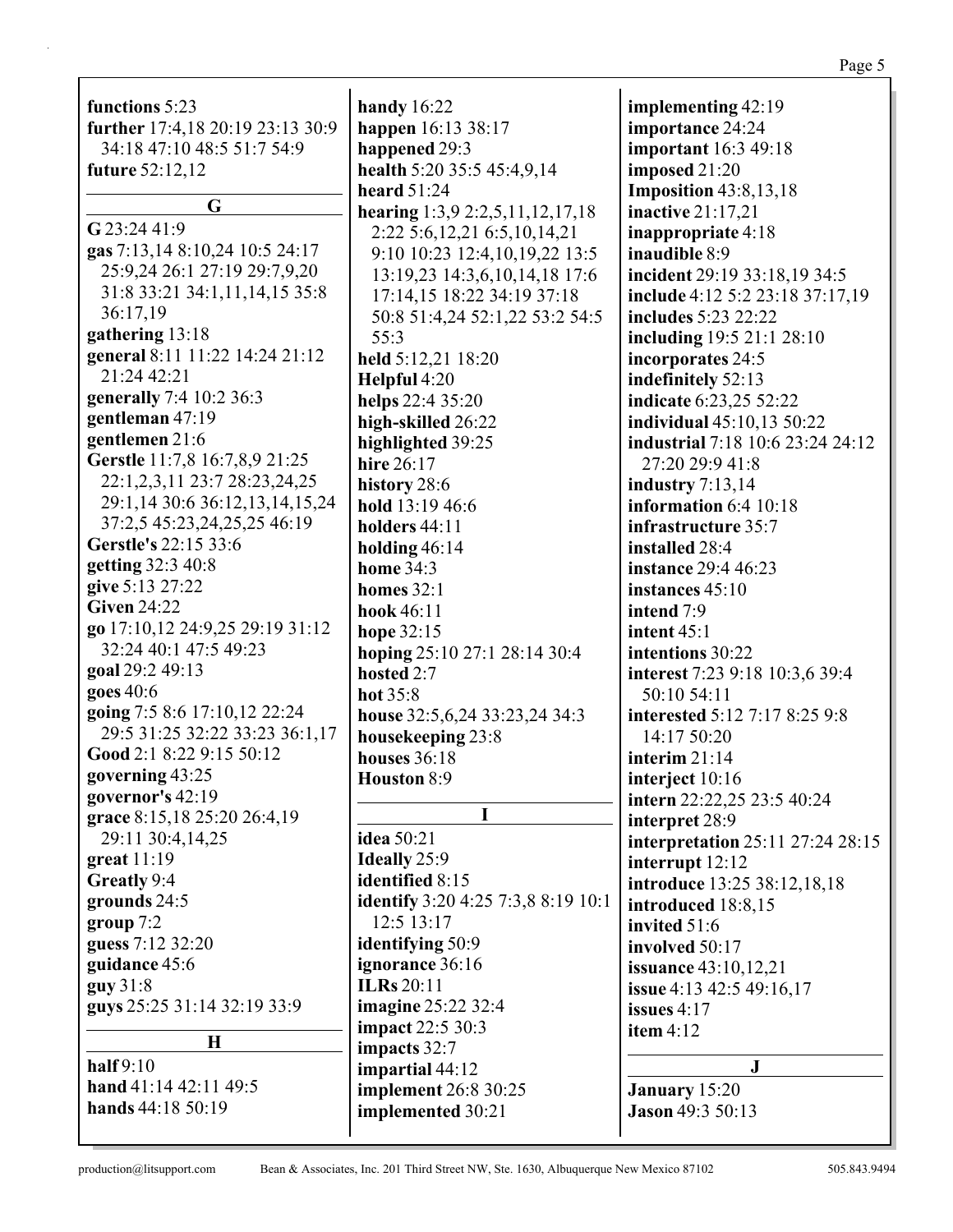|                                  |                                      | Page 6                            |
|----------------------------------|--------------------------------------|-----------------------------------|
| Jennifer 15:20                   | level 49:16                          | 34:5                              |
| Jenny 8:23 24:17 30:13           | license 21:15,22 23:17 42:4,6        | math 49:16,17                     |
| job 26:13 55:2                   | 44:5 45:8 54:17                      | matter 23:1,8,23                  |
|                                  | licensed 24:6                        | matters 44:2                      |
| Joe 11:21 16:16 17:3 37:14,15,25 |                                      |                                   |
| 38:14,21                         | licensee 21:16,18 24:1 40:21 41:9    | Maxine 11:1                       |
| join $10:15$                     | licensees 22:22,24 44:10             | <b>Mayer</b> 15:15                |
| joining 10:9 49:2                | licenses 26:17 43:19                 | McClain 1:22 54:4,16              |
| <b>Journal</b> 6:7 14:11         | licensing 5:11 41:24 42:7 43:24      | McReynolds $11:1,2$               |
| judgment 46:5                    | 44:3                                 | mean 35:8 40:5                    |
| jurisdictions 24:7               | licensure 1:1 2:3,9 15:1,5 21:13     | means 3:2 29:22                   |
| $\mathbf K$                      | 23:16 25:13,21 28:13 41:3,20         | meeting 3:5,10,11 4:1,15 5:19     |
|                                  | 42:2                                 | 8:2 13:20 14:4,7,10 18:21 48:7    |
| <b>Karen</b> 11:11               | limitations 4:6 44:7                 | 51:5, 10, 25 52: 20, 20           |
| <b>Karl 1:15 2:8</b>             | limited 2:24 3:1                     | meetings 3:12 5:16 11:20 50:16    |
| keeping $29:17$                  | line $36:17,19$                      | member 13:14 22:14 28:21 36:10    |
| kind 31:7,8 33:6 36:3 39:25 40:3 | lines 32:22 40:2                     | 37:9 38:22 42:3,12 45:19 46:20    |
| 46:12,13                         | link 3:13                            | 47:8 50:2,4                       |
| know 3:3 7:15,18 8:15 10:16,17   | links $35:1$                         | members 2:25 3:19,22 6:17 7:3     |
| 16:23 24:12 26:15 28:3 30:21     | list 15:25 22:24 44:25 45:15         | 10:22 11:18 12:15,18 13:1,3,13    |
| 31:9,9,11 33:5,11,11 35:4,4,5,8  | 46:16                                | 15:6 16:6,25 17:5 18:10,16,17     |
| 35:14,15,21,23,25 40:3 49:18     | listed 45:10 46:24                   | 20:20 31:3 37:7 41:21 47:17,18    |
| 50:22                            | listening 22:9                       | 51:18 52:14                       |
| knowing 30:2                     | listing 44:3                         | memorandum $14:13,17$             |
| known 48:9                       | litigation 21:19                     | mention 38:15                     |
| L                                | little 32:23 34:25                   | mentioned 24:13 45:3              |
|                                  | Lobbyist 6:1                         | message 4:3                       |
| label 49:9                       | <b>local</b> 33:20                   | meter 32:5 33:3                   |
| land 28:11 40:3                  | located 2:20                         | meters 32:24                      |
| landlines 7:20                   | location 25:14                       | methodology 22:21                 |
| language 19:1,4 21:13 23:19 24:2 | long 19:17 27:18 35:14 46:4          | Mexico 1:1,11,24 2:2,7,9,21 3:11  |
| 24:5 25:7 40:23,25 41:7,10 42:1  | look 16:23 39:22 47:6                | 5:7 6:1,6,6 8:20,24 9:17 10:5     |
| 43:10,16,20,25 48:18             | looking 38:6                         | 14:4,7,22 18:24 19:8,13 24:17     |
| languages 41:22                  | looks 16:19 39:24                    | 25:9 29:7,20 34:1,3,11,14 45:15   |
| large 16:23                      | loosely 28:8                         | 48:19 50:14 52:5,9 54:1,4         |
| late 9:25 34:25 36:4 37:21 49:2  | lot 25:22 28:4 46:22                 | microphones 4:21                  |
| 50:15                            | loudly $12:7$                        | military 15:5 41:20 42:3          |
| lateral 33:2                     |                                      | mind 50:9                         |
| lay $44:23$                      | M                                    | minds 29:23,24                    |
| leading 38:23                    | mailed 14:15                         | mine $46:2$                       |
| lease 27:23 35:18 40:6           | main 32:25                           | minimum 9:19 14:21 18:24 19:7     |
| leased 25:9 28:9 35:14 36:20     | maintenance 25:23                    | 19:14                             |
| 40:3                             | major $22:5$                         | minor $46:24$                     |
| leasers 36:6                     | making $12:15$                       | minute 24:16                      |
| legal 11:22 25:8                 | managers 31:23                       | <b>Miscellaneous</b> 15:8 43:7,11 |
| legislation 50:18                | mandates 5:17                        | 44:16                             |
| legislative 6:11 14:13 48:22     | manner 12:23 44:12                   | missed 9:5 10:10                  |
| length $30:15$                   | <b>Mark</b> 15:17                    | mobile 33:12                      |
| let's 40:7                       | marked 18:13 51:13                   | modifies 19:1,4 41:22             |
| letter 24:20 27:6,24             | <b>Massachusetts</b> 29:4,19 33:7,18 | modify 26:13                      |
|                                  |                                      |                                   |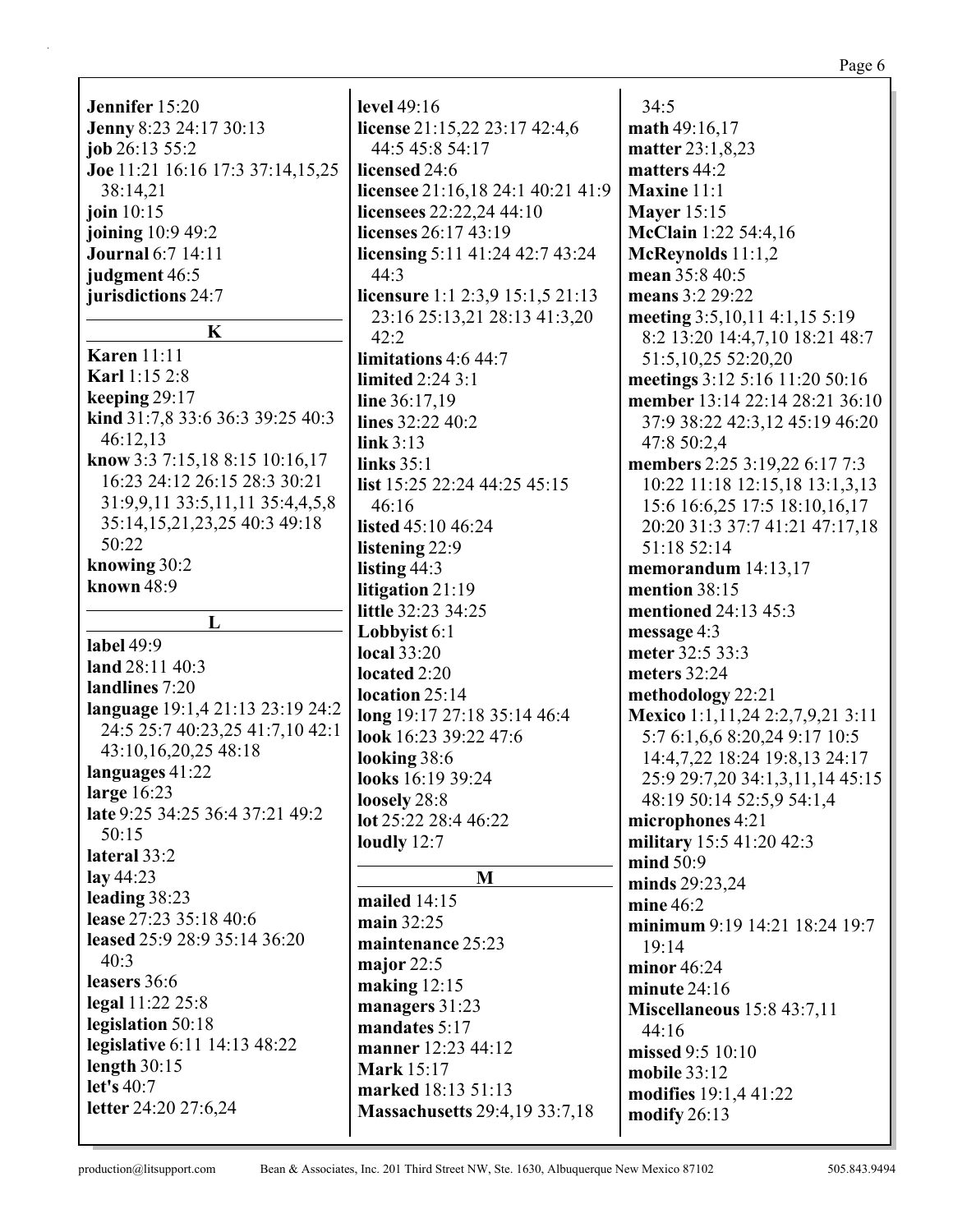|                                       |                                  | rage /                              |
|---------------------------------------|----------------------------------|-------------------------------------|
|                                       |                                  |                                     |
| modifying 13:21 21:20                 | notices 6:13                     | paren 41:1                          |
| moment $8:19$                         | number 4:23 14:16,20,23 15:4,7   | part 12:3 14:20,23,25 15:2,4,7      |
| momentarily 39:9,18                   | 24:23 40:12 42:20 55:2           | 16:3 18:23 19:7 21:11,23 23:15      |
| monitor 4:4                           | numbered 18:13                   | 24:9 39:15,24 40:19 41:12,20        |
| Montoya 49:3 50:7,12,13 51:1,2        | numerical 13:7                   | 42:10 43:7,11 44:15                 |
| morning 2:1,17 8:22 9:15 47:19        |                                  | participant 4:24                    |
| 50:12,16,19                           | $\mathbf 0$                      | participants 5:24 12:10             |
| move 23:14 30:1 32:5 38:12            | obligations 29:12                | participate 3:14 8:12               |
| 40:17 41:17,18 43:6                   | observed 5:24                    | participating 3:19,24 9:3           |
| moved 23:22                           | observer 9:9 50:15               | participation 2:25,25 52:15 53:1    |
| mute $4:21$                           | obtain $26:17$                   | particular 7:7 8:25                 |
|                                       | obtained 22:25                   | particularly 7:17 12:20 25:6        |
| N                                     | obviously 26:15                  | 26:22 52:16                         |
| N6302N-AM 1:25                        | occur 48:6                       | parties 14:17 54:10                 |
| name 6:18 8:22 9:7,15 51:8            | occurs 4:15                      | pass 8:18                           |
| natural 25:24 26:1 34:11              | Offender 43:24                   | <b>Patricio</b> 7:10 31:6,18        |
| <b>NCEES</b> 40:23                    | offending 19:19                  | paying $10:15$                      |
| necessarily 34:10                     | offenses 46:10,16                | PE 26:12                            |
| necessary 46:13                       | offered 12:25 13:12 49:20        | pending 21:18,19                    |
| need 8:1 10:17 12:18 26:4,17          | offers 13:4                      | people 10:1 24:23 26:16 46:11       |
| 29:11 32:5,19 46:8 47:5               | office 2:19 6:4,8,13,16 28:11    | people's 29:4                       |
| needed 36:5 40:4                      | 42:19                            | perform 25:12                       |
| needs $7:18$                          | officer 2:11 12:24 13:16 37:14   | period 25:20 26:4,19 29:11 30:5     |
| neighborhood 32:22,23                 | 38:19                            | 30:14,25                            |
| neighborhoods 33:5                    | Oh 49:4                          | periodically 47:4,6                 |
| neither 54:9                          | oil 7:13,14 8:10 31:8            |                                     |
| never 22:23                           | okay 8:5 22:11 37:5 38:5 40:7,9  | permit 13:13 28:4                   |
| new 1:1,11,24 2:2,7,9,21 3:11 5:7     | 40:12                            | <b>permitted</b> 18:10 28:11        |
| 6:1,6,6 7:16 8:19,24 9:17 10:5        | old 20:6 23:1                    | Perry 3:6, 16 4:3, 16 5:4 10:10, 13 |
| 14:4,7,22 18:24 19:8,13 24:17         | ongoing 50:18                    | 10:14,21 11:17 15:24 16:12          |
| 25:9,20 29:7,20 33:5 34:1,3,11        | online 5:21                      | 39:21 40:13 47:16 48:20 51:17       |
| 34:14 35:20 41:7 43:25 45:15          | open 3:12 5:16,19 13:5,23 18:15  | person 4:8 7:3 12:11, 12, 12, 14    |
| 48:19 50:14 52:5,9 54:1,4             | 51:25                            | 13:12, 14, 15, 16 18:18 35:17       |
| Ney 11:13,14 30:11,11,13 31:1         | operate 25:23,25                 | person's 32:24                      |
| <b>NGC 25:11</b>                      | opportunity 5:13                 | personally 49:19                    |
| <b>Nichols</b> 11:11,12               | option 19:7 20:4 37:23           | persons 5:13 12:4,14 18:5           |
| NMAC 14:21,24 15:1,3,5,8 18:25        | <b>Oral</b> 2:25                 | <b>PEs</b> 31:14                    |
| 19:3 21:12 23:18,21 24:1,4            |                                  | petroleum 7:11                      |
|                                       | orally 5:14                      | phone 4:23                          |
| 40:22,24 41:6,9,21,25 43:10,15        | order 2:5 7:7 8:2 17:11,14 32:12 | pick 12:8                           |
| 43:17                                 | 48:21                            | piece 22:14                         |
| <b>NMGC 28:9</b>                      | organization 5:2 31:10,15 33:11  | Pipeline 50:13                      |
| NMSA 3:12 5:8,9,11 24:7 41:1,6        | outcome 50:20                    | place 32:18 47:20                   |
| 42:8                                  | outside 7:2,2                    | plan 26:1,7 30:19,20,22             |
| normal $45:6$                         | overpressure 33:19               | plans $45:5$                        |
| Northwest 1:24                        | overpressurization 34:7          | platform $2:75:22$                  |
| note 16:1 20:3 27:5 38:9              | owned 27:19 35:17                | play 7:16                           |
| notes $54:8$                          | owner $25:8$                     | please 3:23 4:2,10,16,18,21,22,24   |
| notice 6:5, 10, 12 14:3, 6, 9, 14, 18 | ${\bf P}$                        | 5:2 6:18,23,25 12:21 19:11          |
| 16:13                                 |                                  | 48:15 51:6,10                       |
|                                       |                                  |                                     |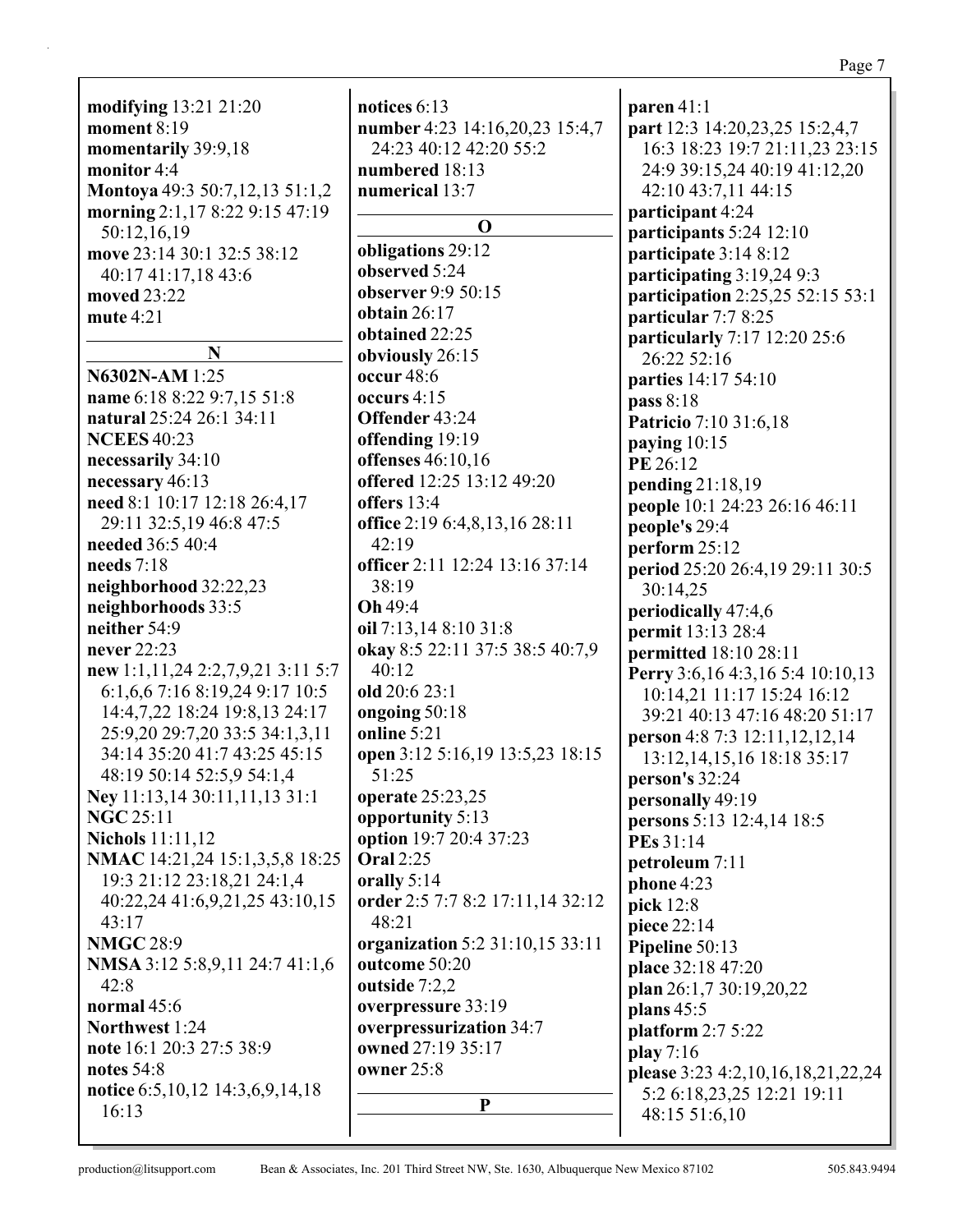Page 8

**pleased** 16:1 **point** 3:7 7:1 8:11 17:21 32:25 38:24 47:25 **policies** 26:13 **political** 35:8 **poorly-worded** 27:25 **Portal** 6:7 14:8 **portion** 7:17 27:6 35:20 **portions** 3:17 **possible** 3:23 39:5 **postponed** 52:11,13 **potato** 35:8 **potentially** 37:23 **practical** 29:16 **practice** 5:8 23:3,17,21,23 24:8 30:24 40:20 41:2,6 48:21,23 **practices** 29:17 **predecessors** 31:10 **premise** 28:10 **preparation** 45:5 **prepared** 51:12 **present** 2:16 10:22 11:23 12:23 52:15 **presents** 48:4 **preserve** 49:22 **president** 10:5 **presiding** 12:24 13:16 37:14 38:19 **pressure** 33:22,25 **previous** 44:6 **previously** 8:19 22:20 **primarily** 8:10 **primary** 45:3 **printed** 38:3 **prior** 26:9 31:25 **private** 4:3 7:19 **probably** 33:10 34:25 36:15 47:5 **procedure** 17:15 **procedures** 15:8 37:18 43:7,12 44:16 **proceed** 13:7 **proceeding** 9:18 11:25 **proceedings** 6:3 12:2,3 17:13 **process** 16:3 28:17 32:2,10,12 44:13 **processes** 35:24 42:21 **procured** 28:6 **profession** 22:5 44:14 46:17 **professional** 1:2,2,23 2:3,4,9,10

8:20 21:15 23:3,6 26:22 31:19 40:24 41:4 45:2 50:22 55:3 **professor** 46:1 **program** 9:17 49:23 **programs** 47:23 48:18 49:20 **project** 31:23 **Proofread** 54:23 **properly-convened** 5:18 **properties** 27:22 **property** 25:8 27:19 35:15,17 36:20 40:6 **proposed** 2:13 5:14,18 6:15,23 13:8,22 14:20,23,25 15:2,4,7,9 15:12,14,19 18:14,23 19:1,3 21:11,13 23:15,19 24:2,5 26:3 36:22 37:13 40:16,19,22,25 41:7,10,19,22 42:1 43:6,10,15 43:20 51:5 52:2 **proposing** 26:6 **protect** 29:2 35:16 40:7 45:4,13 **protected** 29:8 40:4 **protecting** 35:5,24 **protection** 36:6 **provide** 6:22 18:5 26:11 34:21 51:7 **provided** 4:11 14:14,17 24:18 39:14 51:8 **provides** 21:13 23:8 47:2 **providing** 2:11 9:3 18:18 25:7,16 26:5 28:12 29:15 45:6 **provision** 20:5 **provisions** 5:7 14:24 21:12,24 **public** 2:2,13,24 3:1,10,11,14,17 3:21 5:12,20 6:5,14 7:19 13:3 13:18,23 14:3,6,9,14,18 15:9,12 15:14,17,19 16:2,25 25:15 29:2 29:8,17,23 31:4 34:20 35:5,22 35:24 37:10,12,22 40:15 41:13 42:9,25 44:17 45:4,9,13,19 46:7 46:8 47:18 50:4,14 51:3 52:16 **public's** 42:21 44:13 **publication** 52:6 **published** 6:13 14:4,7,10 16:20 19:15 52:9 **punishing** 46:5 **punitive** 46:3,5,9 **purpose** 2:12 44:9 45:3 **pursuant** 3:11 5:6 42:7 44:2 **put** 26:25 30:23 35:12 37:22

**puts** 40:5 **putting** 10:18 35:11,23 **Q qualified** 26:12 **qualify** 42:2 **question** 13:13,15 16:7 18:18 21:8 27:12,25 28:22 29:13 30:13,17 31:12,17 32:16 36:11 36:15 37:8,10 38:23 45:20,22 48:14 50:3 **questions** 4:2,5 13:1 16:5 17:5,18 18:11 20:21 30:9 31:3,4 34:18 51:18 **quickly** 16:22 31:13 32:8 **quorum** 11:16 **R raise** 42:11 **raising** 41:14 **reactivation** 21:21 **read** 3:6 24:19,25 43:11 **readily** 49:6 **reading** 15:25 **really** 32:19 42:17 47:1 **reasonable** 5:13 **REC'D** 55:8,13,18,23 **recall** 29:6 **receipt** 16:21 55:1 **receive** 2:13,21 **received** 47:18 **receiving** 44:5 **reciprocity** 24:6 **recognized** 12:5 13:15,16 18:7,19 40:11 **recognizing** 29:10 **record** 5:22 6:17,20 11:21 12:1,2 12:4,6 17:22 18:1,9,13,15 38:12 39:15 48:5 51:14,21 52:22 **recorded** 3:17 **recording** 8:16 **recordkeeping** 23:9 **Records** 52:4,8 **refer** 13:9 **reflect** 5:22 45:8,10 **refrain** 12:18 **regarding** 2:22 5:14 7:17 21:9 24:11 45:20 47:11 51:19 **regardless** 25:13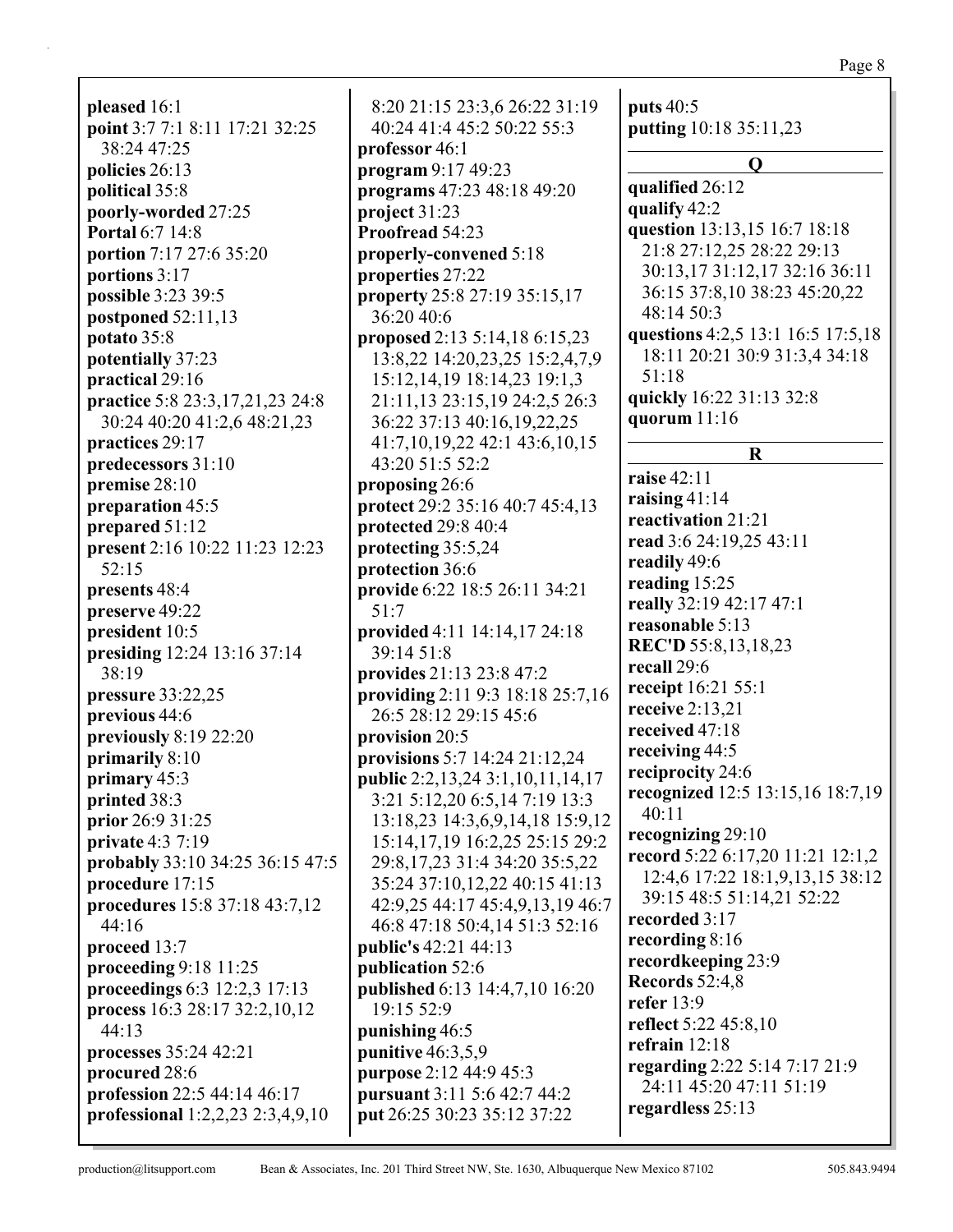#### Page 9

**Register** 6:6 14:5 52:5,10 **registration** 6:4 **registrations** 23:6 **regs** 35:11 **regular** 14:4,7,10 51:25 52:19,20 **regulates** 6:2 **regulation** 5:15 6:1 7:16 33:23 36:22 50:14 **regulations** 2:15 **regulator** 34:2 **Reissuance** 43:9,13,19 **relate** 13:10,11 17:13 **related** 23:23 41:8 44:6 49:12 54:10 **relates** 33:6 **relation** 25:16 **relatively** 7:2 24:22 **relevant** 34:6,9 **reliable** 25:24 26:1 **remain** 23:1 **reminder** 24:11 51:2 **remodel** 32:5 **remodeling** 32:6 **remote** 2:24 **remotely** 3:20 **remove** 9:20 19:19 **removed** 4:19 19:18 **removing** 20:4 **rental** 35:18 **rented** 35:14 40:3 **renters** 36:6 **reordered** 9:5 **repeal** 5:15 **repeals** 2:14 **replacing** 33:2 **reported** 1:22 54:6 **reporter** 5:1 12:1,2,7,17 39:14 54:16 **REPORTER'S** 54:3 **Reporting** 1:23 **representative** 2:19 **representing** 7:14 **request** 25:20 30:14 **requested** 19:16 47:21 **requests** 4:20 21:16 **require** 5:12 36:24 **required** 4:4 16:20 24:3,7 25:23 26:2 41:11 **requirement** 25:21 26:10 28:13

41:3 42:5 **requirements** 19:4,5 21:21 26:14 42:1 **requires** 32:7 42:1 **requiring** 49:15 **residences** 29:4 **resolution** 4:11 **resolved** 4:13 **resources** 26:18,20,24 29:16 **respectively** 23:25 **respond** 50:3,5 **response** 43:2 46:20 **responsible** 46:7 **restrict** 4:6 **restructures** 20:5 **retain** 27:23 **retired** 9:16 19:12 21:17 **retitling** 43:14 **review** 13:3 17:1 31:15 47:4 **reviewed** 31:25 **reviewing** 44:25 **revocation** 43:8,12,18,22 **rewrite** 29:10 **right** 3:3 15:22 16:15 26:21 27:6 28:5 37:1 40:14 50:6 **right-of-way** 36:19 **rigor** 49:20,22 **rigorous** 49:14 **Road** 2:20 **Rob** 15:13 **roll** 4:1 10:22 **Ron** 17:7,16 27:14 28:18 38:11 39:11 42:14 46:15 **Ronald** 11:5 **rule** 1:3,9 2:2,11,18,22 5:15 6:23 6:23 7:5 12:4,13,16,24 13:8,8 13:10,19 14:3,6,9,14,18,20,23 14:25 15:2,4,7 18:11,14,16,21 18:23 21:11 22:10 23:15 25:10 26:3 30:2 34:21 35:3 37:13,18 40:16,19 41:20 43:7,25 44:9,24 51:24 52:1 53:2 55:3 **ruled** 13:4 **rulemaking** 6:3 **rules** 2:15 3:4 5:9,18 6:15 9:10 13:9,22 17:14,15 35:20 40:25 41:5 42:17 45:16 47:4,6 48:18 51:4,6 52:2,3,5,7,11

**S safe** 25:24,25 29:15 32:2 **safety** 29:17,22,23 46:7 50:13 **sake** 22:21 **salute** 35:11 **Sanchez** 7:7,10,10 31:6,6 32:17 34:22,23,24 36:9,11 37:8,10,11 37:16,20 38:15,24 39:1,22,24  $40:10$ **Sanchez's** 38:2 **Santa** 2:7,20 **saying** 23:4 33:8 **screen** 3:3 47:20,24 **Seal** 23:17 24:1 40:21 41:9 **second** 19:6 21:11 **Secretary** 6:3 **section** 5:9,11,17 8:24 9:1 24:7 41:1,4 43:21 44:2 **Sections** 3:12 5:10 41:5 42:8 **see** 7:4 9:10 24:14 41:14 43:2 47:23 49:5 **seeing** 20:20 23:14 37:9 40:17 41:18 42:11 43:5 44:18 45:21 47:12 50:4 51:20 **seen** 9:20 19:19 **selecting** 46:10 **send** 4:23 **sense** 35:3 **sent** 6:10 34:24 35:1 36:4,4 **sequence** 13:7 **service** 1:23 15:6 32:8 41:20 42:3 **services** 6:11 8:10,24 14:13 25:7 25:16 33:5 35:10 **session** 50:19 **set** 52:19 **seven** 31:20 **share** 25:4 **sheet** 6:20 51:12,16,21 **short** 16:13 **shorthand** 54:8 **shortly** 51:11 **show** 11:21 **showing** 27:6 **shows** 45:12 **signature** 23:20,20 24:3 41:11 **simply** 46:17 **simultaneous** 4:7 **sir** 8:13 20:1 22:12 27:15 30:12 30:16 34:22 37:6 39:1,3,12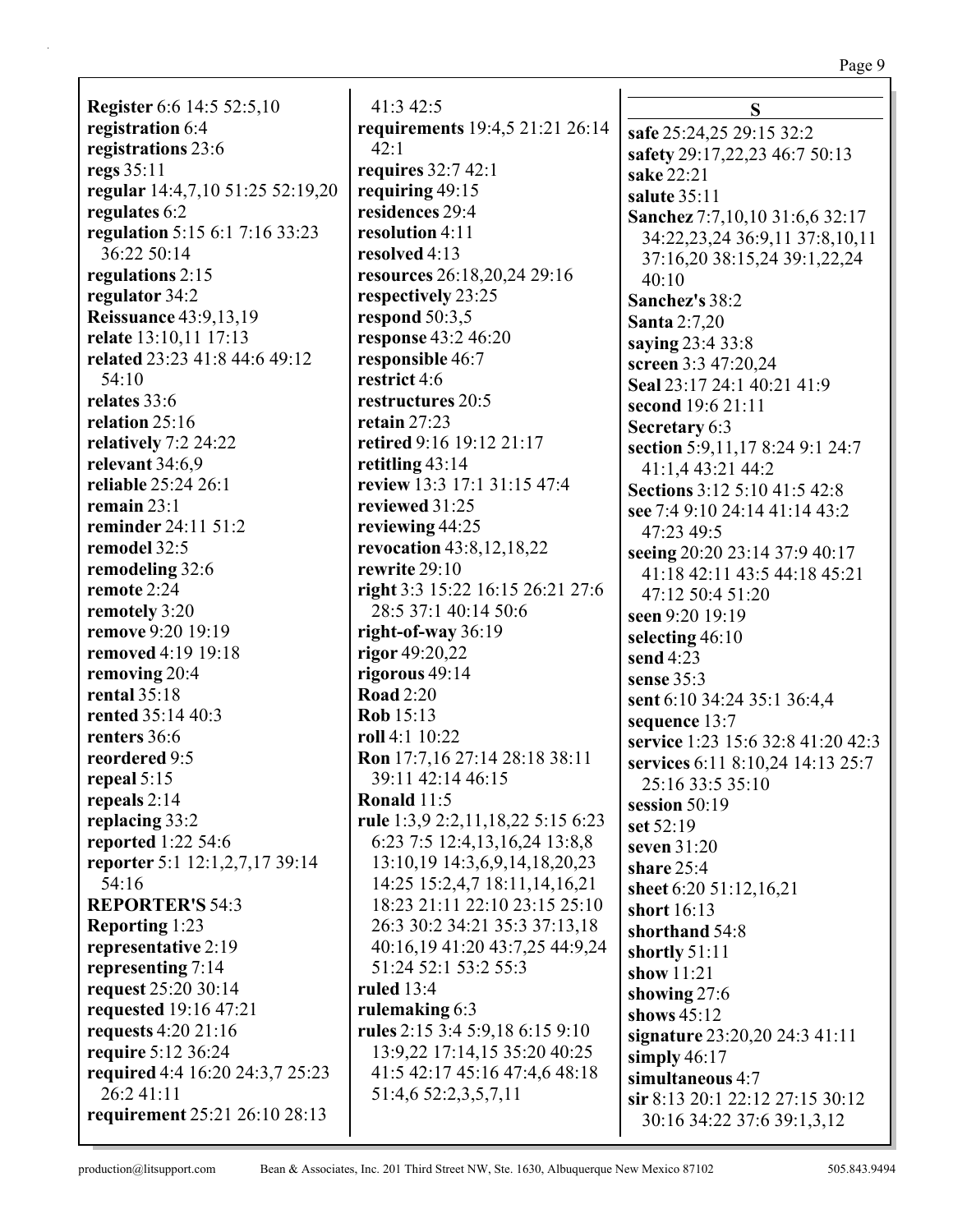**six** 21:22 **slow** 26:23 **small** 7:2 24:23 **society** 35:10 **solution** 27:2 49:18 **somebody** 40:5 **Somewhat** 32:17 **sorry** 17:8 18:18 24:15 **sort** 3:4 22:4 29:5 30:14 **sorts** 36:2 **sound** 33:1 **sounds** 32:17,19,25 33:4,9 38:6 **space** 29:21 **speak** 3:21 7:9,20 12:7,11 13:17 16:15 18:17,19 34:15 37:19 41:17 42:12 **speaking** 3:22 4:25 10:2 12:12,14 12:21 34:10 **specific** 33:25 44:3 **spiel** 3:8 **Spirock** 9:7,8,13 19:25,25 20:2,3 20:18,22,25 21:8 22:17,18,19 22:19 23:12 **spoke** 40:2 **spouse** 41:24 **spouses** 41:21 42:3 **Spyros** 15:10 47:19 **staff** 12:15 26:5 27:5,10 32:18 50:16 52:19 **stamp** 36:25 **stamped** 32:3,7,13,15 **standard** 32:13 **standards** 9:19 14:21 18:24 19:7 19:14 **state** 1:1 5:9,20 7:4 9:17 19:13 28:11 34:3 41:5 45:14 46:24 48:19 52:4,5,8 54:1 **State's** 6:4 **stated** 37:17 47:11 **station** 33:3 **stationed** 2:19 **status** 21:12,17 **statutory** 43:23 **stay** 51:6 **stenographically** 54:6 **Stephen** 11:13 15:15 30:11 **Steven** 8:8 **sticking** 32:25 **stop** 7:19 35:15

**street** 1:24 36:18 **streets** 32:1 **student** 46:2 **stuff** 39:25 **subject** 23:22 36:22 **submit** 18:6 **submitted** 16:2 27:7 51:23 **submitting** 39:4 **subsection** 19:2 41:8,9 43:22 **subsections** 23:22,24 **subsequent** 48:7 **successfully** 26:16 **sufficiently** 29:8 **Suite** 1:24 **summarize** 25:1 **Sunshine** 6:7 14:8 **superseded** 21:15 **support** 35:3 50:21 **supportive** 35:19 36:3 **sure** 24:18 25:3 46:14 **surrounding** 32:1 **survey** 18:25 19:3,4 20:15 49:10 **surveying** 5:8 8:10 9:17 14:22 15:3 18:24 19:8 20:10 24:8 40:20,21 41:2,7 45:2 49:10 **surveyor** 40:24,25 41:4 **surveyor's** 22:25 **surveyors** 1:2 2:4,10 8:20 23:2 45:7 **surveys** 20:7,11,12,14 45:5 **suspend** 4:14 **suspending** 4:12 **Suspension** 43:8,12,18 **system** 26:9 31:22 33:20,21 **systems** 34:2,15 **T table** 20:5 **tabling** 13:22 **tail** 50:8 **take** 5:17 10:22 13:20 16:22,23 26:12 33:9 36:1 52:18 **taken** 19:17 33:8 54:23 **takes** 20:13 **talking** 12:19 32:21 **talks** 3:4 **tasked** 35:5 **teaching** 9:16 19:13 46:3 49:8,17 **technology** 47:23 48:18 49:9,11

49:21,23 **telephone** 4:21 **telephonic** 3:13 **ten-minute** 52:18 **term** 19:16,20 **terms** 10:17 **testified** 13:12 **testify** 18:8 **testifying** 5:1 **text** 4:10 **thank** 5:4 7:21,22 8:11,13,14 9:2 9:3,11,12,22,23 10:8,13,20 11:17,18 15:24 16:24 17:3,16 17:20 18:4 19:21,22 20:16,17 20:20 21:4,5,10 22:11 23:10,11 25:3,4 27:3,9 28:19,20 29:13 30:6,8,16 31:1,2,17 33:13,14 34:13,17 36:8 37:5,11,24,25 38:20,21,22 39:2,3,17,20,22 40:9 42:16,23 45:17 46:18 47:8 48:11,12 49:6,24,25 50:6,12,24 50:25 51:17 52:14,25 **Thanks** 24:15 **thing** 29:3,5 33:18 **things** 28:8 30:23 35:7,13,21 47:3,5 **think** 8:1 16:3 22:3 24:25 25:24 35:20 40:11,14 46:16,21 47:2 48:4 50:21 **third** 1:24 2:20 23:15 **thought** 35:12 36:5 46:4 **thoughts** 27:22 **three** 9:10 16:21 42:4 **threshold** 46:25 **tide** 46:14 **ties** 32:23 **tight** 26:21 **time** 12:6,11,14 13:9,24 16:23 18:1,14 19:17 22:9 26:11,18 27:12 30:15 31:21 32:4 36:1 38:6 46:2,4 47:15 51:12 52:2,12 52:17,21 55:8,13,18,23 **title** 43:11,21 **today** 7:23 11:24 25:4 45:4 51:3 52:15 53:1 **Tom** 10:4 **Tonander** 1:15 2:1,8 5:4 7:22,25 8:3,6,13 9:2,12,23 10:8,13,20 11:17 15:24 16:8,12 17:3,9,12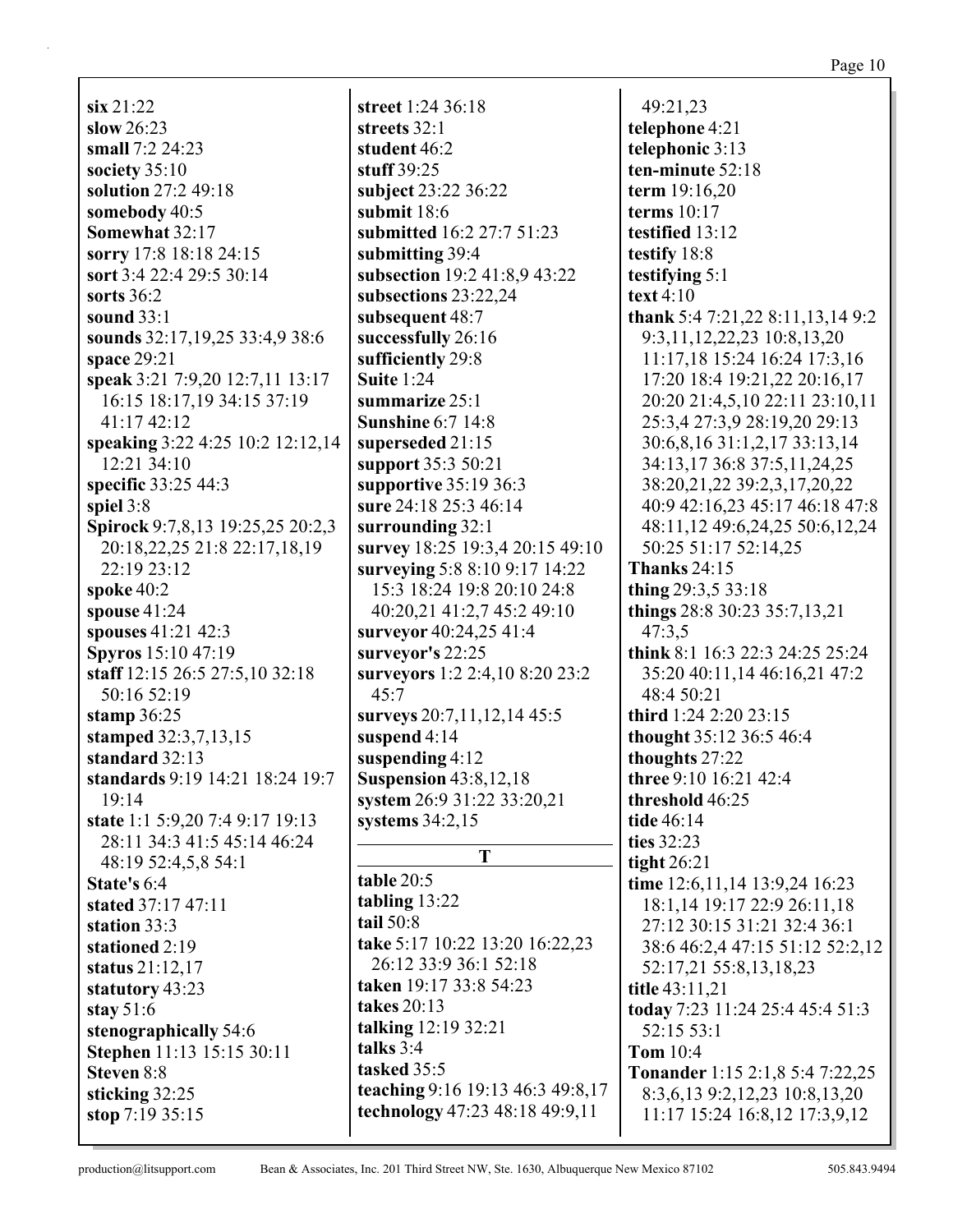| 17:17,24 18:4 19:10,22 20:1,17<br>20:24 21:5 22:2,7,12,18 23:11<br>24:22 27:3,15 28:20,25 30:8,12<br>31:2 34:8, 17, 23 36:8, 13, 21 37:1<br>37:4,6,14,25 38:5,9,21 39:3,10<br>39:12,16,20 40:9 42:15,23<br>44:21 45:17,24 46:18 47:8 48:2<br>48:11,16 49:1,4,25 50:23,25<br>51:17<br>topographic 20:11<br>total 26:9 30:24 31:20 | $11:1,3,5,7,9,11,13,15$ 12:23<br>13:4,24 14:1 16:14 17:24 18:2<br>38:1,3,8,18 39:5,8,18 47:17<br>48:10,20,20,25 49:1,2 51:13,15<br>Valerie 11:21 16:16 37:15<br>varying 9:19<br>version 20:6,8<br>versus 7:19<br>veteran $41:23$<br>veterans 41:21 42:3<br>vice 10:4 | wishing 13:14 18:5<br>witnessed 49:19<br>wondering 29:2 31:11<br>word 43:22<br>worded 29:10<br>words 12:11<br>work 25:12,23 28:12,15 30:4<br>31:15,24,25 32:14 33:3,24 37:3<br>worked 28:3<br>working 16:14 21:6 31:16<br>writing $5:14$ |
|----------------------------------------------------------------------------------------------------------------------------------------------------------------------------------------------------------------------------------------------------------------------------------------------------------------------------------|----------------------------------------------------------------------------------------------------------------------------------------------------------------------------------------------------------------------------------------------------------------------|------------------------------------------------------------------------------------------------------------------------------------------------------------------------------------------------------------------------------------------|
| totally 27:19                                                                                                                                                                                                                                                                                                                    | video 3:13,24 4:15 5:23                                                                                                                                                                                                                                              | written 2:21 30:2                                                                                                                                                                                                                        |
| tracking 22:22                                                                                                                                                                                                                                                                                                                   | <b>VIDEOCONFERENCE 1:9</b>                                                                                                                                                                                                                                           |                                                                                                                                                                                                                                          |
| transcript 12:3 55:6,11,16,21                                                                                                                                                                                                                                                                                                    | view $16:10$                                                                                                                                                                                                                                                         | X                                                                                                                                                                                                                                        |
| transcription 54:8                                                                                                                                                                                                                                                                                                               | views $5:13$                                                                                                                                                                                                                                                         | Y                                                                                                                                                                                                                                        |
| transfer 16:23                                                                                                                                                                                                                                                                                                                   | visually 5:25                                                                                                                                                                                                                                                        | yeah 40:1,1                                                                                                                                                                                                                              |
| transitioned 26:4                                                                                                                                                                                                                                                                                                                | vote 4:1 52:1                                                                                                                                                                                                                                                        | year 26:7,8 30:18,20 33:11                                                                                                                                                                                                               |
| treated 29:22                                                                                                                                                                                                                                                                                                                    | votes 3:25                                                                                                                                                                                                                                                           | years 9:10 21:22 23:4 26:9 28:6                                                                                                                                                                                                          |
| tried 37:20                                                                                                                                                                                                                                                                                                                      | W                                                                                                                                                                                                                                                                    | 31:9 32:12 42:4,20 49:8                                                                                                                                                                                                                  |
| true 54:7                                                                                                                                                                                                                                                                                                                        | Walter 11:7 21:25 22:20 28:23                                                                                                                                                                                                                                        | years' 30:24                                                                                                                                                                                                                             |
| trunk 32:22                                                                                                                                                                                                                                                                                                                      | 36:14 45:25                                                                                                                                                                                                                                                          | yesterday 35:2                                                                                                                                                                                                                           |
| try $30:23$<br>trying 24:24 34:4 46:14                                                                                                                                                                                                                                                                                           | want 24:20 32:4 46:1 47:14                                                                                                                                                                                                                                           | Yup $40:1$                                                                                                                                                                                                                               |
| turn $3:23$                                                                                                                                                                                                                                                                                                                      | wanted 16:17 37:16,17,19,22                                                                                                                                                                                                                                          |                                                                                                                                                                                                                                          |
| two 9:9 26:9 30:24 32:11                                                                                                                                                                                                                                                                                                         | 38:16 44:23                                                                                                                                                                                                                                                          | Z                                                                                                                                                                                                                                        |
| type 26:19 29:3 37:2                                                                                                                                                                                                                                                                                                             | wanting 30:14                                                                                                                                                                                                                                                        | Zoom 2:6 5:22,22                                                                                                                                                                                                                         |
|                                                                                                                                                                                                                                                                                                                                  | wastewater 35:9                                                                                                                                                                                                                                                      |                                                                                                                                                                                                                                          |
| U                                                                                                                                                                                                                                                                                                                                | water 35:9                                                                                                                                                                                                                                                           | $\boldsymbol{0}$                                                                                                                                                                                                                         |
| unclassified 20:12                                                                                                                                                                                                                                                                                                               | way 16:22 28:5 39:6 47:1 49:21                                                                                                                                                                                                                                       | 1                                                                                                                                                                                                                                        |
| understand 27:17 37:20                                                                                                                                                                                                                                                                                                           | we'll 13:7 38:6 39:18 41:18 43:6                                                                                                                                                                                                                                     | 1 14:3,23 17:21,23 21:11                                                                                                                                                                                                                 |
| understanding 42:22                                                                                                                                                                                                                                                                                                              | 47:20 52:18,20                                                                                                                                                                                                                                                       | 10 5:9 15:4                                                                                                                                                                                                                              |
| Uniform 5:10 42:7 43:24 44:3                                                                                                                                                                                                                                                                                                     | we're 8:10 11:19 16:14 17:12                                                                                                                                                                                                                                         | $10-15-13:12$                                                                                                                                                                                                                            |
| Unintelligible 4:6                                                                                                                                                                                                                                                                                                               | 25:6,9,23 26:6,19 27:1 28:14                                                                                                                                                                                                                                         | 10-15-1(a) $5:17$                                                                                                                                                                                                                        |
| universities 48:24                                                                                                                                                                                                                                                                                                               | 29:25 30:18,24 32:11 35:22,24                                                                                                                                                                                                                                        | 10:20 52:24 53:2                                                                                                                                                                                                                         |
| <b>University 9:18 19:13</b>                                                                                                                                                                                                                                                                                                     | 46:12,13,15                                                                                                                                                                                                                                                          | 10:3052:19                                                                                                                                                                                                                               |
| unmute $42:12$                                                                                                                                                                                                                                                                                                                   | we've 28:3 35:6 42:19 50:16,23                                                                                                                                                                                                                                       | 11 5:10 15:7 41:6                                                                                                                                                                                                                        |
| unmuted 24:14                                                                                                                                                                                                                                                                                                                    | webinar 2:7                                                                                                                                                                                                                                                          | $11G$ 9:1                                                                                                                                                                                                                                |
| unmuting 40:17 41:15 44:18                                                                                                                                                                                                                                                                                                       | website 3:18 6:8,16 16:18,20,21                                                                                                                                                                                                                                      | 12 15:9                                                                                                                                                                                                                                  |
| update 48:21                                                                                                                                                                                                                                                                                                                     | 34:25                                                                                                                                                                                                                                                                | 12.8 14:21                                                                                                                                                                                                                               |
| upfront $46:13$                                                                                                                                                                                                                                                                                                                  | weighed $45:1$                                                                                                                                                                                                                                                       | 12.8.2.7 18:25                                                                                                                                                                                                                           |
| $ urge 49:21$                                                                                                                                                                                                                                                                                                                    | welcomes 2:16                                                                                                                                                                                                                                                        | 12.8.2.9 19:3                                                                                                                                                                                                                            |
| urging $47:22$                                                                                                                                                                                                                                                                                                                   | welfare 45:4,9,14 46:8                                                                                                                                                                                                                                               | 12/31/22 54:17                                                                                                                                                                                                                           |
| use 4:22                                                                                                                                                                                                                                                                                                                         | willing $49:19$                                                                                                                                                                                                                                                      | 13 15:12                                                                                                                                                                                                                                 |
| utilities $25:15,19$                                                                                                                                                                                                                                                                                                             | wish 18:6 19:6,24 21:7,23 22:14                                                                                                                                                                                                                                      | 14 15:14                                                                                                                                                                                                                                 |
| utility $25:17$<br>utilization 33:19,21 34:2,15                                                                                                                                                                                                                                                                                  | 41:12 42:9,12,25 43:3 44:15,19<br>45:21 47:24 48:1 50:2,4                                                                                                                                                                                                            | 14-4-1 5:10 41:5                                                                                                                                                                                                                         |
|                                                                                                                                                                                                                                                                                                                                  | wished $40:15$                                                                                                                                                                                                                                                       | $14-4-5.741:5$                                                                                                                                                                                                                           |
| V                                                                                                                                                                                                                                                                                                                                | wishes 22:13 24:9 27:11 36:10                                                                                                                                                                                                                                        | 1515:17                                                                                                                                                                                                                                  |
| Valdez 3:9,16 4:3,16 10:11,19,24                                                                                                                                                                                                                                                                                                 | 37:8,10,13                                                                                                                                                                                                                                                           | 16 15:19 17:21,23 27:8                                                                                                                                                                                                                   |
|                                                                                                                                                                                                                                                                                                                                  |                                                                                                                                                                                                                                                                      | 16.39 14:24 15:1,3,5,8                                                                                                                                                                                                                   |

Page 11